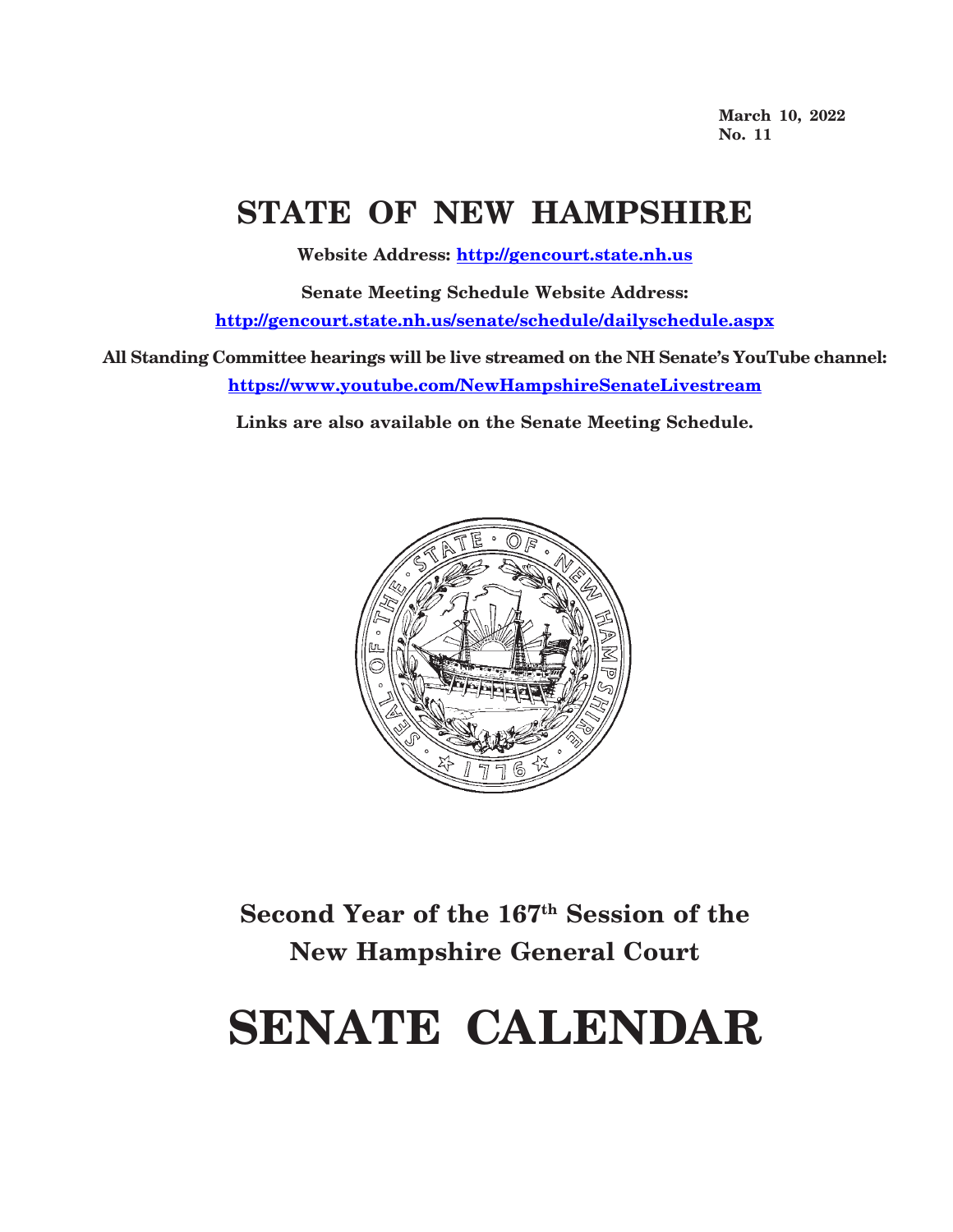### **THE SENATE WILL MEET IN SESSION ON THURSDAY, MARCH 17, 2022 AT 9:00 A.M. IN THE SENATE CHAMBER**

**The Senate Session on Thursday, March 17, 2022, in the Senate Chamber will be live streamed at the following link:**

[https://youtu.be/rEkOYVebBsw](https://us-east-2.protection.sophos.com?d=youtu.be&u=aHR0cHM6Ly95b3V0dS5iZS9yRWtPWVZlYkJzdw==&i=NWRlZTRlM2YzYjRhNTgwZDk2OTJkMTkz&t=U3JzOVlGTy9pWUZRVTZmaU1zbGY0SW5uVGNjeGl3RE0rbjd6VWYrbWswTT0=&h=827cfb35f7ee49a8abc2ed9c73042325)

**Please note, this link will not be live until the Senate Session on Thursday, March 17, 2022 at 9:00 a.m.**

## **LAID ON THE TABLE**

**SB 70-FN,** relative to insurance coverage for emergency behavioral health services for children and young adults.**01/05/2022, Pending Motion Interim Study, Commerce, SJ 1**

**SB 227-FN,** relative to death benefits for first responders who die from suicide.**02/03/2022, Pending Motion Ought to Pass with Amendment #2022-0454s, Executive Departments and Administration, SJ 2**

**SB 253,** apportioning state senate districts.**02/16/2022, Pending Motion Interim Study, Election Law and Municipal Affairs, SJ 3**

**SB 280,** relative to meetings of the state health assessment and health improvement plan advisory council and the therapeutic cannabis medical oversight board.**02/03/2022, Pending Motion Interim Study, Health and Human Services, SJ 2**

**SB 315-LOCAL,** directing that a portion of revenue distributions from the meals and rooms municipal revenue fund be used by municipalities to reduce the local property tax rate.**02/03/2022, Pending Motion Inexpedient to Legislate, Ways and Means, SJ 2**

**SB 322,** relative to remote meetings under the right-to-know law.**02/24/2022, Pending Motion Interim Study, Judiciary, SJ 4**

**SB 384-FN,** requiring notice of the hands-free law at the point of sale for cell phones.**02/16/2022, Pending Motion Interim Study, Commerce, SJ 3**

**SB 436-FN,** relative to access to abortion care.**02/03/2022, No Pending Motion, Judiciary, SJ 2**

## **CONSENT CALENDAR REPORTS**

#### **COMMERCE**

**HB 207-FN**, repealing the regulation of household goods carriers. Ought to Pass, Vote 5-0.

Senator French for the committee.

This bill would repeal RSA 375-A and place the regulation of household goods carriers into a newly created statute – RSA 359-T. All public utility requirements, such as a public hearing to demonstrate necessity, would be eliminated. To ensure consumer protections are in place, carriers are required to provide a written quote to a customer upon their request. The fee charged cannot vary by more than 10% from what was quoted to the customer. This bill was crafted with assistance from the Department of Safety to fit with their existing practices, while also ensuring the safety needs of the state are met.

**HB 589-FN**, requiring workers' compensation to cover prophylactic treatment for critical exposure Ought to Pass, Vote 5-0.

Senator Bradley for the committee.

This bill would require workers' compensation to cover payment for testing or prophylactic treatment from a medical provider for critical exposure. Further, the definition of critical exposure would be amended. Exposure to saliva, for example, is exempted under existing statute unless it is visibly contaminated with blood in a magnitude that could result in the transmission of a bloodborne disease. As a result of this definition, claims filed by first responders have been denied.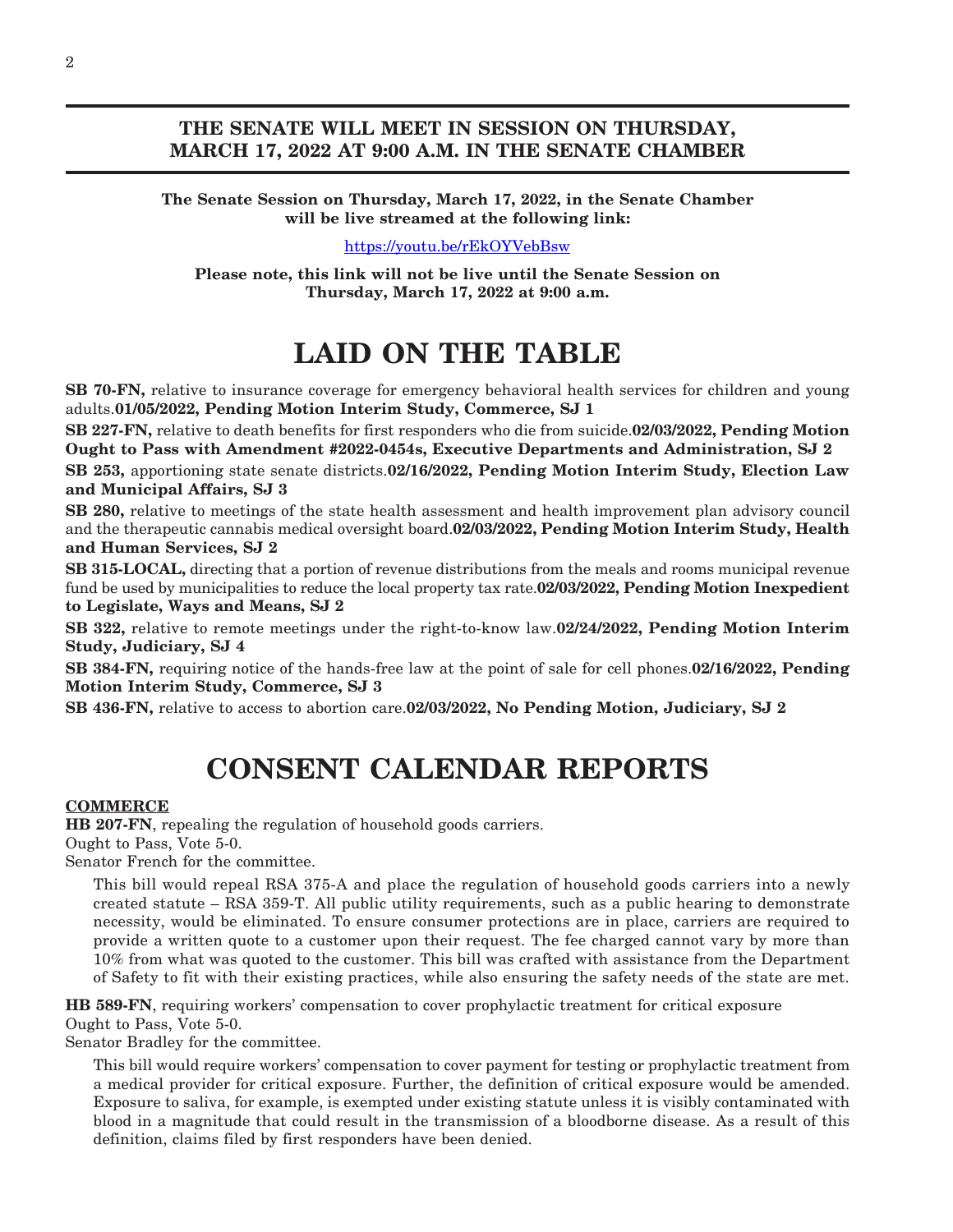#### **EDUCATION**

**HB 1218-FN**, relative to the merger of Granite State college with the university of New Hampshire. Ought to Pass, Vote 5-0.

Senator Kahn for the committee.

This bill merges Granite State College into the University of New Hampshire and would support the promotion of online learning infrastructure in New Hampshire's higher education system. This bill would benefit the students of Granite State College, often non-traditional adult learners looking to advance their careers, with the resources and name recognition extended by the University of New Hampshire. This merger would also ensure that the low, affordable credit hour rate for in-state students by Granite State College remains. The combined technological infrastructure is expected to be a tremendous asset to all University System campuses. No forced layoffs are anticipated as a part of this merger.

**HB 1575-FN**, relative to waiver of tuition in the university system and community college system.

Ought to Pass, Vote 5-0.

Senator Hennessey for the committee.

This bill makes changes to recently adopted statute from the 2020 legislative session (HB 1582-FN) which ensures the children of veterans who are totally and permanently disabled are able to take advantage of a tuition waiver benefit through the university system and the community college system of NH. This bill seeks to ensure that the children of a totally and permanently disabled veteran, who was a NH resident at the time of such veteran's death, can still access this benefit following their parent's death. The child of a veteran shall remain eligible for this benefit through the end of the semester in which the student turns 27.

#### **ELECTION LAW AND MUNICIPAL AFFAIRS**

**SB 248**, relative to political contributions made by limited liability companies Interim Study, Vote 5-0.

Senator Birdsell for the committee.

This bill would add additional requirements for individuals who contribute to political organizations and are members of Limited Liability Companies. The courts have recognized that LLCs have the same rights as individuals. This legislation would create exclusive restrictions on them and limit those rights.

**SB 251**, relative to the advisory board of a tax increment financing district.

Ought to Pass with Amendment, Vote 5-0.

Senator Birdsell for the committee.

This bill as amended will ensure fair representation of business and community interests on advisory boards for Tax Increment Financing Districts. A majority of the members shall be owners or occupants of real property within the community, but at least one member must be an owner or occupant of real property within the development district.

**SB 334-L**, enabling municipalities to establish a vacant building registry.

Ought to Pass with Amendment, Vote 5-0.

Senator Perkins Kwoka for the committee.

This bill as amended will establish a committee to study strategies and barriers to managing real property blight within New Hampshire cities and towns. Neighborhood blight and the presence of abandoned properties have become problematic for many communities across the state. This committee will be a first step in determining how to mitigate the negative effects of these properties.

#### **ENERGY AND NATURAL RESOURCES**

**SB 257**, enabling municipalities to incorporate sewage disposal systems as part of their stormwater utility. Ought to Pass with Amendment, Vote 5-0.

Senator Watters for the committee.

SB 257 allows municipalities to incorporate sewage disposal systems as part of their stormwater utilities. Several years ago, legislation was passed enabling municipalities to establish stormwater utilities. This bill is timely and useful for municipalities because of the situation in New Hampshire's Great Bay region. An agreement has been reached with the EPA to allow the communities to develop flexible and inclusive planning. There is also increased interest around the lakes and rivers where there are increasing concerns about nitrogen reduction. The amendment to the bill changes the language on line 8 to read "Municipalities may incorporate sewage disposal systems, as defined in 485-A:2, as part of their stormwater utility, if not already included in their sewer utility"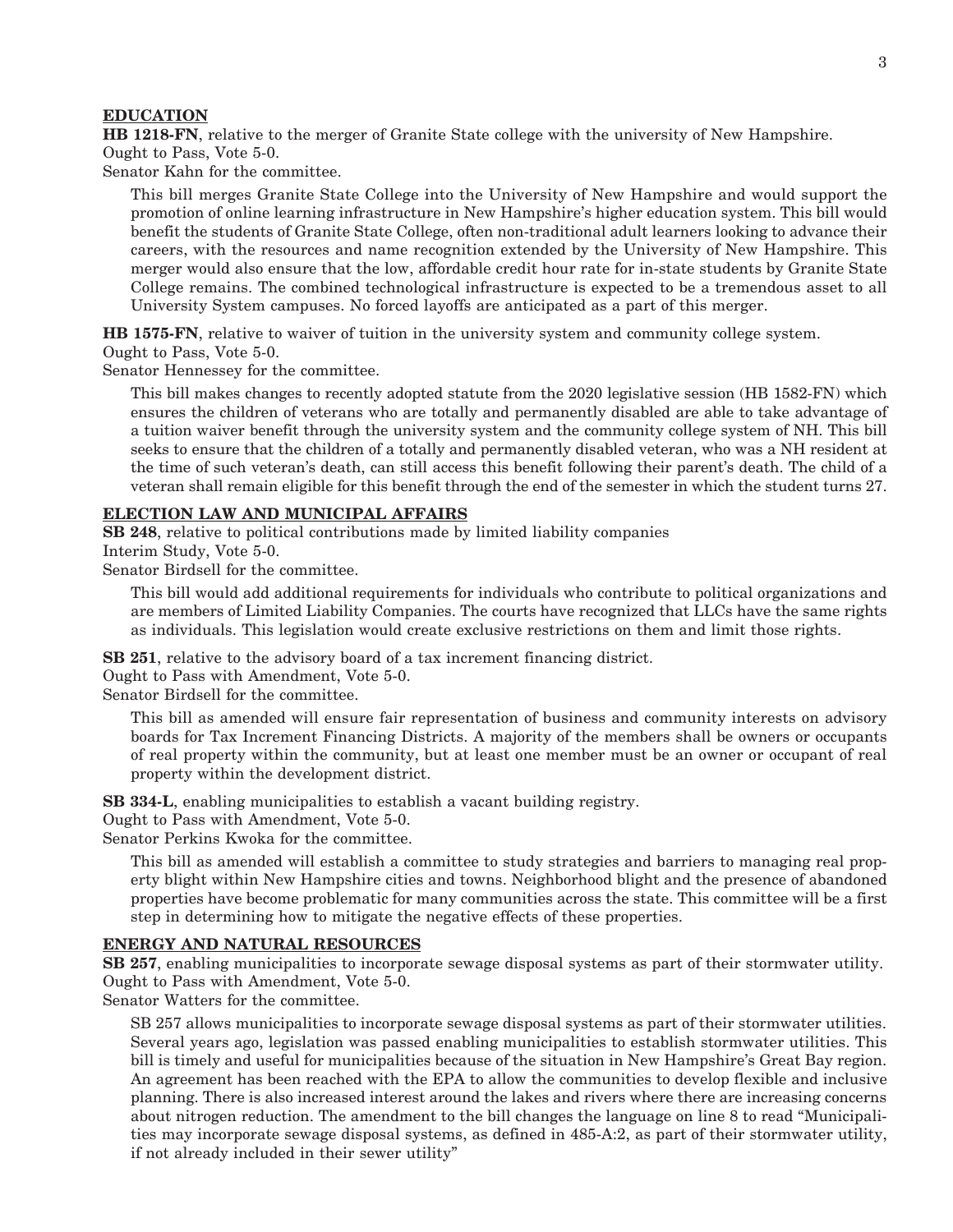**SB 263**, establishing the New Hampshire youth environmental education and conservation council. Ought to Pass with Amendment, Vote 5-0.

Senator Watters for the committee.

SB 263 establishes the New Hampshire youth environmental education and conservation council, its membership, and the duties of the council. The bill recognizes that it is essential for New Hampshire youths to have opportunities to deliberate on matters that will have an impact on their future, especially issues regarding the environment. This bill allows youths to make recommendations to state policy makers regarding new rules and practices of state agencies and local and state governments. The amendment to the bill ensures that the council will consider a wide range of sources and viewpoints, on the conditions and challenges to a clean and healthy environment, including clean water, air, renewable energy, open spaces, recreational opportunities, and on the benefits of environmental education and outdoor recreation to inform students on these matters. The amendment also ensures that the council will consider any of the costs or negative economic impacts on businesses and industries.

**SB 264**, relative to certain references to the department of energy.

Ought to Pass with Amendment, Vote 5-0.

Senator Perkins Kwoka for the committee.

SB 264 addresses certain references to the Department of Energy and transferring authority over the lowincome electricity assistance program from the Public Utilities Commission to the Department of Energy. The low-income electricity assistance program has been a successful program since its inception. The amendment to the bill clarifies that the system benefits charge shall include 1.5 mills per kilowatt hour to fund the electricity assistance program for low-income customers. It clarifies that the Department of Energy shall be the agency with authority over the program, and may, using a non-adjudicative hearing process, order the approval of budgets, expenditures, and modification of any such program.

**SB 321**, relative to the purchase of output of limited electrical energy producers in intrastate commerce and including qualifying storage systems.

Ought to Pass with Amendment, Vote 5-0.

Senator Giuda for the committee.

SB 321 seeks to build on New Hampshire's progress in expanding net metering in the state. As introduced, this bill amends the definition of a limited electrical energy producer and permits a limited producer to sell its produced electrical energy to one or more purchasers other than the franchise electric utility. The bill builds on what was passed last year in SB 91. The House of Representatives wanted to study the potential issue of cost shifting. The study committee concluded that a pilot program would be the best option. The amendment to the bill defines this legislation as a pilot program.

**SB 448-FN**, requiring the reduction of fossil fuel use across state facilities and establishing a state government energy committee.

Ought to Pass with Amendment, Vote 5-0.

Senator Giuda for the committee.

SB 448-FN provides necessary updates to the language of New Hampshire's state energy plan. This bill provides guidelines for moving the New Hampshire fleet towards low emission vehicles and when possible, zero emission vehicles. It empowers the state fleet manager to ask departments to make plans for fleet purchases and leasing when feasible and cost effective. The amendment to the bill instructs the state fleet manager, in consultation with the Department of Energy, to consult with agencies in developing plans to transition agency vehicles to Zero Emission Vehicles to the extent feasible for particular vehicles and classes. The amendment also instructs the state fleet manager to, in coordination with the Department of Environmental Services, the Department of Transportation, the Department of Energy, and the Air Pollution Advisory Committee, plan and develop electric vehicle supply equipment sites for state vehicles.

#### **EXECUTIVE DEPARTMENTS AND ADMINISTRATION**

**SB 228**, relative to the regulation and practice of physicians assistants.

Ought to Pass with Amendment, Vote 5-0.

Senator Carson for the committee.

This bill, as amended, modifies the regulation of physician assistants and requires physician assistants to provide patient services in collaboration with one or more New Hampshire licensed physicians who are in a similar area of medicine as the physician assistant. Additionally, this bill requires that practicing physician assistants shall maintain adequate professional liability insurance coverage.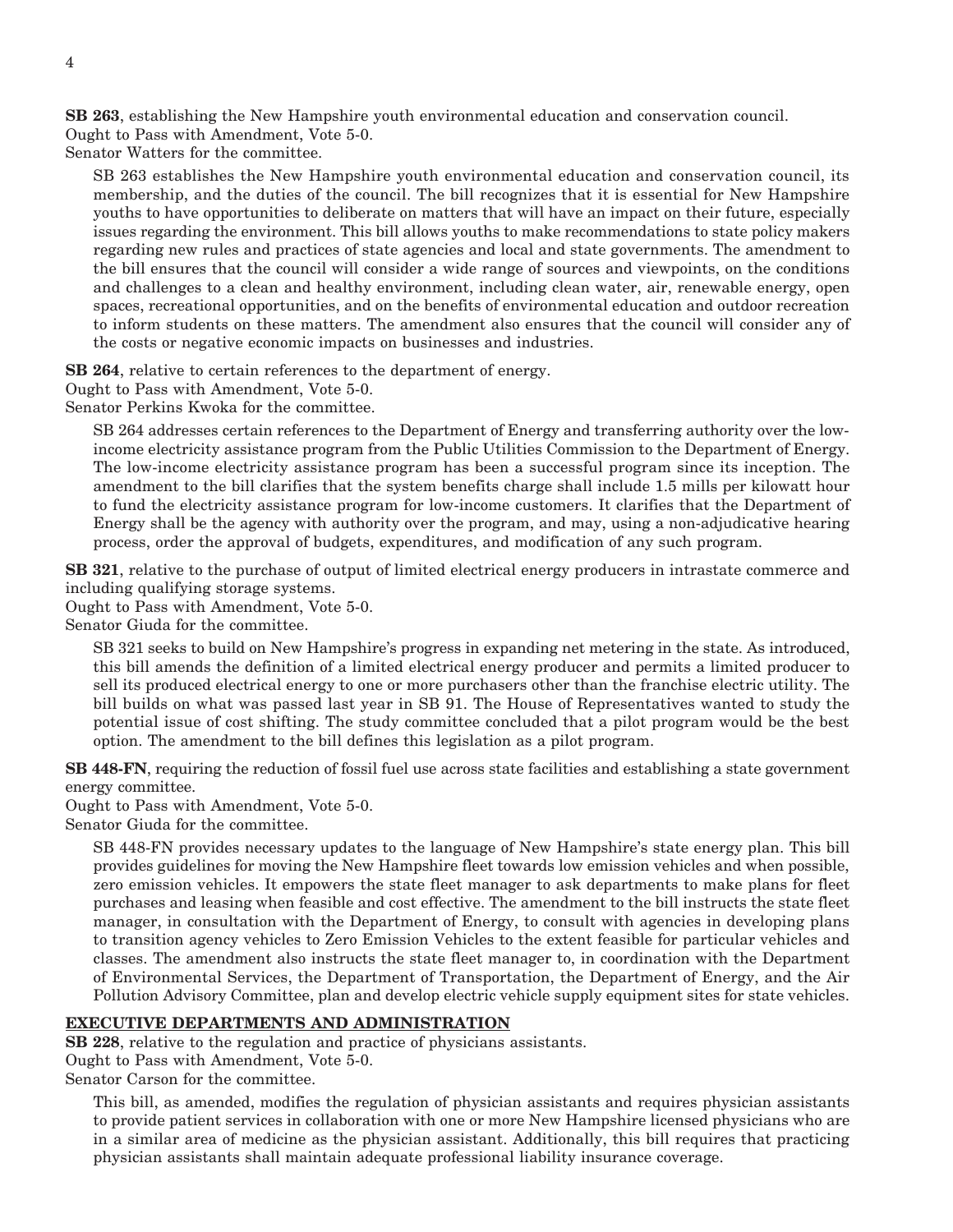**SB 330-FN**, relative to reciprocal licensing requirements for boards, commissions, and councils administered by the office of professional licensure and certification and establishing registration of paid feeding assistant programs. Ought to Pass with Amendment, Vote 5-0.

Senator Carson for the committee.

This bill, as amended, establishes a committee to study and make recommendations relative to the Office of Professional Licensure and Certification (OPLC). In recognition of the workforce shortages in New Hampshire, the committee will, in part, review the license processes and identify ways for increasing licensing portability for qualified professionals licensed in other states and explore licensure barriers to attracting qualified professionals to NH. Additionally, this bill relocates the Boxing and Wrestling Commission under the OPLC. This bill further states that as related to the Board of Foresters, only one member's term can expire during any calendar year.

**SB 333**, relative to licensure of case management service providers.

Ought to Pass with Amendment, Vote 5-0.

Senator Carson for the committee.

This bill, as amended, adds case management services providers as a type of home health care provider and defines case management services providers in a manner consistent with federal law.

**SB 361-FN**, requiring that bail commissioners be reimbursed for mileage traveled in the performance of their duties.

Ought to Pass, Vote 5-0.

Senator Carson for the committee.

This bill entitles bail commissioners to collect an amount for mileage traveled while performing official duties in an amount consistent with IRS federal regulations. The amount for mileage is in addition to the current \$40 fee.

**SB 362**, relative to training as a certified service plumber.

Inexpedient to Legislate, Vote 5-0.

Senator Carson for the committee.

This bill would have allowed for a "Certified Service Plumber" in NH and established the required training. The Mechanical Safety and Licensing Board reports proposed rule changes that would allow apprentices to remain under the Federal Apprenticeship program. This change establishes that all apprentices will be under direct supervision during the first 2 years, and general supervision in years 3 and 4. In consideration of these rule changes, this legislation is not needed.

**SB 363-FN**, relative to service credit for certain group II retirement eligibility.

Interim Study, Vote 5-0.

Senator Carson for the committee.

This bill would have allowed certain retirement system members to purchase nonqualified service time as group II creditable service in order to reduce certain transition provision requirements for retirement. The committee heard testimony from stakeholders that this bill, although well intentioned, was most likely cost prohibitive to system members and municipalities. In light of the concerns expressed the committee believes this legislation warrants more study at this time.

**SB 382**, relative to licensure requirements for telehealth services.

Ought to Pass, Vote 5-0.

Senator Carson for the committee.

This bill clarifies licensure requirements for healthcare professionals providing services by means of telemedicine or telehealth. This bill is a small but important change that requires professionals licensed in other states to be licensed in New Hampshire while providing remote telehealth to patients in New Hampshire. This allows local NH boards to maintain control over the licensure process and ensure that all professional standards are met.

**SB 383-FN**, relative to land surveying services.

Ought to Pass with Amendment, Vote 5-0.

Senator Ricciardi for the committee.

This bill, as amended, provides for land surveying nonresident licensure and civil penalties for unlicensed practice. In recognition of the limited number of land surveyors in New Hampshire, this bill allows for land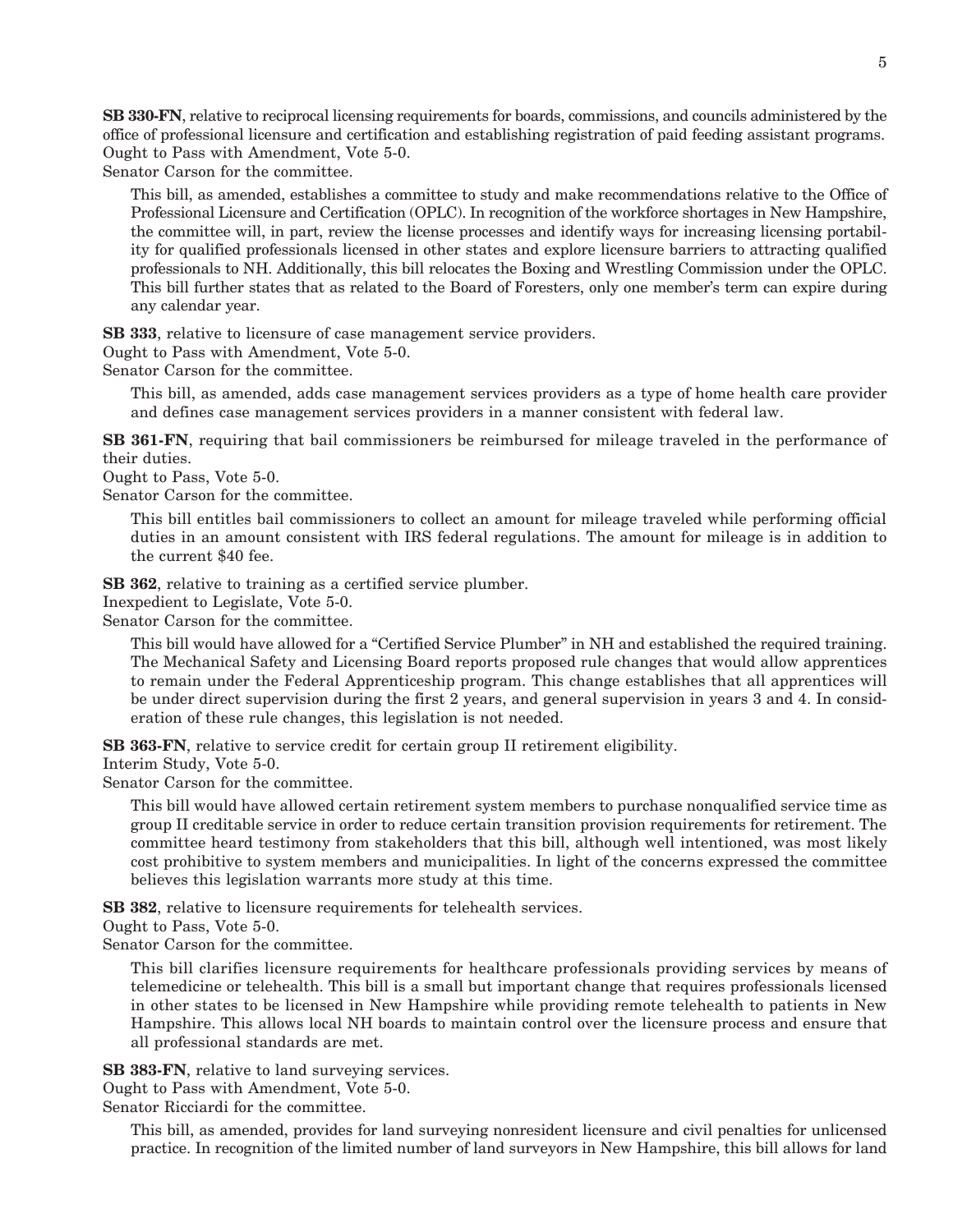surveyors who are licensed or registered in another state with similar requirements as New Hampshire, and who are in good standing, to apply for licensure in New Hampshire. Additionally, this bill allows the board to investigate suspected unlicensed activity and provides additional consumer protection by enacting civil penalties for violations.

**SB 411-FN**, relative to critical incident stress management for emergency services providers, and establishing a violent act injury disability retirement for public safety employees.

Interim Study, Vote 5-0.

Senator Cavanaugh for the committee.

This legislation would have required critical incident stress management for emergency services providers. In addition, this bill would have established a retirement system benefit for group II members who retired due to a violent injury. Although well intentioned, the committee heard testimony related to an alternate process within the New Hampshire Retirement System that may serve to benefit public safety employees disabled during a violent attack. The committee heard additional testimony regarding the stress management tools currently available to public safety employees. In light of this testimony, the committee believes this legislation warrants more study at this time.

**SB 433**, relative to online access to state information on economic relief disbursements.

Inexpedient to Legislate, Vote 5-0.

Senator Carson for the committee.

This bill would require the commissioner of the department of administrative services and the governor's office for emergency relief and recovery to separately report on the disbursement of federal funds. The State of New Hampshire Governor's Office for Emergency Relief and Recovery provides detailed fiscal reports on a publicly available web site. In consideration of this publicly available information, this legislation is not needed.

**SB 434-FN**, relative to the reduction in the calculation of state retirement annuities at age 65.

Ought to Pass, Vote 5-0.

Senator Carson for the committee.

This bill provides for the application of the statutory recalculation of a Group I (employee or teacher) retiree's annuity at the member's full retirement age under the federal Social Security system, rather than at age 65. Currently, Group I members are subject to a 10% reduction to their retirement benefit upon reaching age 65 while the age for Social Security benefits has increased to 67. Members are subjected to a 10% reduction at age 65, while still 2 years away from receiving Social Security benefits. Aligning the 10% reduction with social security will lessen the impact to members.

**SB 438-FN-L**, establishing state and local procurement policies intended to promote the use of American materials. Ought to Pass with Amendment, Vote 5-0.

Senator Carson for the committee.

This bill, as amended, establishes the requirement, as well as waiver and fraud processes, for the use of American made steel products in all state administered public works contracts that involve at least \$1,000,000 in state funds. This bill requires that permanently incorporated iron, structural steel, and fabricated structural steel used in these projects shall be fabricated in the United States.

**SB 443-FN**, relative to municipal authority regarding the state building code.

Ought to Pass with Amendment, Vote 5-0.

Senator Carson for the committee.

This bill, as amended, provides that the building code review board shall review proposed municipal amendments to the state building code to confirm that the proposed amendments do not conflict with, and are no less stringent than, the state building code. The board will publish adopted municipal amendments that have been approved by the board after receiving notification of adoption from the municipality. The bill also clarifies that fee schedules are not considered amendments to the code and that no fee shall be required to appeal a notice of code violation.

**SB 454**, establishing a committee to study the information collected by the division of vital records administration as part of the live birth worksheet.

Ought to Pass with Amendment, Vote 5-0.

Senator Carson for the committee.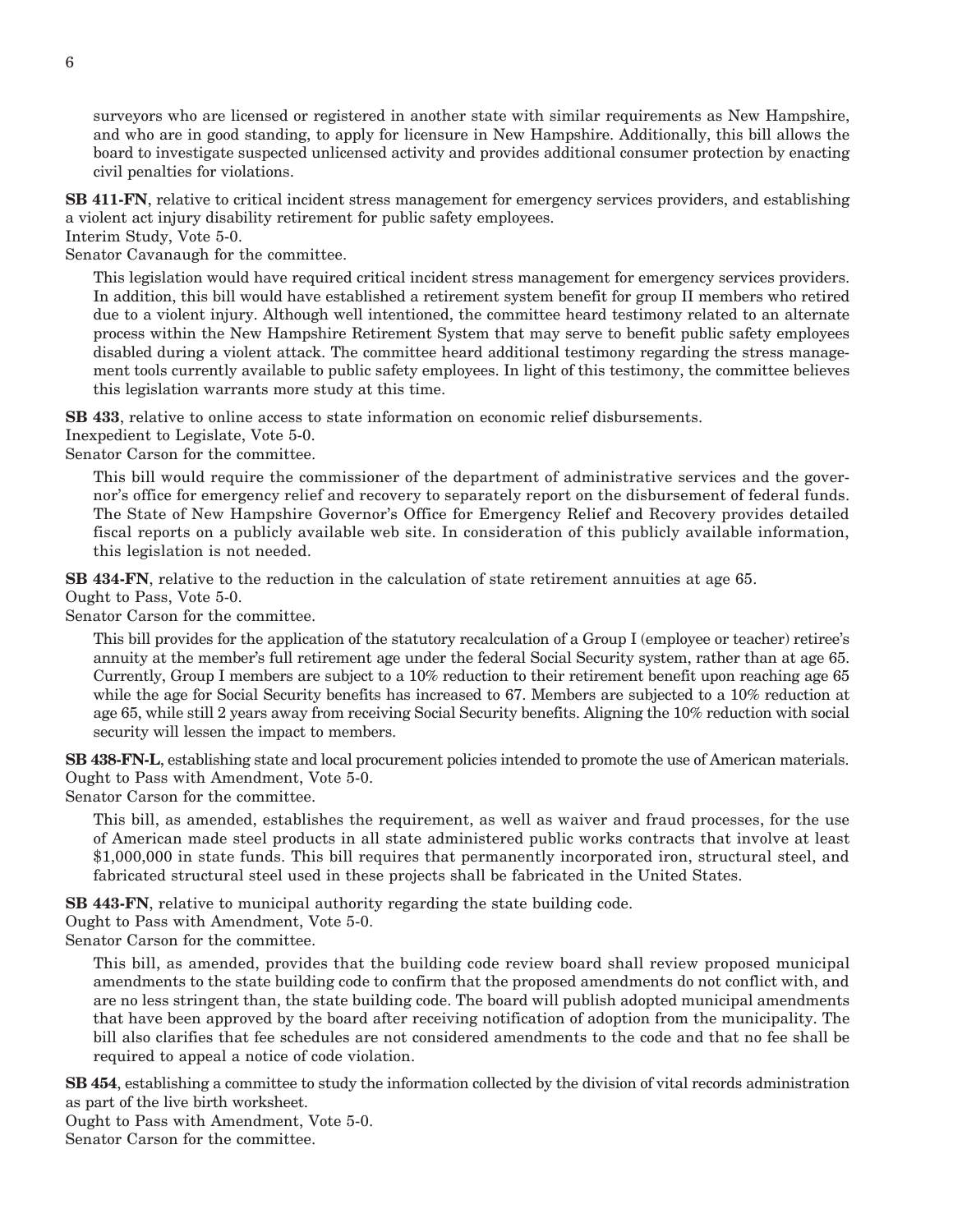This bill, as amended, establishes a committee to study the information collected by the division of vital records administration as part of the live birth worksheet. The committee shall, in part, study the specific, identifiable information included in the worksheet and how that information is used in vital records administration and the Department of Health and Human Services.

**SB 460-FN**, relative to salaries for employee positions approved by the joint committee on employee classification. Ought to Pass, Vote 5-0.

Senator Reagan for the committee.

This bill revises salaries for certain state employees and is at the request of the joint committee on employee classification (JCEC). This bill provides a major clean-up and aims to align job titles within Health and Human Services and other agencies, to the work being performed. The JCEC's primary responsibility is to approve changes in classification. In rare circumstances the JCEC may recommend a salary greater than the wage scale allows. It is also the process allowing the change to a title.

**HB 84**, declaring May 21, 2022 as Ona Judge Staines Day.

Ought to Pass with Amendment, Vote 5-0.

Senator Cavanaugh for the committee.

This bill, as amended, proclaims May 21, 2022 as Ona Judge Staines Day. Ona Judge Staines was a courageous enslaved woman who escaped from the home of George and Martha Washington and made her way to Portsmouth, New Hampshire. Staines eventually married and raised a family in New Hampshire as a self-emancipated fugitive while avoiding kidnapping attempts intended to return her to slavery. In recognition and celebration of Staines' independent spirit and fortitude in the face of overwhelming oppression, the citizens of New Hampshire are encouraged to commemorate Ona Staines Judge on May 21, 2022.

**HB 457**, relative to the meetings of the legislative youth advisory council.

Ought to Pass, Vote 5-0.

Senator Prentiss for the committee.

This bill allows the legislative youth advisory council to meet remotely in addition to in-person. By allowing remote meetings, this bill intends to foster greater diversity within the council membership by removing some potential barriers that youth may experience, including the resources required to travel within the state for in-person meetings.

**HB 1016-FN**, relative to licensing of speech-language specialists.

Ought to Pass, Vote 5-0.

Senator Prentiss for the committee.

This bill requires that practicing speech-language pathologists within certain educational settings be licensed as a speech-language pathologist. The bill also creates efficiencies by eliminating the certification of speech-language specialists by the Department of Education (DOE) and shifting the oversight to the speech-language pathology governing board that operates under the Office of Professional Licensure and Certification. Professionals currently certified as a speech-language specialist by the DOE may continue to practice in such capacity.

**HB 1062**, relative to the duties of the electrology advisory committee.

Ought to Pass, Vote 5-0.

Senator Ricciardi for the committee.

This bill modifies the duties of the Electrology Advisory Committee (EAC) and eliminates the statutory requirement that members of the EAC conduct applicant examinations and allows the Office of Professional Licensure and Certification (OPLC) to outsource these services, as it does with other boards. This change increases efficiencies and is supported by the OPLC.

**HB 1427**, relative to membership on the speech-language pathology and hearing care provider governing board. Ought to Pass, Vote 5-0.

Senator Reagan for the committee.

This bill modifies the membership of the speech-language pathology and hearing care provider governing board by including an Audiologist and a Hearing Aid dealer to the board membership. This bill ensures that each respective allied health profession is represented. Additionally, to assist with meeting quorum requirements, this bill allows for alternate members to attend meetings, and to vote in the absence of a member representing the same interest group.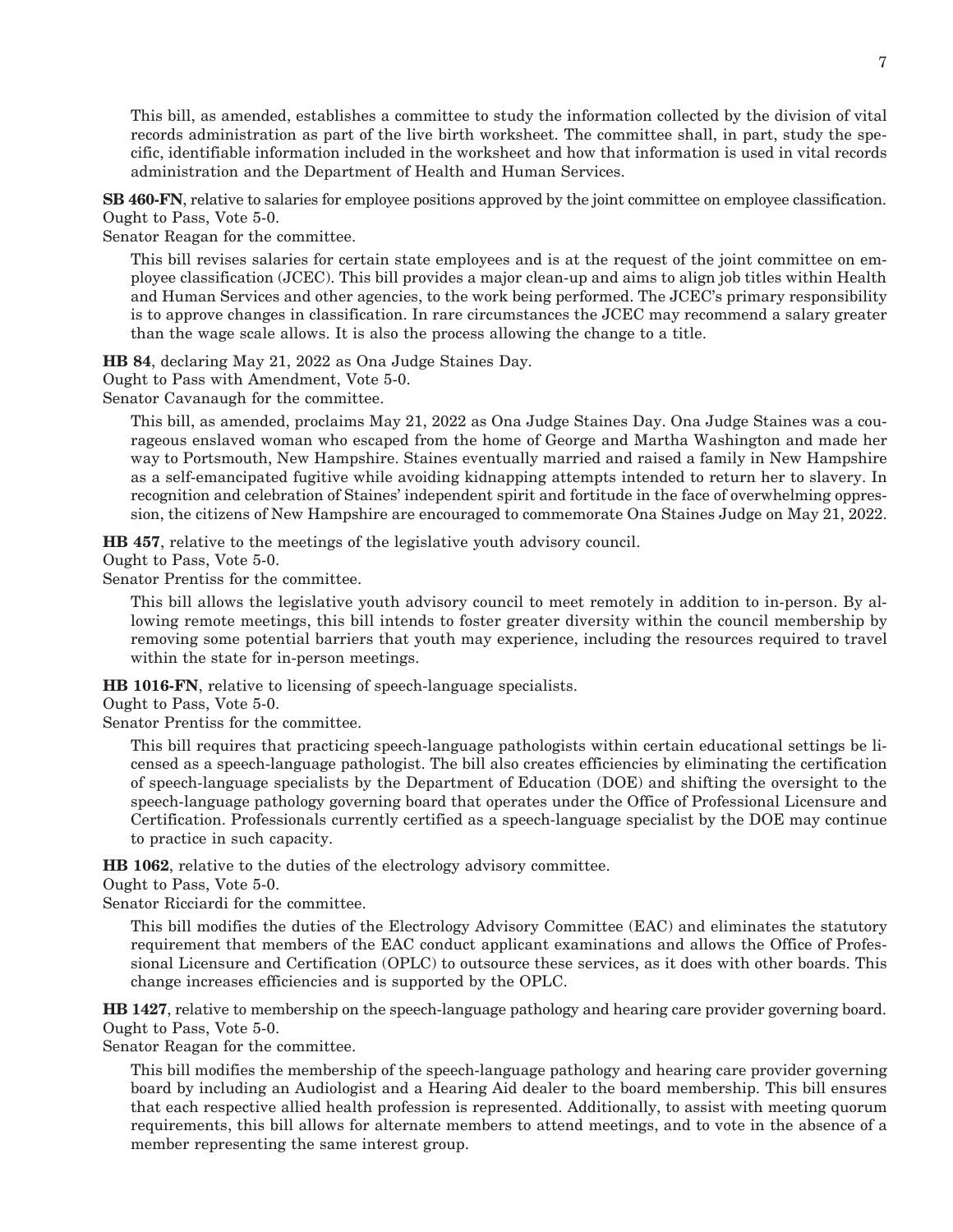**HB 1441**, establishing a commission to organize the observance of the 250th anniversary of the declaration of independence.

Ought to Pass, Vote 5-0.

Senator Carson for the committee.

This bill establishes a commission tasked with organizing, arranging, and coordinating tributes to the American revolution and the observance of the 250th anniversary of the signing of the declaration of independence and aligns with the national movement aimed at observing this quarter millennial anniversary. Additionally, this bill establishes a nonlapsing American Revolution Sestercentennial Trust Fund to pay expenses related to the duties of the commission.

**HB 1586-FN-A**, relative to a likeness of Wentworth Cheswill at the state house.

Ought to Pass with Amendment, Vote 5-0.

Senator Ricciardi for the committee.

This bill, as amended, directs the joint legislative historical committee to accept and display a commemorative historical plaque of Wentworth Cheswill in the state house complex. Wentworth Cheswill, a native of Newmarket, NH, and Revolutionary War veteran, is regarded by many as the first person of color elected to public office in the United States of America. Cheswill, a local schoolmaster and property owner, served in various town offices in Newmarket and was elected as Constable in 1768. In recognition of his astonishing life of public service, it is intended that this plaque will assist current and future generations in honoring and promoting his legacy.

#### **HEALTH AND HUMAN SERVICES**

**SB 390**, relative to telemedicine and telehealth. Ought to Pass with Amendment, Vote 5-0. Senator Avard for the committee.

SB 390 revises the definition of telemedicine and telehealth in the context of the practitioner patient relationship. This change will allow for the use of asynchronous telemedicine care, which employs text- or picture-based interactions between a patient and a provider and can be used in several modalities, including mental health and dermatological concerns. The Committee Amendment adds additional clarifying language to address concerns raised by stakeholders.

**SB 401-FN**, relative to Medicaid reimbursement rates for hospital birthing services.

Ought to Pass with Amendment, Vote 5-0.

Senator Sherman for the committee.

SB 401-FN increases the Medicaid reimbursement rate for hospital birthing services by 25% in the aggregate. This is a critically important issue for women and families across the state, but especially those living, and trying to lay down their roots, in our more rural communities. The Committee Amendment allows the Commissioner of the Department of Health and Human Services the discretion to offer further increases to the Medicaid reimbursement rate based on geographic need, directs the Department of Business and Economic Affairs to seek funding for an impact study of birthing service closures, and establishes a Commission to Study Actions Necessary for Preserving Access to Labor and Delivery Services in Rural New Hampshire Communities. The Committee Amendment also clarifies the language around the members of the Commission representing the hospitals, ensures legislative members will receive mileage, and ensures that alternative methods of delivering care with respect to labor and delivery services will be considered by the Commission.

**SB 444-FN**, relative to childhood adverse experiences treatment and prevention.

Ought to Pass with Amendment, Vote 5-0.

Senator Whitley for the committee.

SB 444-FN directs the Department of Health and Human Services to establish a pilot program for young children who have experienced adverse childhood events and other emotional trauma and makes an appropriation to the Department for this purpose. The bill also makes an appropriation to the Department to develop and implement a plan to increase child parent psychotherapy services for young children who have experienced severe emotional trauma. The Committee Amendment ensures that the appropriations in SB 444-FN are consistent with the efforts the Department has already undertaken through the Fiscal Committee regarding the American Rescue Plan discretionary funds. This bill will help protect very vulnerable children during the most vulnerable times of their lives and build out the systems and supports around them and their families.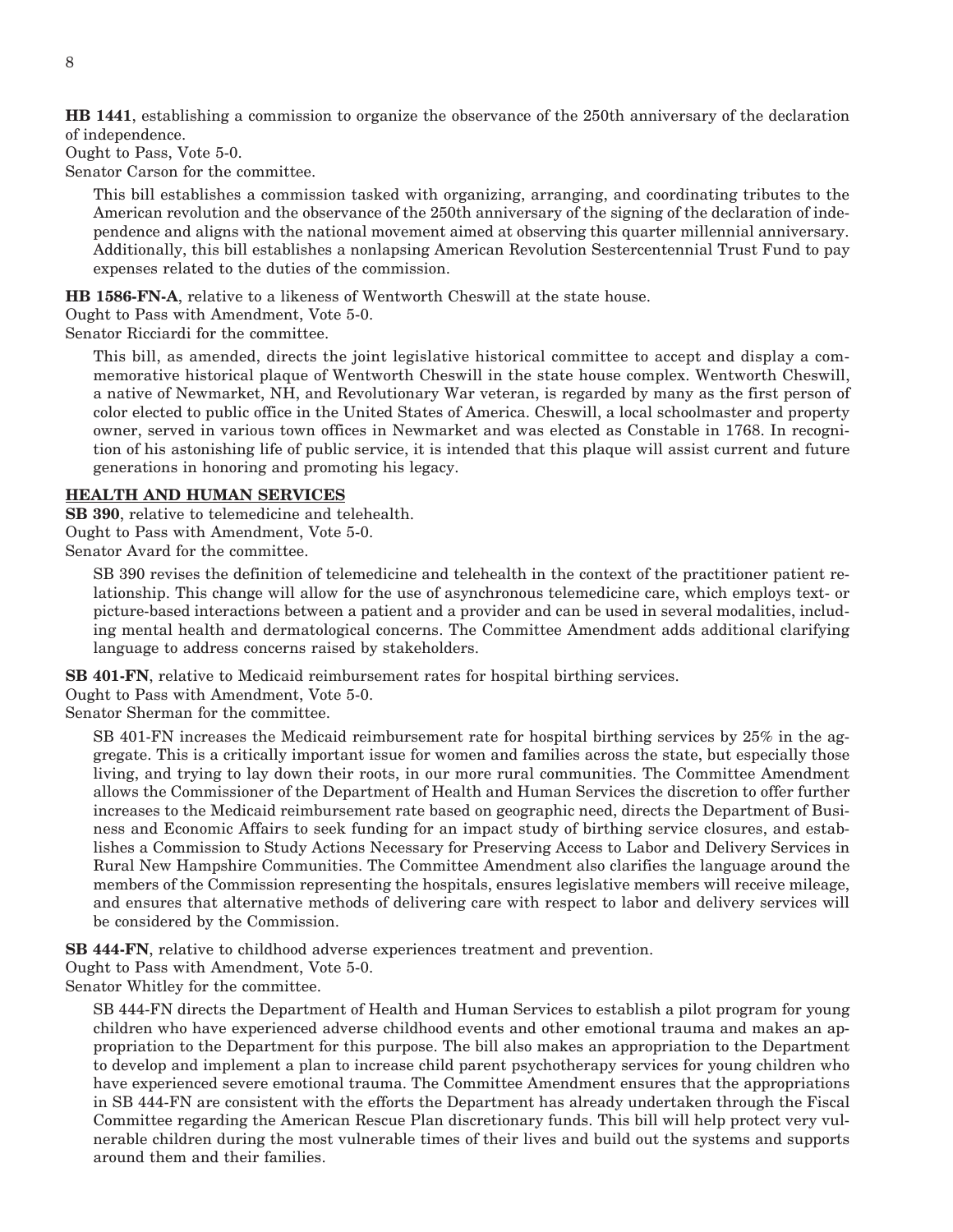#### **JUDICIARY**

**SB 456-FN-A**, establishing a law enforcement conduct review committee in the police standards and training council and making an appropriation therefor.

Ought to Pass with Amendment, Vote 5-0.

Senator Carson for the committee.

This bill establishes the Law Enforcement Conduct Review Committee in the New Hampshire Police Standards and Training Council and makes an appropriation therefor. The enactment of this bill will contemporize the process for NH law enforcement in relation to how allegations of misconduct are investigated and presented for disposition. It further will balance accountability, transparency, and fairness for the public and law enforcement, improving the process for all parties involved. The Committee amended the bill to clarify what an "administrative suspension" is and to ensure the language mirrors the House version of the bill, HB1682.

**HB 228**, relative to the calculation of child support in cases with equal or approximately equal parenting time. Interim Study, Vote 5-0.

Senator French for the committee.

This bill would provide a formula for the calculation of child support in cases with equal or approximately equal parenting time. As the Senate has already supported and passed SB431, relative to child support in cases with equal or approximately equal parenting schedules, the most appropriate action at this time is to move this bill to Interim Study.

**HB 418**, relative to supreme court reporting.

Ought to Pass, Vote 5-0.

Senator Whitley for the committee.

This bill was requested by the Judicial Branch, and it makes various changes to the statute governing the Supreme Court reporter and Supreme Court reports. This is a simple change that will allow the Branch to transition to publishing their rulings online, increasing accessibility and ease of examination of those documents.

#### **TRANSPORTATION**

**SB 311**, relative to access to drivers' license information for legitimate business purposes.

Ought to Pass with Amendment, Vote 5-0.

Senator Birdsell for the committee.

This bill permits the scanning and storage of personal information from a driver's license or nondriver's identification card for legitimate business purposes with the consent of the license holder. The amendment would allow the distinction between how motor vehicle related businesses and healthcare providers can use the personal information.

**HB 116**, relative to personal delivery devices and mobile carriers.

Ought to Pass, Vote 5-0.

Senator Ricciardi for the committee.

This bill defines and regulates personal delivery devices and mobile carriers. It would allow for electronic carriers to help deliver more goods to customers in a timely manner.

#### **WAYS AND MEANS**

**SB 314-FN**, relative to modified risk tobacco products.

Interim Study, Vote 5-0.

Senator Hennessey for the committee.

This bill sought to reduce the tobacco tax applicable to modified risk tobacco products. Questions were raised during the hearing about who would benefit from this bill. The committee believes more work is needed and therefore recommends an interim study motion.

**SB 379-FN**, establishing the solid waste management fund and establishing a solid waste disposal surcharge. Ought to Pass with Amendment, Vote 5-0.

Senator Hennessey for the committee.

As amended by the committee, this bill establishes the framework to assist communities, businesses, and the general public with efforts to improve solid waste reduction and diversion activities. It establishes a fund to receive federal dollars targeted for the purposes described in this new chapter. The committee amendment removed the \$500,000 appropriation. It is important to note that the bill repeals the surcharge on out-of-state waste disposal, which was found to be unconstitutional. The committee heard compelling testimony about New Hampshire's need to catch up when it comes to neighboring states and grant programs to incentivize recycling, waste reduction, and other technologies and this bill sets the state on that path.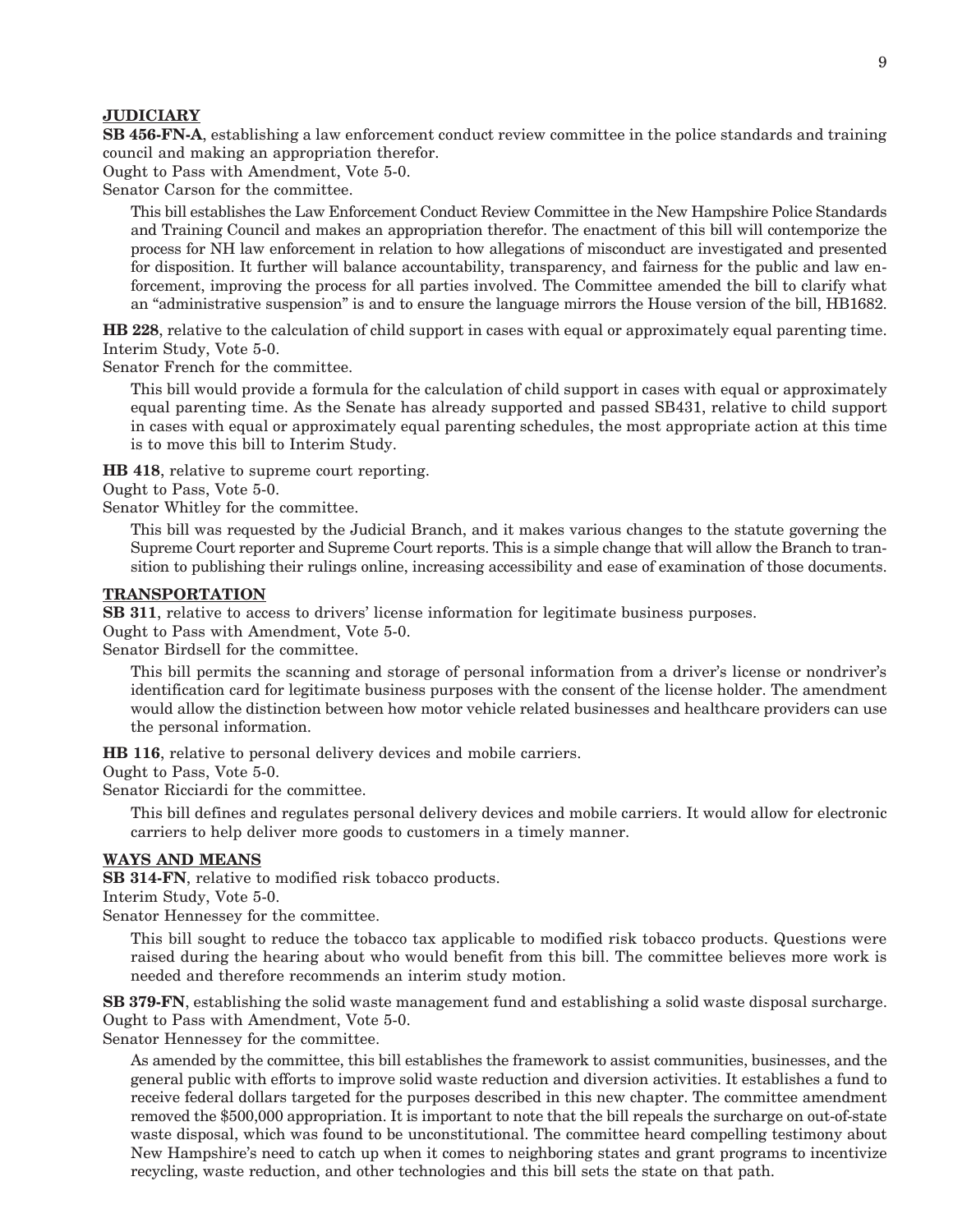## **REGULAR CALENDAR REPORTS**

#### **COMMERCE**

**SB 210**, relative to the sale of manufactured housing parks. Ought to Pass with Amendment, Vote 5-0. Senator Soucy for the committee. **SB 324-FN**, establishing a condominium, homeowners' association, and cooperative dispute resolution board and relative to the authority of homeowners' associations. Ought to Pass with Amendment, Vote 5-0. Senator French for the committee. **SB 340-FN**, relative to the direct to consumer shipment of alcohol to New Hampshire residents. Interim Study, Vote 5-0. Senator Bradley for the committee. **EDUCATION**

**SB 238**, relative to special education services in chartered public schools. Ought to Pass with Amendment, Vote 4-1. Senator Ward for the committee. **SB 426-FN**, relative to the adequate education grants for fiscal year 2023. Inexpedient to Legislate, Vote 3-2. Senator Ward for the committee.

#### **ELECTION LAW AND MUNICIPAL AFFAIRS**

**CACR 36**, residency for the purpose of voting. Providing that only residents of the state may vote in elections. Ought to Pass with Amendment, Vote 3-2.

Senator Birdsell for the committee. **SB 241**, apportioning executive council districts. Interim Study, Vote 3-2. Senator Gray for the committee. **SB 254**, apportioning executive council districts. Interim Study, Vote 3-2. Senator Gray for the committee. **SB 328**, relative to the date of the state primary election. Pending Motion: Ought to Pass with Amendment, SJ 3. Senator Gray. **SB 400-FN**, relative to training and procedures for zoning and planning boards and relative to financial investments and incentives for affordable housing development. Ought to Pass with Amendment, Vote 5-0.

Senator Perkins Kwoka for the committee.

**HB 52**, apportioning congressional districts.

Ought to Pass, Vote 3-2.

Senator Gray for the committee.

#### **ENERGY AND NATURAL RESOURCES**

**SB 369-FN-A**, relative to organic farming. Inexpedient to Legislate, Vote 4-1. Senator Avard for the committee.

#### **EXECUTIVE DEPARTMENTS AND ADMINISTRATION**

**SB 359-FN**, requiring the commissioner of the department of administrative services to conduct an inventory of all state real estate. Inexpedient to Legislate, Vote 3-2. Senator Reagan for the committee.

#### **FINANCE**

**SB 408-FN**, directing the department of health and human services to make adjustments to the facility fee reimbursement schedule for freestanding birthing centers. Inexpedient to Legislate, Vote 4-2.

Senator Daniels for the committee.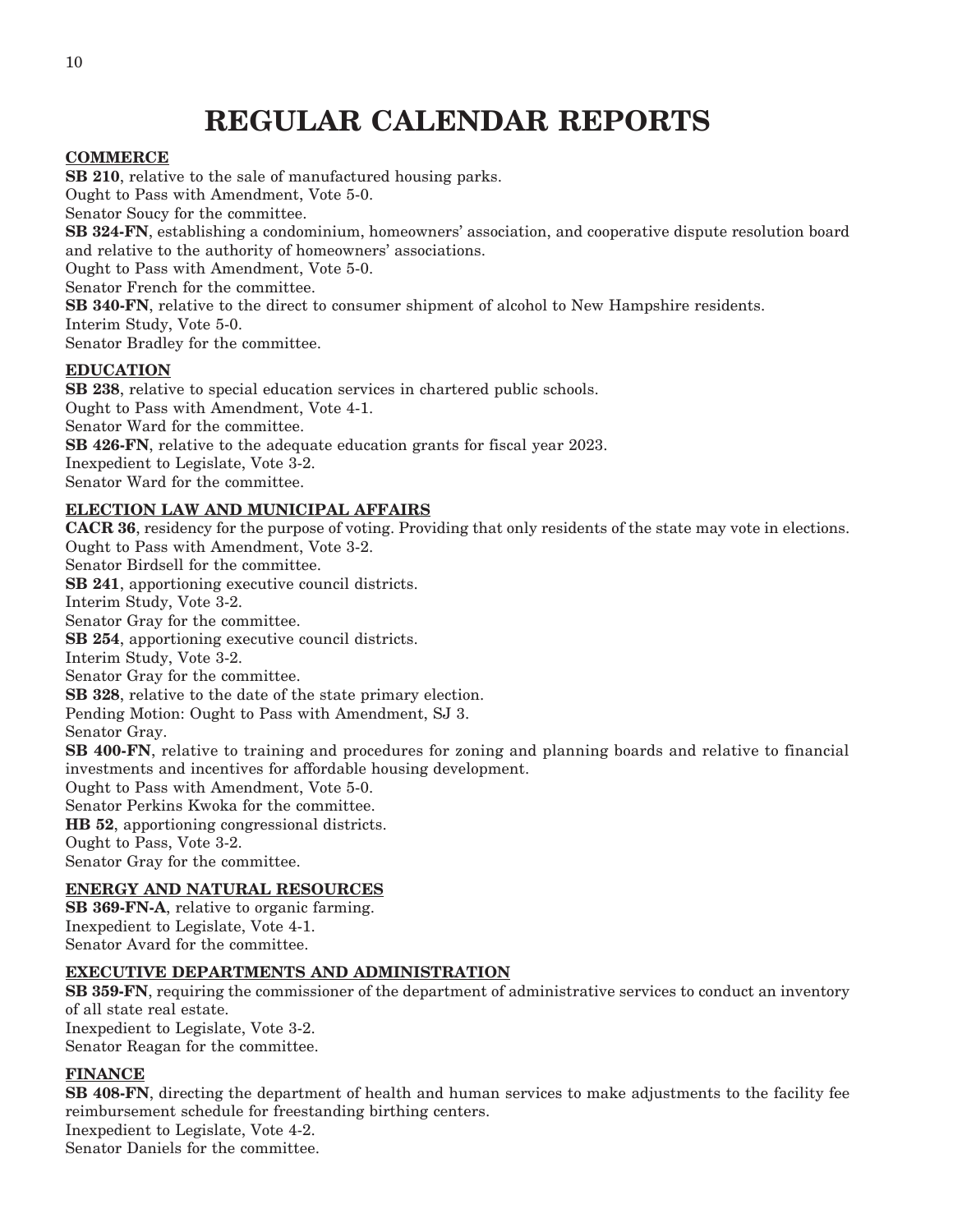#### **HEALTH AND HUMAN SERVICES**

**SB 320**, relative to health care provider contract standards. Interim Study, Vote 5-0. Senator Bradley for the committee. **SB 335**, relative to collaborative pharmacy practice agreements. Ought to Pass, Vote 5-0. Senator Sherman for the committee. **SB 372**, relative to employee leasing companies working under contract with a hospital. Interim Study, Vote 4-1. Senator Avard for the committee. **SB 374-FN**, relative to the SARS-CoV-2 vaccinations. Interim Study, Vote 3-2. Senator Bradley for the committee. **SB 458-FN**, relative to the Sununu youth services center and operation of a replacement secure facility. Ought to Pass with Amendment, Vote 5-0. Senator Bradley for the committee. **SB 459-FN**, relative to a health care facility workplace violence prevention program. Ought to Pass with Amendment, Vote 5-0. Senator Gray for the committee. **JUDICIARY**

**SB 344**, relative to the quorum requirements under the right to know law of meetings open to the public. Interim Study, Vote 3-2. Senator Gannon for the committee.

#### **WAYS AND MEANS**

**SB 437-L**, relative to the additional municipal fee for transportation improvements. Inexpedient to Legislate, Vote 3-2. Senator Daniels for the committee. **HB 102**, establishing a commission to study worldwide combined reporting method for unitary businesses under the business profits tax. Ought to Pass with Amendment, Vote 4-0. Senator Giuda for the committee.

## **AMENDMENTS**

Election Law and Municipal Affairs February 14, 2022 2022-0701s 08/10

#### Amendment to CACR 36

Amend the resolution by replacing all after the resolving clause with the following:

I. That article 11 of the first part of the constitution be amended to read as follows:

[Art.] 11. [Elections and Elective Franchises.] All elections are to be free, and [every inhabitant of the state of] *only a person who is a citizen of the United States and a citizen of the state of New Hampshire, and* 18 years of age and upwards shall have an equal right to vote in any election. [Every person] *A person who is a United States citizen* shall be considered [an inhabitant] *a citizen of the state of New Hampshire only if that person is domiciled in and has primary residence in a town, ward, or unincorporated place in New Hampshire and shall vote only in that town, ward, or unincorporated place* [for the purposes of voting in the town, ward, or unincorporated place where he has his domicile]. No person shall have the right to vote under the constitution of this state who has been convicted of treason, bribery or any willful violation of the election laws of this state or of the United States; but the supreme court may, on notice to the attorney general, restore the privilege to vote to any person who may have forfeited it by conviction of such offenses. The general court shall provide by law for voting by qualified voters who at the time of the biennial or state elections, or of the primary elections therefor, or of city elections, or of town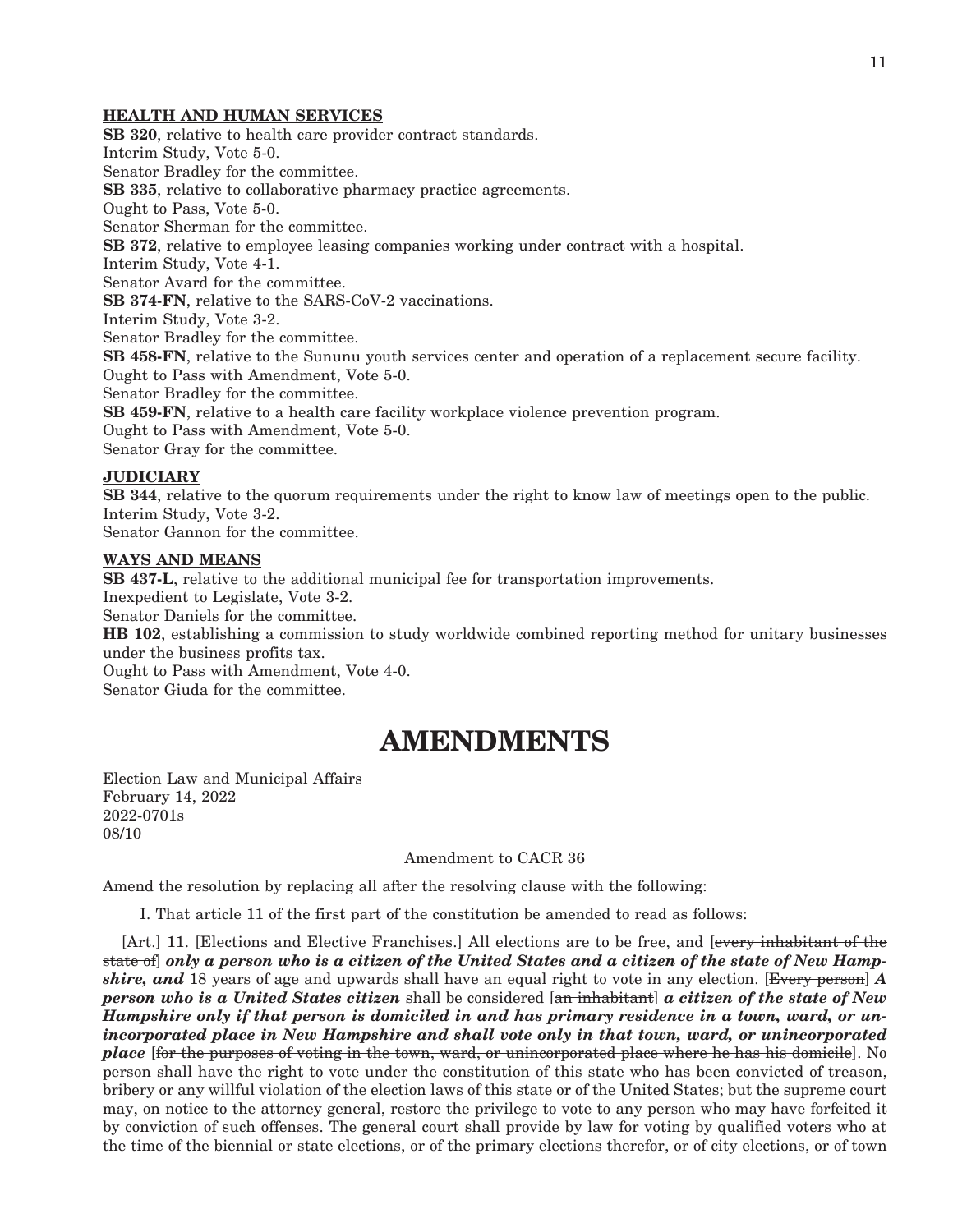elections by official ballot, are absent from the city or town of which they are inhabitants, or who by reason of physical disability are unable to vote in person, in the choice of any officer or officers to be elected or upon any question submitted at such election. Voting registration and polling places shall be easily accessible to all persons including disabled and elderly persons who are otherwise qualified to vote in the choice of any officer or officers to be elected or upon any question submitted at such election. The right to vote shall not be denied to any person because of the non payment of any tax. Every inhabitant of the state, having the proper qualifications, has equal right to be elected into office."

 II. That the above amendment proposed to the constitution be submitted to the qualified voters of the state at the state general election to be held in November, 2022.

 III. That the selectmen of all towns, cities, wards and places in the state are directed to insert in their warrants for the said 2022 election an article to the following effect: To decide whether the amendments of the constitution proposed by the 2022 session of the general court shall be approved.

IV. That the wording of the question put to the qualified voters shall be:

"Are you in favor of amending article 11 of the first part of the constitution to read as follows:

[Art.] 11. [Elections and Elective Franchises.] All elections are to be free, and only a person who is a citizen of the United States and a citizen of the state of New Hampshire, and 18 years of age and upwards shall have an equal right to vote in any election. A person who is a United States citizen shall be considered a citizen of the state of New Hampshire only if that person is domiciled in and has a primary residence in a town, ward, or unincorporated place in New Hampshire and shall vote only in that town, ward, or unincorporated place. No person shall have the right to vote under the constitution of this state who has been convicted of treason, bribery or any willful violation of the election laws of this state or of the United States; but the supreme court may, on notice to the attorney general, restore the privilege to vote to any person who may have forfeited it by conviction of such offenses. The general court shall provide by law for voting by qualified voters who at the time of the biennial or state elections, or of the primary elections therefor, or of city elections, or of town elections by official ballot, are absent from the city or town of which they are inhabitants, or who by reason of physical disability are unable to vote in person, in the choice of any officer or officers to be elected or upon any question submitted at such election. Voting registration and polling places shall be easily accessible to all persons including disabled and elderly persons who are otherwise qualified to vote in the choice of any officer or officers to be elected or upon any question submitted at such election. The right to vote shall not be denied to any person because of the non payment of any tax. Every inhabitant of the state, having the proper qualifications, has equal right to be elected into office."

 V. That the secretary of state shall print the question to be submitted on a separate ballot or on the same ballot with other constitutional questions. The ballot containing the question shall include 2 squares next to the question allowing the voter to vote "Yes" or "No." If no cross is made in either of the squares, the ballot shall not be counted on the question. The outside of the ballot shall be the same as the regular official ballot except that the words "Questions Relating to Constitutional Amendments proposed by the 2022 General Court" shall be printed in bold type at the top of the ballot.

 VI. That if the proposed amendment is approved by 2/3 of those voting on the amendment, it becomes effective when the governor proclaims its adoption.

VII. Voters' Guide.

 AT THE PRESENT TIME, article 11 of the first part of the New Hampshire constitution provides that a voter must be domiciled in the state.

 IF THE AMENDMENT IS ADOPTED, a voter must be a citizen of the United States and a citizen of New Hampshire who is domiciled and whose primary place of residence is in the state and he or she may only vote in place he or she is domiciled.

#### 2022-0701s

#### AMENDED ANALYSIS

This constitutional amendment concurrent resolution provides that voters in the state of New Hampshire must be citizens of the United States, citizens of New Hampshire, domiciled in the state, have their primary residence in the state, and vote only in the place where they are domiciled.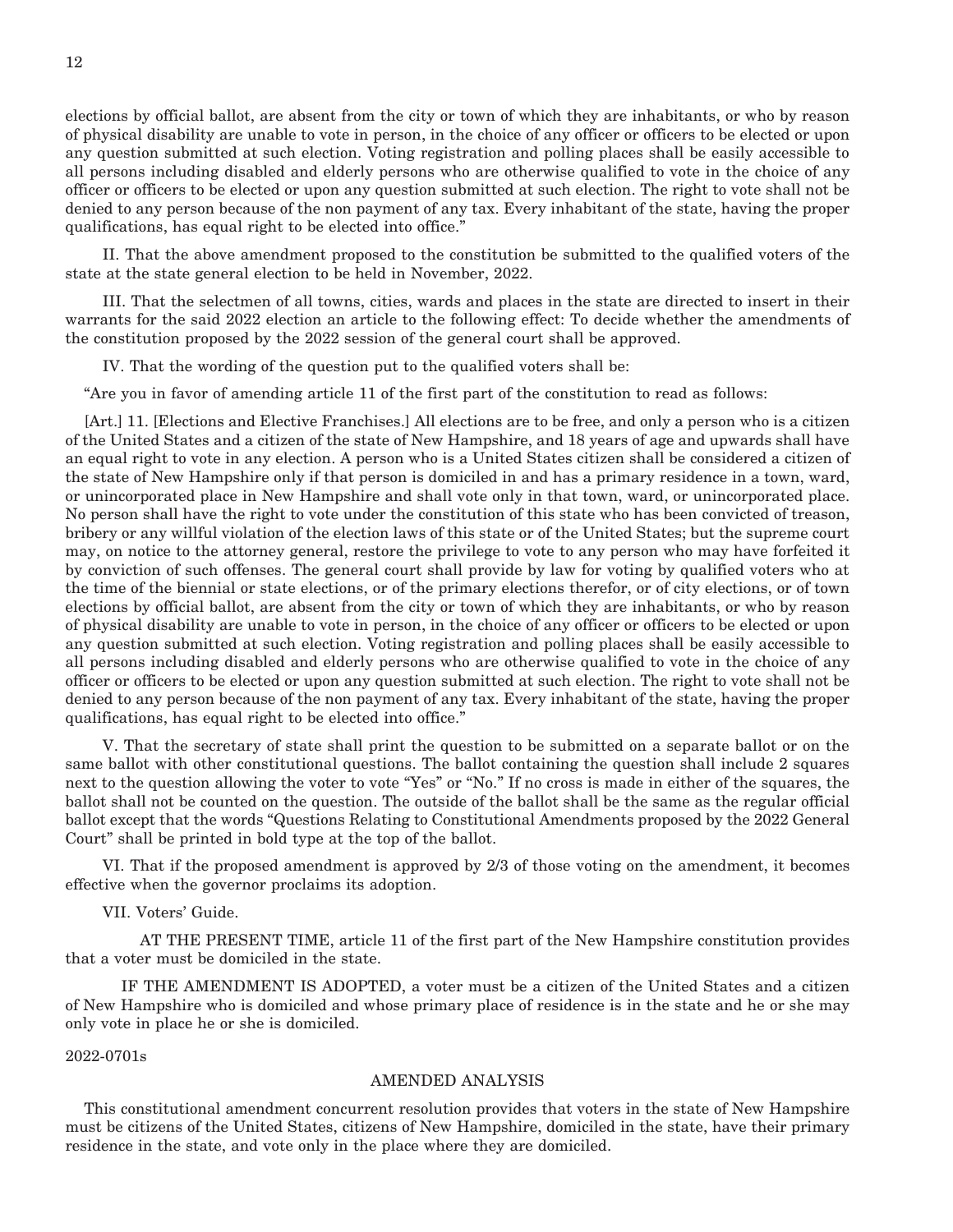Commerce March 8, 2022 2022-1016s 04/08

Amendment to SB 210

Amend the bill by replacing all after the enacting clause with the following:

1 Manufactured Housing Parks; Tenants' Right to Notification Prior to Sale. Amend RSA 205-A:21 to read as follows:

205-A:21 Notice Required Before Sale.

 I. No manufactured housing park owner shall make a final unconditional acceptance of any offer for the sale or transfer of a manufactured housing park without first giving 60 days' notice:

(a) To each tenant:

(1) That the owner intends to sell the manufactured housing park; and

 (2) Of the price, terms and conditions of an acceptable offer the park owner has received to sell the park or the price, terms and conditions for which the park owner intends to sell the park. This notice shall include a copy of the signed written offer which sets forth a description of the property to be purchased and the price, terms and conditions of the acceptable offer.

 (b) To the New Hampshire housing finance authority *and the New Hampshire Manufactured Housing Association, excluding price terms and conditions of the offer,* that the owner intends to sell the manufactured housing park.

 II. During the notice period required under paragraph I, the manufactured housing park owner shall consider any offer received from the tenants or a tenants' association, if any, and the owner shall negotiate in good faith with the tenants concerning a potential purchase. If during the notice period, the tenants decide to make an offer to purchase the manufactured housing park, such offer shall be evidenced by a purchase and sale agreement; however, the tenants shall have a reasonable time beyond the 60-day period, if necessary, to obtain financing for the purchase.

 III. The notice required by paragraph I shall be served by certified mail, return receipt requested, to each tenant at such tenant's abode and to the New Hampshire housing finance authority at its main office *and the New Hampshire Manufactured Housing Association at its main office, excluding price terms and conditions of the offer*. A receipt from the United States Postal Service that is signed by any adult member of the household to which it was mailed, or a notation on the letter that the letter was refused by any adult member of the tenant household, or that the addressee no longer resides there, or that the letter was returned to the post office unclaimed, shall constitute a conclusive presumption that service was made in any court action in this state. A receipt from the United States Postal Service that is signed by an employee of the New Hampshire housing finance authority *or an employee of the New Hampshire Manufactured Housing Association* shall constitute a conclusive presumption that service was made on the authority in any court action in this state.

 *IV. Any organization that assists a tenants' association shall send each tenant or home a certified letter or a verified hand-delivered letter detailing the agreed upon terms of any final proposal to purchase a manufactured housing park. Terms shall include mortgage terms, land rent per homeowner, and other costs or fees. Such letter shall include a form to request an absentee vote for or against the purchase of the park. No household shall be charged a tenants' association joining fee of more than \$5 to vote either by absentee or in person. The absentee form shall be verifiable and secure. Any organization assisting a tenants' organization in a purchase shall provide a secure and verifiable mechanism to count the vote. A simple majority of members of the association or cooperative voting either absentee or in person shall constitute qualification to move forward with purchase of the manufactured housing park.*

 *V. No resident owned manufactured housing park shall charge a non-member more than \$25 additional rent over the member lot rent.*

2 New Paragraph; Consumers' Cooperative Associations; Incorporation Under General Law. Amend RSA 301-A:2 by inserting after paragraph II the following new paragraph: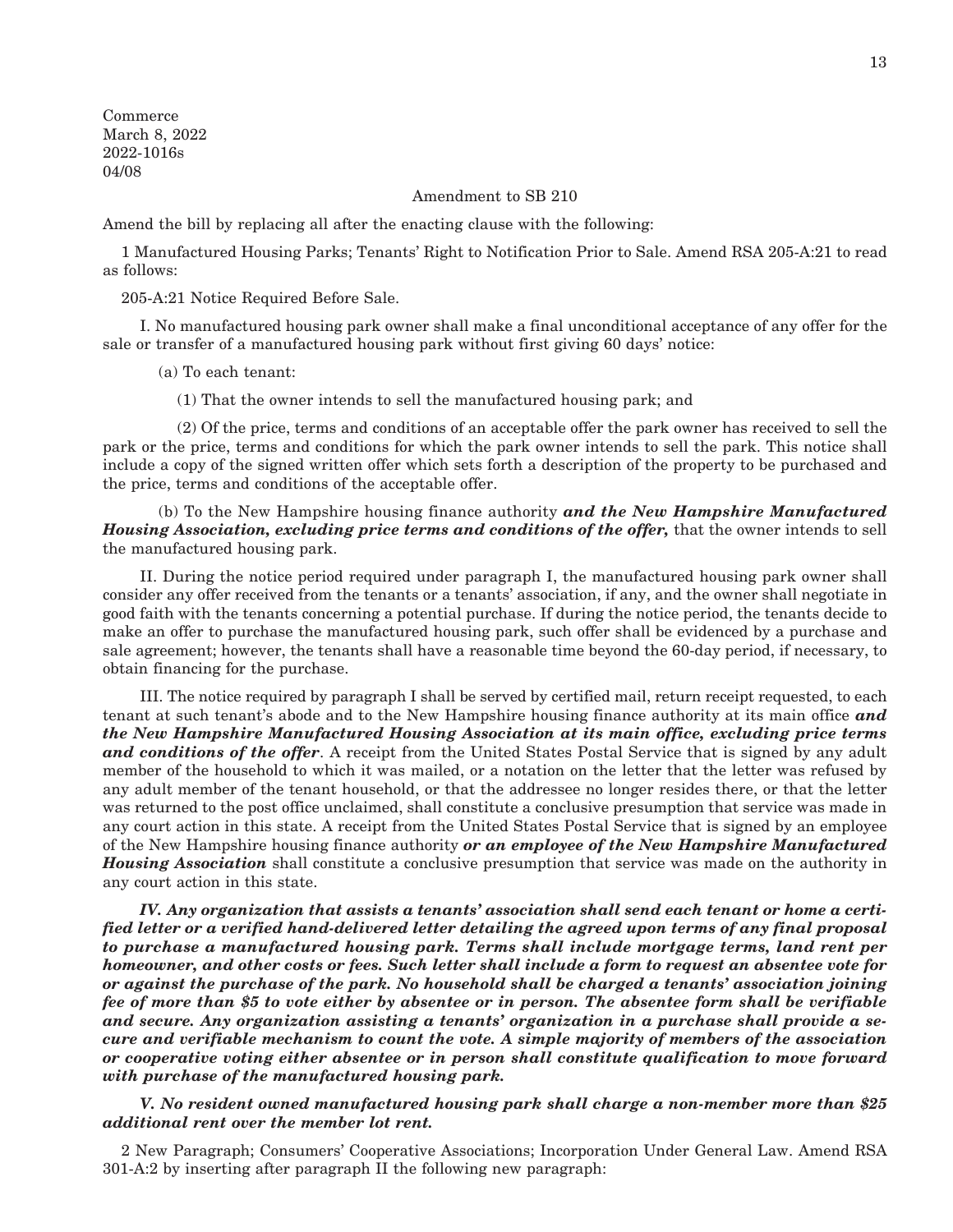III. For purposes of a tenants' association voting to purchase a manufactured housing park, no household shall be charged a tenants' association joining fee of more than \$5 to vote either by absentee or in person on the proposed purchase.

3 Effective Date. This act shall take effect 60 days after its passage.

Senate Executive Departments and Administration February 23, 2022 2022-0821s 12/04

Amendment to SB 228

Amend the title of the bill by replacing it with the following:

AN ACT relative to the regulation and practice of physician assistants.

Amend RSA 328-D:1, III as inserted by section 1 of the bill by replacing it with the following:

 III. "Physician assistant" or "P.A." means a person qualified both by academic and practical training [in a program approved by the board] to provide patient services [under the supervision and direction of a licensed physician in a variety of medical care settings] *in collaboration with one or more physicians pursuant to the requirements of this chapter*.

Amend RSA 328-D:3-b, I-II as inserted by section 5 of the bill by replacing them with the following:

 I. Except as provided in RSA 328-D:15, III and RSA 328-D:16, III, a physician assistant shall engage in practice as a physician assistant in this state only if the physician assistant has entered into a written collaboration agreement with a sole practice physician or a physician representing a group or health system so long as the sole practitioner or at least one physician in the group or health system practices in a similar area of medicine as the physician assistant, and is a licensed New Hampshire physician.

II. A collaboration agreement shall include all of the following:

 (a) Processes for collaboration and consultation with the appropriate physician and other health care professional as indicated based on the patient's condition; the physician assistant's education, training, and experience, and the applicable standards of care.

 (b) An acknowledgment that the physician assistant's scope of practice shall be limited to medical care that is within the physician assistant's education, training, and experience as outlined in VII-XVIII below.

 (c) A statement that although collaboration occurs between the physician assistant and physicians and other health care professionals, a physician shall be accessible for consultation in person, by telephone, or electronic means at all times when a physician assistant is practicing.

 (d) The signatures of the physician assistant and the participating physician. No other signatures shall be required.

Amend the bill by inserting after section 7 the following new sections and renumbering the original sections 8-12 to read as 10-14, respectively:

8 Physician Assistants; Physician Liability. RSA 328-D:12 is repealed and reenacted to read as follows:

328-D:12 Physician Liability. A physician assistant is responsible for his or her own medical decision making. A participating physician included in a collaboration agreement with a physician assistant shall not, by the existence of the collaboration agreement alone, be legally liable for the actions or inactions of the physician assistant; provided, however, that this shall not otherwise limit the liability of the participating physician.

9 New Subparagraph; Rulemaking; Liability Insurance Coverage. Amend RSA 328-D:10, I by inserting after subparagraph (k) the following new subparagraph:

(l) The definition of adequate liability insurance coverage under RSA 328-D:18.

Amend the bill by replacing section 10 with the following:

10 New Sections; Physician Assistants; Disaster Care, Emergency Care, and Coverage of Services. Amend RSA 328-D by inserting after section 14 the following new sections:

14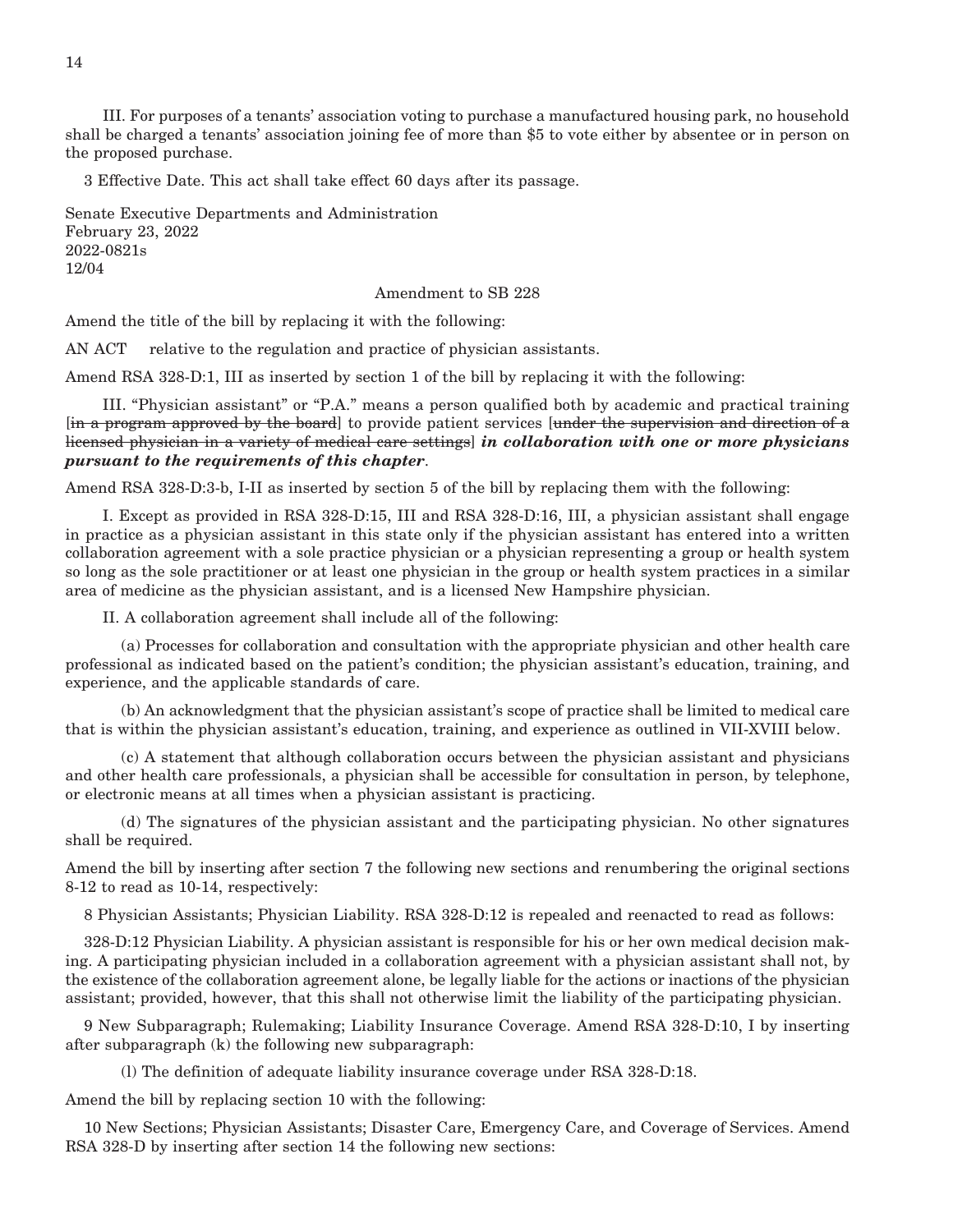#### 328-D:15 Participation in Disaster and Emergency Care.

 I. A physician assistant licensed in this state or licensed or authorized to practice in any other U.S. jurisdiction or who is credentialed as a physician assistant by a federal employer who is responding to a need for medical care created by an emergency or a state or local disaster may render such care that they are able to provide, provided that a state or local disaster shall not include an emergency situation that occurs in the place of the physician assistant's employment.

 II. A physician assistant so responding who voluntarily and gratuitously, and other than in the ordinary course of employment or practice, renders emergency medical assistance shall not be liable for civil damages for any personal injuries that result from acts or omissions which may constitute ordinary negligence. The immunity granted by this section shall not apply to acts or omissions constituting gross, willful or wanton negligence.

 III. A physician assistant licensed in this state or licensed or authorized to practice in any other U.S. jurisdiction or credentialed as a physician assistant by a federal employer shall not be required to have a collaboration agreement when responding to a need for medical care created by a disaster or emergency.

#### 328-D:16 Participation in Volunteer Care.

 I. A physician assistant licensed in this state, or licensed or authorized to practice in any other U.S. jurisdiction, or who is credentialed by a federal employer or meets the licensure requirements of his or her requisite federal agency as a physician assistant may volunteer to render such care that he or she is able to provide at a children's summer camp or for a public or community event or in a licensed ambulatory health center providing free care. Such care must be rendered without compensation or remuneration.

 II. A physician assistant licensed in this state, or licensed or authorized to practice in any other U.S. jurisdiction, or credentialed as a physician assistant by a federal employer shall not be required to have a collaboration agreement when participating in volunteer care.

328-D:17 Coverage of Services.

 I. Health insurers and, to the extent permitted under federal law, Medicaid and Medicare shall reimburse a participating provider who is a physician assistant for any medical and surgical service delivered by the physician assistant if the same service would be covered if delivered by a physician. Physician assistants are authorized to bill for and receive direct payment for the medically necessary services they deliver.

 II. To provide accountability and transparency for patients, payers, and health care systems, the physician assistant, when appropriate, shall be identified as the treating provider in the billing and claims processes when the physician assistant delivered the medical services to the patient.

 III. A health insurer shall not impose any practice, education, or collaboration requirement for a physician assistant that is inconsistent with or more restrictive than the provisions of this chapter.

 IV. Nothing in this chapter shall be construed to preclude a health carrier from exercising its rights and responsibilities set forth in RSA 420-J:4.

328-D:18 Professional Liability Insurance Coverage. Physician assistants actively engaged in providing medical care shall have adequate, current, and valid professional liability insurance coverage.

Amend section 13 of the bill by deleting paragraph VI.

Senate Education March 8, 2022 2022-1035s 10/04

#### Amendment to SB 238

Amend the bill by replacing all after the enacting clause with the following:

1 New Paragraph; Special Education Services; Chartered Public Schools. Amend RSA 194-B:5 by inserting after paragraph VII the following new paragraph:

 VIII.(a) A chartered public school and a resident district of a student with disabilities shall enter into a memorandum of understanding (MOU) to ensure compliance with RSA 194-B:3, II(e). The MOU shall include, but not be limited to, the following: how the chartered public school and school district will cooperate with each other per RSA 194-B:11, III(c) and how the school district proposes to provide special education services and supports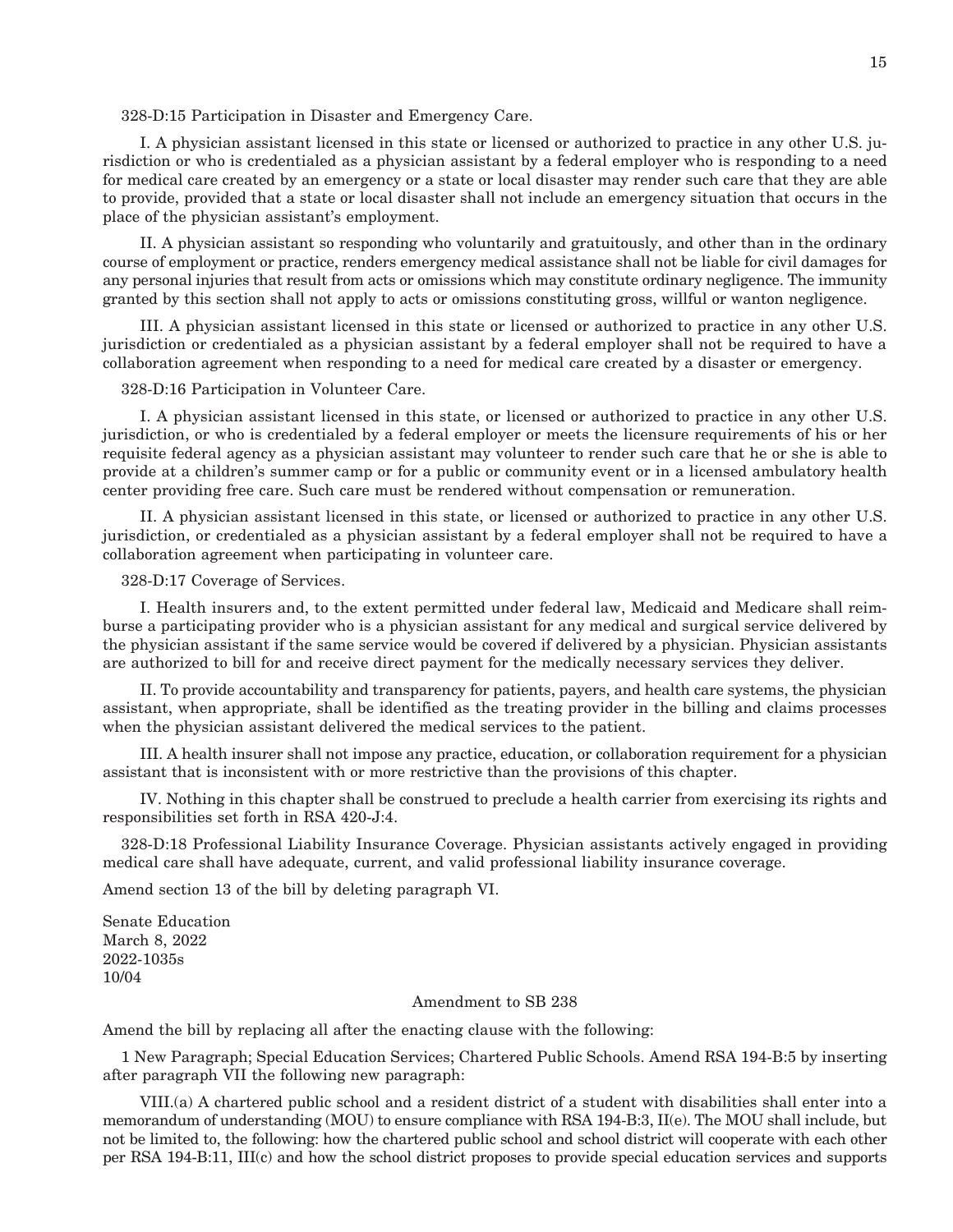to students with disabilities within the chartered public school to ensure a free appropriate public education and adherence to state and federal special education laws, rules, and regulations. The MOU may also contain, but is not limited to, the following information: where the services will be provided and whether the school district will provide the services directly, or through a contract with the chartered public school or outside provider.

 (b) The department of education shall develop and provide chartered public schools and school districts with a model MOU document to use as a guide.

 (c) At least 2 weeks prior to the start of the school year, a chartered public school and a resident district of a student with disabilities shall review the MOU to ensure that all public charter school students receive services in accordance with their IEP.

2 Effective Date. This act shall take effect January 1, 2023.

Election Law and Municipal Affairs March 8, 2022 2022-1010s 05/08

#### Amendment to SB 251

Amend the bill by replacing section 1 with the following:

1 Advisory Board of Tax Increment Financing District. Amend RSA 162-K:14, I to read as follows:

 I. The legislative body of the municipality shall create an advisory board for each development district *that ensures fair representation of business and community interests*. The board shall consist of such number of members appointed or elected as determined by the legislative body. A majority of members shall be owners or occupants of real property within [or adjacent to the development district] *the community and at least one member shall be an owner or occupant of real property within the development district*. In a substantially residential development district, however, the board shall consist solely of owners or occupants of real property within [or adjacent to the district] *the community and at least one member shall be an owner or occupant of real property within the development district*.

2022-1010s

#### AMENDED ANALYSIS

This bill requires members of an advisory board for a tax increment financing district to be owners or occupants of real property within the community and requires at least one member to be an owner or occupant of real property within the district.

Energy and Natural Resources March 10, 2022 2022-1064s 12/10

#### Amendment to SB 257

Amend the bill by replacing section 2 with the following:

2 New Paragraph; Criteria for Stormwater Utilities. Amend RSA 149-I:6-c by inserting after paragraph VI the following new paragraph:

 VII. Municipalities may incorporate sewage disposal systems, as defined in 485-A:2, as part of their stormwater utility, if not already included in their sewer utility.

Energy and Natural Resources March 10, 2022 2022-1063s 07/04

#### Amendment to SB 263

Amend the introductory paragraph of RSA 19-Q:2 as inserted by section 2 of the bill by replacing it with the following: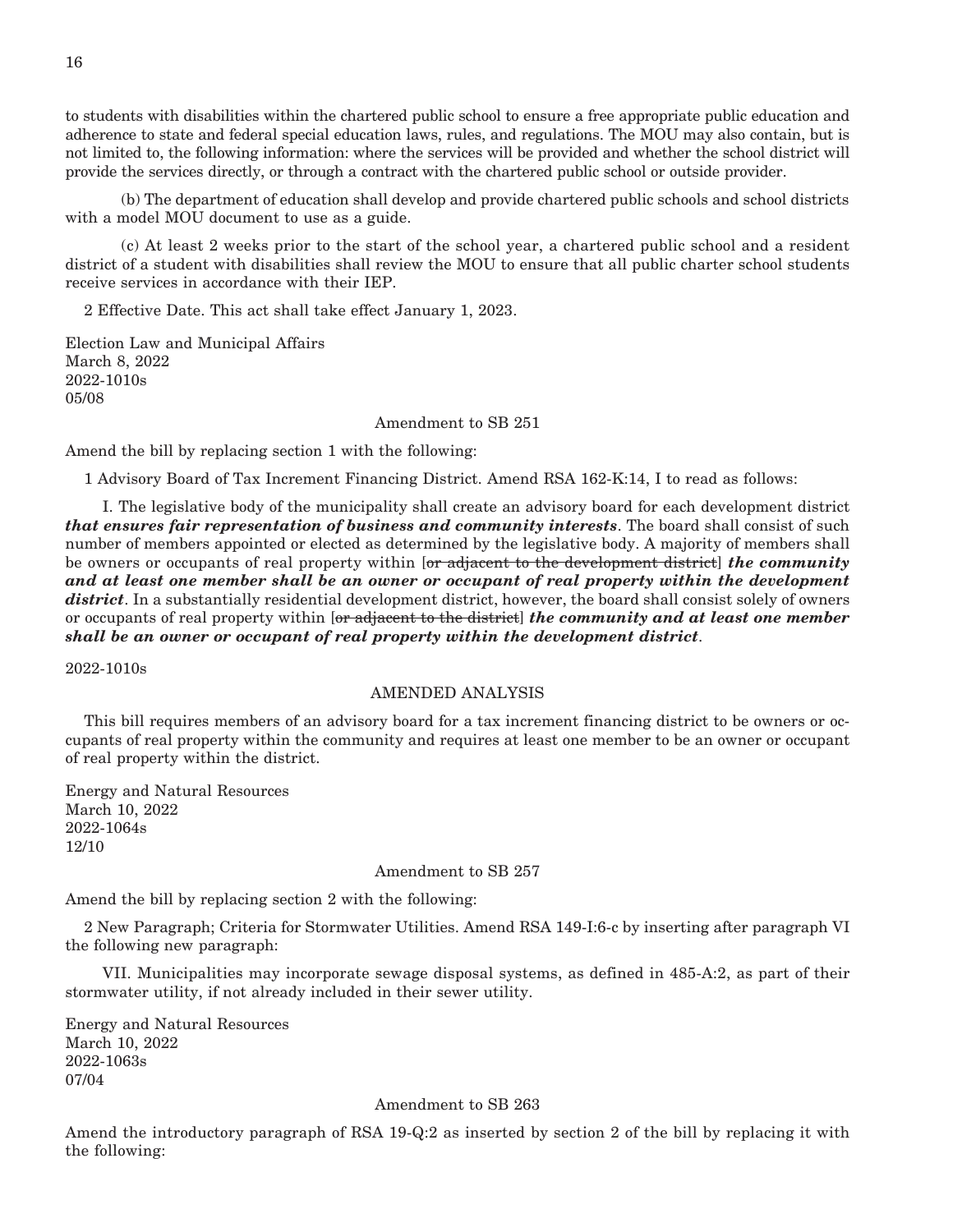19-Q:2 Council Membership. Members of the council shall be between the ages of 12 and 25, and have demonstrated academic competency in science and other fields related to the council's duties, and shall each serve for a term of 2 years, which may be renewed once and which shall not be affected by change of grade level, and shall be as follows:

Amend RSA 19-Q:3, I as inserted by section 2 of the bill by replacing it with the following:

 I. Consider current scientific reports, from a wide range of sources and viewpoints, on the conditions and challenges to a clean and healthy environment, including clean water, air, renewable energy, open spaces, recreational opportunities, and on the benefits of environmental education and outdoor recreation to inform students on these matters, and on any costs or negative economic impacts on businesses and industries, and the economic growth and employment opportunities dependent on such features of New Hampshire's environment.

Energy and Natural Resources March 9, 2022 2022-1058s 04/08

#### Amendment to SB 264

Amend the title of the bill by replacing it with the following:

AN ACT relative to certain references to the department of energy and transferring authority over the low-income electricity assistance program to the department of energy.

Amend the bill by replacing sections 3 and 4 with the following:

3 Electric Utility Restructuring; Implementation. Amend RSA 374-F:4, VIII(c) to read as follows:

 (c) Notwithstanding any other provision of law to the contrary, the system benefits charge shall include 1.5 mills per kilowatt hour to fund an electricity assistance program for low-income customers. The department of energy shall be the agency with authority over any such program, and may, using a non-adjudicative hearing process, order the approval of budgets, expenditures, and modification of any such program. Authority over the low-income assistance program funded through the system benefits charge and implemented by the public utilities commission prior to July 1, 2021, along with the commission orders creating and implementing that program, are transferred to the department of energy to be administered in conformity with this paragraph. If the department of energy determines that the low-income assistance program fund has accumulated an excess of \$1,000,000 and that the excess is not likely to be substantially reduced over the next 12 months, the department of energy may, using a non-adjudicative hearing process, suspend by order the collection of some or all of this portion of the system benefits charge for the period of time it deems reasonable to reduce the program fund to the level necessary to achieve the programs' purposes. Actions taken using a non-adjudicative hearing process shall be by written decision of the department, in which the department shall state its reasons for the actions taken.

4 Effective Date. This act shall take effect upon its passage.

2022-1058s

#### AMENDED ANALYSIS

This bill changes references from the public utility commission to the department of energy in certain energy-related statutes. This bill also transfers authority over the low-income electricity assistance program to the department of energy.

Senate Transportation March 10, 2022 2022-1068s 05/10

#### Amendment to SB 311

Amend the title of the bill by replacing it with the following:

AN ACT relative to access to drivers' license information for healthcare and motor vehicle related business purposes.

Amend RSA 263:12, X(d) as inserted by section 1 of the bill by replacing it with the following: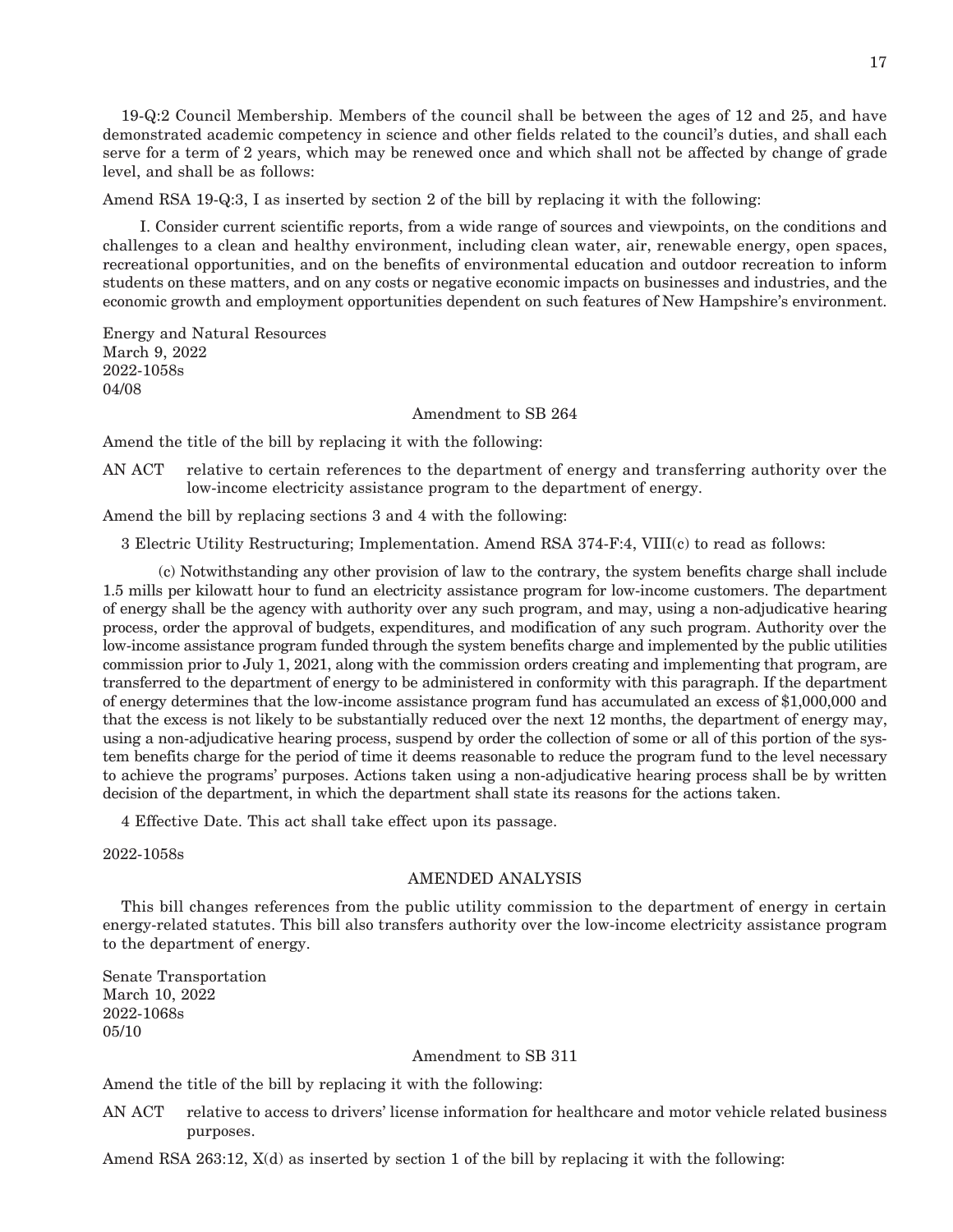*(d) Nothing in this paragraph shall prohibit the scanning, photocopying, recording, retaining, or storing of the image obtained from any driver's license or nondriver's identification card collected with the driver's license or nondriver's identification card holder's consent for motor vehicle related business purposes, provided that:*

 *(1) Such practice and uses are expressly disclosed to the holder of the driver's license or nondriver's identification card;*

 *(2) The motor vehicle related business shall retain the image of the driver's license or nondriver's identification card in a secure manner and shall not include the retained image in the customer's business record;*

 *(3) The holder may request the removal of the driver's license or nondriver's license identification card image from the motor vehicle related business's system at any time; however refusal by the motor vehicle related business to remove the image is acceptable should an active investigation or legal action concerning the holder be underway; and*

 *(4) The motor vehicle related business shall not sell, rent, transfer, or make the image available to another person or entity for the same or for any other use unless necessary to finalize the business transaction.*

 *(e) Nothing in this paragraph shall prohibit the scanning, photocopying, recording, retaining, or storing of the image obtained from any driver's license or nondriver's identification card collected with the driver's license or nondriver's identification card holder's consent for healthcare business purposes, provided that:*

 *(1) Such practice and uses are expressly disclosed to the holder of the driver's license or nondriver's identification card prior to obtaining consent;*

 *(2) There is no consequence to the holder who declines to provide such consent;*

 *(3) Consent is obtained on a form signed or acknowledged by the holder;*

 *(4) The healthcare provider shall retain the image of the driver's license or nondriver's identification card in a secure manner and shall not include the retained image in the patient's legal medical record;*

 *(5) The holder may request the removal of the driver's license or nondriver's license identification card image from the healthcare provider's system at any time; however refusal by the healthcare provider to remove the image is acceptable should an active investigation or legal action concerning the holder be underway; and*

 *(6) The healthcare provider shall not sell, rent, transfer, or make the information available to another person or entity for the same or for any other use.*

2022-1068s

#### AMENDED ANALYSIS

This bill permits motor vehicle related businesses and health care providers to obtain personal information from driver's licenses or nondriver's identification cards with the consent of the license holder, provided that the businesses meet certain restrictions regarding the collection, retention, and use of such information.

Energy and Natural Resources March 9, 2022 2022-1059s 12/08

#### Amendment to SB 321

Amend the bill by replacing section 3 with the following:

3 New Section; Limited Electrical Energy Producers Act; Authorization of Pilots. Amend RSA 362-A by inserting after section 2-a the following new section:

362-A:2-b. Authorization of Pilots.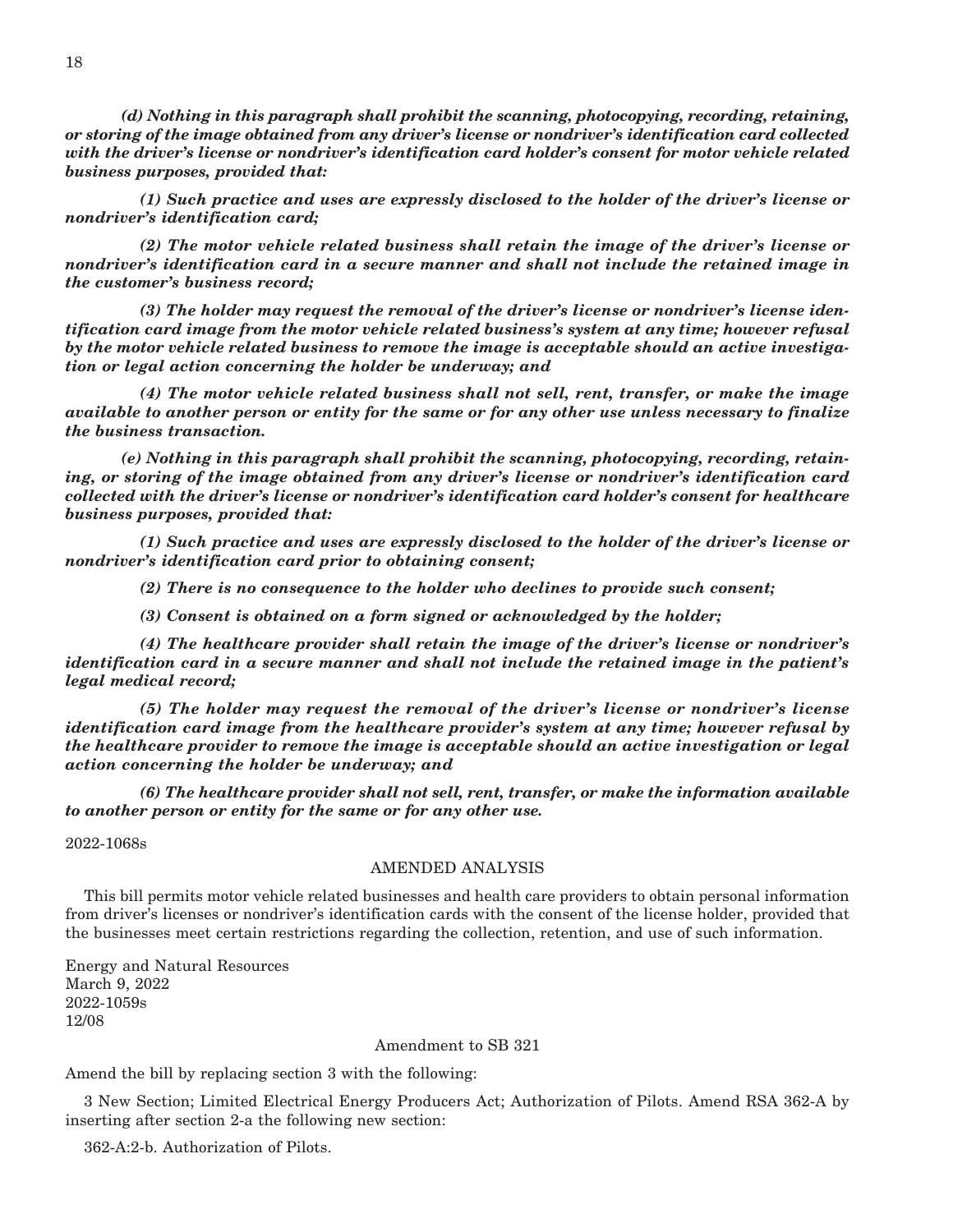I. The public utilities commission is authorized to approve one or more proposed pilots of the concepts expressed in this section through orders issued pursuant to adjudicated proceedings in which a pilot is proposed, without the need to adopt any administrative rules of general application for such pilots.

 II. The commission may waive any existing provisions of RSA 362-A:2-a, utility tariffs, or administrative rules in its authorization of any pilots approved pursuant to this section.

 III. If any pilot approved under this section terminates prior to December 31, 2040, any limited producer participating in such pilot may continue to be interconnected and take service as a customer-generator under RSA 362-A:9 pursuant to any net metering or group net metering tariff to which they would have otherwise been eligible at the start of the pilot absent participation in the pilot or any other available option under law or applicable tariffs in effect at the time of termination of the pilot.

 IV. Each electric distribution utility may propose and participate in a pilot, in conjunction with a competitive electric power supplier or municipal or county aggregation, pursuant to RSA 53-E, operating as or in conjunction with a load-serving entity. The commission may approve provisions to cover incremental costs of the utility related to any such approved pilot.

 V. In this section, the terms "capacity commitment period," "capacity supply obligation," "coincident peak demand," and "load-serving entity (LSE)" shall have the meanings as used by ISO New England, Inc.

 VI. If approved pursuant to paragraph I, a limited producer of electrical energy may sell its produced electrical energy to one or more purchasers other than the franchise electric utility. Such purchasers may be any non-residential retail electricity customers located within the same New Hampshire electric distribution utility franchise area where the limited producer is located, or any electricity suppliers serving retail load within such area.

 VII. Intrastate sales of electricity across the distribution grid under an approved pilot shall be facilitated and accounted for by load-serving entities that are either competitive electricity suppliers registered with the commission under RSA 374-F:7, or municipal or county aggregations under RSA 53-E operating as or in conjunction with load-serving entities. Electric distribution utility provided default energy service shall not be required to facilitate, account for, or otherwise enable the participation of limited producers in sales of electricity or purchases of power from limited producers.

 VIII. To participate in such intrastate sales of electricity over the distribution grid a limited producer must be equipped with a revenue grade interval meter that can accurately measure hourly imports from and exports to the distribution grid and report such meter data to the distribution utility for daily load settlement purposes. Exports to the distribution grid by a limited producer shall be accounted for as reductions or offsets to the load obligation of the load serving entity serving the limited producer for load settlement in the ISO New England wholesale electricity market.

 IX.(a) The sponsors of a pilot, including the participating electric distribution utility, may petition the commission to determine, through an adjudicated proceeding, how credits for actual avoided transmission charges are to be made for exports to the distribution grid by limited producers during hours of coincident peak on which transmission costs are allocated to reduce the retail load measured at the point of interconnection between the distribution system under state jurisdiction and transmission facilities under federal jurisdiction. Said costs shall be allocated to the distribution utility as transmission network customer are reduced from what they otherwise would be absent the electricity exported to the distribution grid by the limited producer. Such credit shall be made pursuant to either subparagraph (b) or (c) as proposed and determined by the commission to be for the public good.

 (b) Monthly transmission charges incurred by the distribution utility as the transmission network customer may be allocated to the load serving entity for payment by the LSE for all or part of the retail meters within its retail metering subdomain, under terms and conditions approved by the commission. Such allocation shall be made based on the share of the LSE's network load, or the share of its network load by participating meters, at the monthly hour of coincident peak demand on which the applicable monthly transmission charges are incurred in proportion to the utility's applicable total network load. In such an event, the customers within such LSE's metering subdomain shall no longer be subject to the distribution utility's transmission charges, after accounting for any prior period over or under collection of transmission costs, such that there is an equitable allocation of transmission costs accounting for applicable leads and lags in how such costs are incurred and paid for as determined by the commission.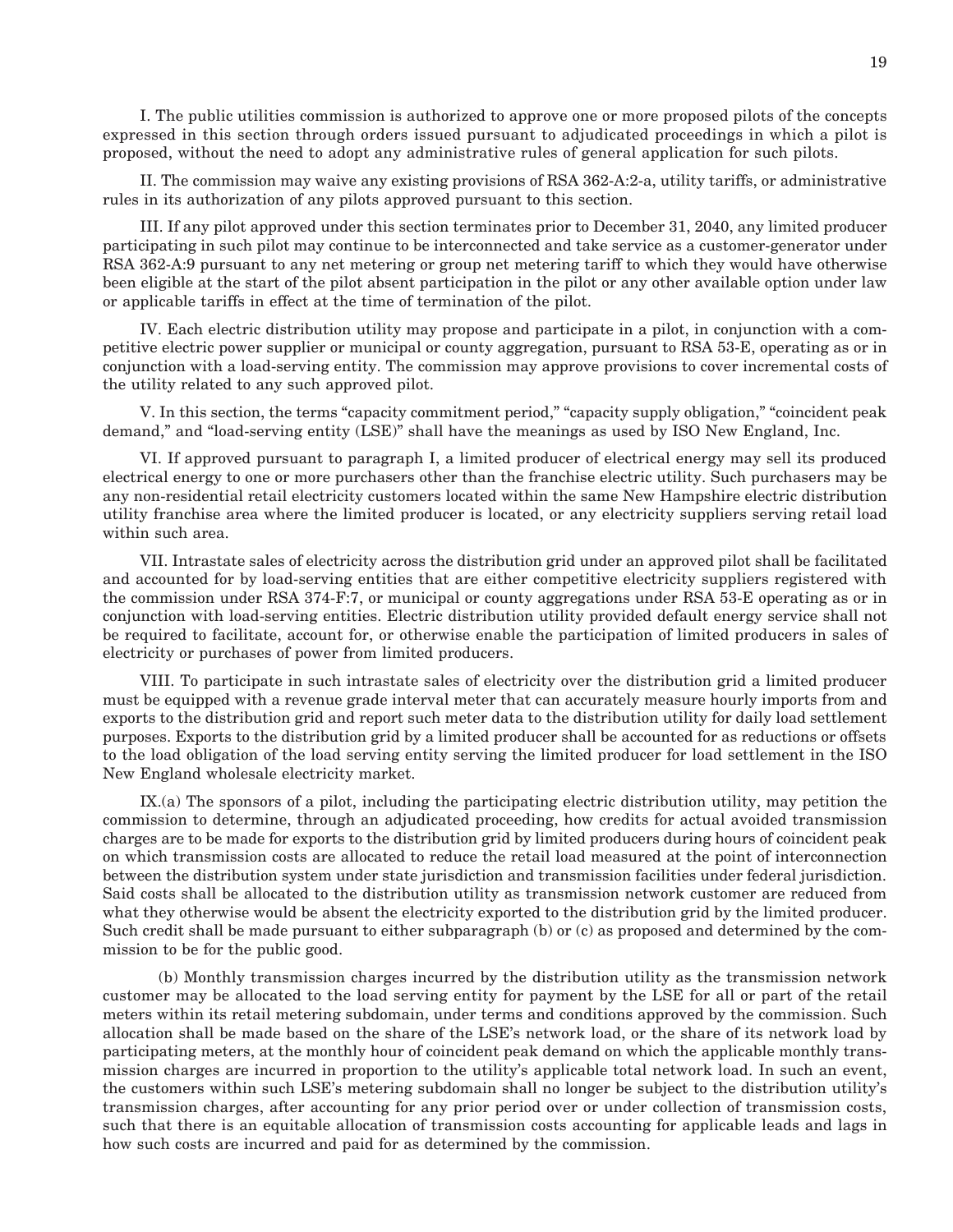(c) The limited producer or their load serving entity may receive credit or payment for actual avoided transmission charges based on measurement of exports to the distribution grid at the retail meter point without additional credit for avoided line and transformation losses in the distribution and transmission grids to provide some sharing of the benefit of reduced transmission charges with other ratepayers who do not participate in such intrastate electricity sales by limited producers. In such an event, the customers within such LSE's metering subdomain shall continue to the pay the utility's regular transmission charges from which such credits or payments shall be made.

 X. Purchasers of power from limited producers participating in the pilot shall pay for the delivery of such power through tariffs, charges, and rates that are generally applicable to the customer's rate class, except for default energy service charges if not applicable and transmission charges as they may be adjusted pursuant to paragraph IX.

 XI. To the extent that limited producers participating in the pilot are exporting power to distribution grid at the annual hour of coincident peak demand on which capacity supply obligations are incurred for any given capacity commitment period and such exports reduce overall capacity supply obligations from what they would otherwise be absent such exports to the grid, such reduced capacity supply obligations shall be assigned to the LSE serving such limited producers as approved by the commission. To the extent such exports to the grid are purchased by the LSE as an intrastate wholesale transaction the LSE may in turn prorate its reduced capacity supply obligation attributable to such exports to reduce the capacity tags for all meters served by it within its applicable meter subdomain at the time of the annual coincident peak demand for the applicable capacity commitment period. To the extent such exports to the grid are sold by the Limited Producer at retail to individual customers such reduced capacity supply obligations attributable to such exports may be assigned to reduce the capacity tags assigned to the meters of such customers, as determined by the LSE serving such customers at the time of the applicable annual hour of coincident peak demand for the applicable capacity commitment period. However, in no case shall the capacity tag assigned to any one retail meter, including that of the limited producer, be reduced below zero.

Amend the bill by replacing section 5 with the following:

5 Effective Date. This act shall take effect upon its passage.

2022-1059s

#### AMENDED ANALYSIS

This bill amends the definition of a limited electrical energy producer and permits the public utilities commission to approve certain pilot programs.

Commerce March 8, 2022 2022-1021s 08/04

#### Amendment to SB 324-FN

Amend the title of the bill by replacing it with the following:

AN ACT relative to the resolution of disputes for condominium unit owners, homeowners' association unit owners, and tenant owned manufactured housing parks.

Amend the bill by replacing all after the enacting clause with the following:

1 New Paragraph; Condominium Act; Dispute Resolution Procedure. Amend RSA 356-B by inserting after paragraph VIII the following new paragraph:

 VIII-a. The bylaws shall contain a dispute resolution procedure for unit owners who wish to appeal the assessment of a fine for a violation of the governing instruments or who wish to discuss an alleged failure by the governing board to abide by the governing instruments. The process shall allow the unit owner to request a meeting with the board and provide the unit owner with an opportunity to speak at said meeting. Meetings may take place via video technology. Meetings shall be scheduled within 30 days of receipt of a written request and decisions by the board shall issue within 30 days of such meeting. Board decisions issued as a result of the dispute resolution process shall be final, with the exception of the unit owner's right to file a claim in a court of competent jurisdiction.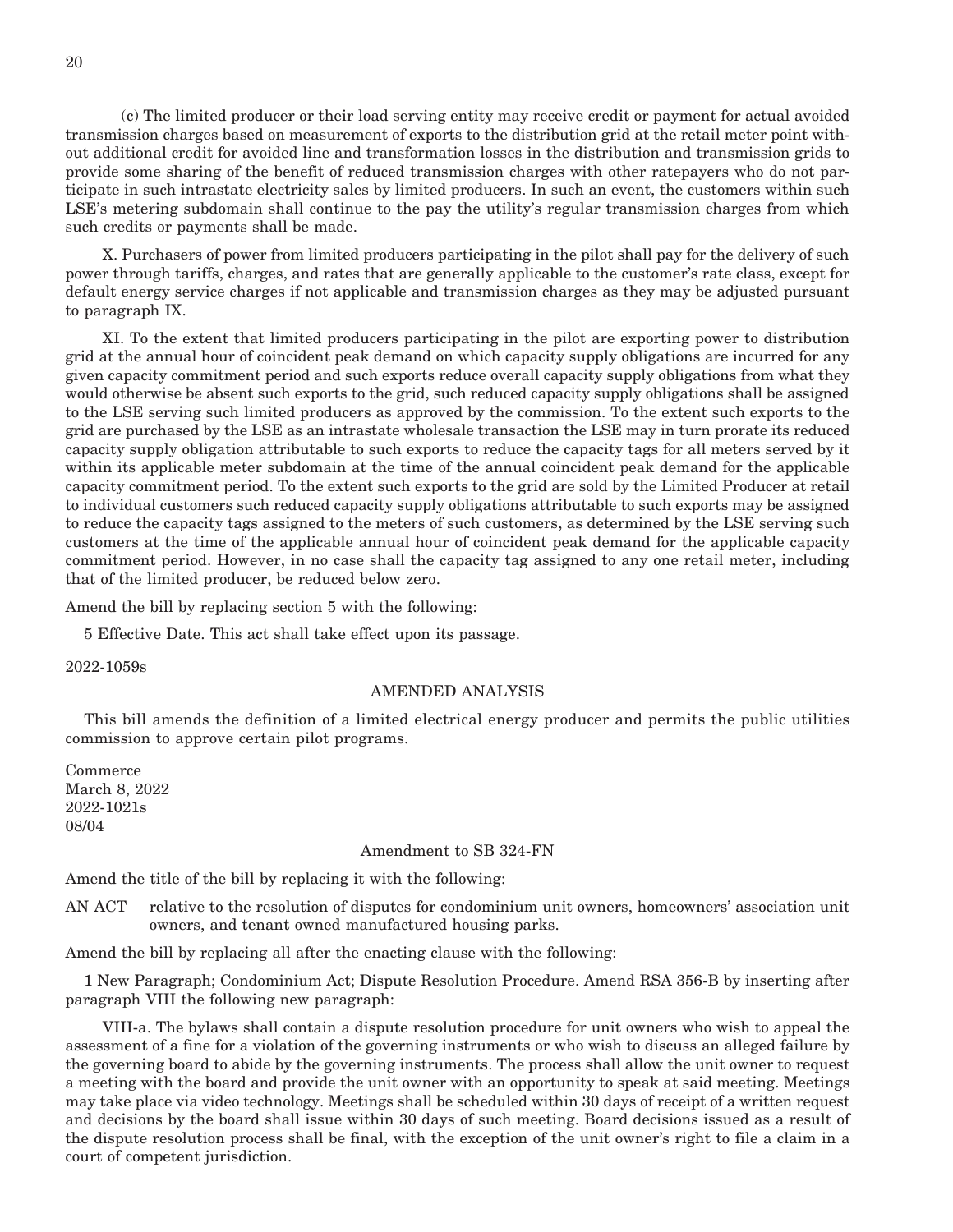2 New Subdivision; Condominium Act; Dispute Resolution Procedure for Homeowners' Associations. Amend RSA 356-B by inserting after section 70 the following new subdivision:

V. Dispute Resolution Procedure for Homeowners' Associations.

356-B:71 Homeowners' Associations; Dispute Resolution. A homeowners' association shall create and adopt bylaws which contain a dispute resolution procedure for unit owners who wish to appeal the assessment of a fine for a violation of the governing instruments or who wish to address an alleged failure by the governing board to abide by the governing instruments. The process shall allow the unit owner to request a meeting with the governing board and provide the unit owner with an opportunity to speak at such meeting. The meeting may take place via video technology. The meeting shall be scheduled within 30 days of receipt of a unit owner's written request and the governing board shall issue a decision within 30 days of such meeting. The governing board's decision issued as a result of the dispute resolution process shall be final. However, an aggrieved unit owner may file an action to challenge the governing board's decision in the superior court of the county in which the unit owner resides.

3 New Section; Regulation of Tenant Owned Manufactured Housing Parks; Dispute Resolution Procedure. Amend RSA 205-A by inserting after section 13-c the following new section:

205-A:13-d Dispute Resolution Procedure. The tenants' association of a tenant-owned manufactured housing park shall create and adopt bylaws which contain a dispute resolution procedure for a tenant who wishes to appeal the assessment of a fine for a violation of the bylaws or who wish to address an alleged failure by the tenants' association to abide by the bylaws. The process shall allow the tenant to request a meeting with the tenants' association and provide the tenant with an opportunity to speak at such meeting. The meeting may take place via video technology. The meeting shall be scheduled within 30 days of receipt of a tenant's written request and the tenants' association shall issue a decision within 30 days of such meeting. The tenants' association's decision issued as a result of the dispute resolution process shall be final. However, an aggrieved tenant may file an action to challenge the tenants' association's decision in the superior court of the county in which the tenant resides.

4 Effective Date.

I. Section 3 of this act shall take effect July 1, 2023.

II. The remainder of this act shall take effect January 1, 2023.

2022-1021s

#### AMENDED ANALYSIS

This bill provides for the resolution of disputes for condominium unit owners, homeowners' association unit owners, and tenants in manufactured housing parks.

Senate Executive Departments and Administration February 23, 2022 2022-0822s 12/04

#### Amendment to SB 330-FN

Amend the title of the bill by replacing it with the following:

AN ACT establishing a committee to study and make recommendations relative to the office of professional licensure and certification and the licensure of professions under boards, councils, and commissions within the office; relative to the boxing and wrestling commission; and relative to the expiration of terms of the board of foresters members.

Amend the bill by replacing all after the enacting clause with the following:

1 Findings. The general court finds that:

I. New Hampshire has a workforce shortage.

II. New Hampshire competes with neighboring states to attract qualified members for its workforce.

III. Licensure requirements and licensure processes may impact the overall workforce in New Hampshire.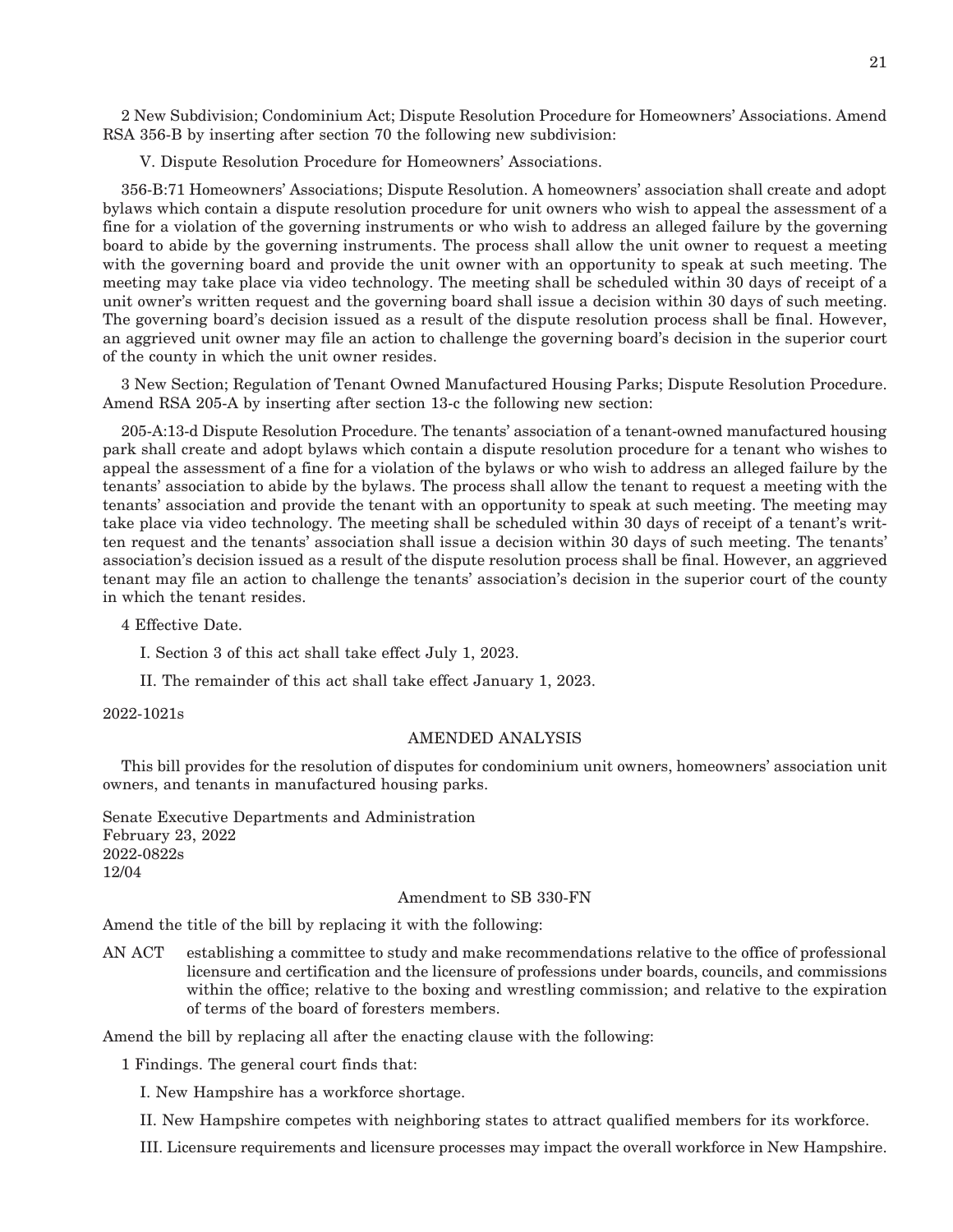2 Committee Established.

 I. There is established a committee to study and make recommendations relative to the office of professional licensure and certification and the licensure of professions under boards, councils, and commissions within the office.

II. The members of the committee shall be as follows:

 (a) Three members of the house of representatives, at least one of whom shall be from the executive departments and administration committee and one shall be from the health, human services and elderly affairs committee, appointed by the speaker of the house of representatives.

(b) One member of the senate, appointed by the president of the senate.

 III. Members of the committee shall receive mileage at the legislative rate when attending to the duties of the committee.

IV. The committee shall:

 (a) Review the structure of occupational licensing and regulation in this state, including the relationship between the office and the boards, councils, and commissions within the office and make recommendations, as necessary, regarding changes to the current structure.

 (b) Review the licensure processes of the office of professional licensure and certification and the boards, councils, and commissions within the office, including how the statutory and regulatory framework may impact the timely and efficient licensure of qualified applicants.

 (c) Identify and make recommendations for increasing portability of licensure for qualified professionals from other states.

(d) Explore licensure barriers to attracting qualified professionals to New Hampshire.

 (e) If necessary, make recommendations for changes to licensure and procedures regarding licensure of professions within the office, including how such criteria relates to requirements in neighboring states.

 (f) Seek input from state agencies and boards, councils, and commissions within the office, stakeholders, and any other person or entity the committee deems relevant to its study.

 V. The members of the study committee shall elect a chairperson from among the members. The first meeting of the committee shall be called by the first-named senate member. The first meeting of the committee shall be held within 45 days of the effective date of this section. Three members of the committee shall constitute a quorum.

 VI. The committee shall submit an interim report of its findings and any recommendations for proposed legislation to the speaker of the house of representatives, the president of the senate, the house clerk, the senate clerk, the governor, and the state library on or before November 1, 2022, and shall submit a final report on or before November 1, 2023.

3 Boxing and Wrestling Commission; Establishment of Commission; Transfer to office of Professional Licensure and Certification. Amend RSA 285:2 to read as follows:

285:2 Establishment of Commission. There is hereby established a boxing and wrestling commission *within the office of professional licensure and certification,* which shall oversee amateur and professional fighting sports in the state. [The commission shall be administratively attached to the department of state pursuant to RSA 21-G:10.]

4 Boxing and Wrestling Commission; Members; Removal Conflicts of Interest. Amend RSA 285:3, I to read as follows:

 I. The commission shall consist of [3] *5* members appointed by the governor and council. Members appointed by the governor and council shall have had some experience in the fighting sports and shall be residents of the state. Members shall have no financial interest, direct or indirect, in professional fighting sports regulated by the commission.

5 Boxing and Wrestling Commission; Chairperson. Amend RSA 285:5 to read as follows:

285:5 [Chairperson-Treasurer] *Chairperson*; Quorum.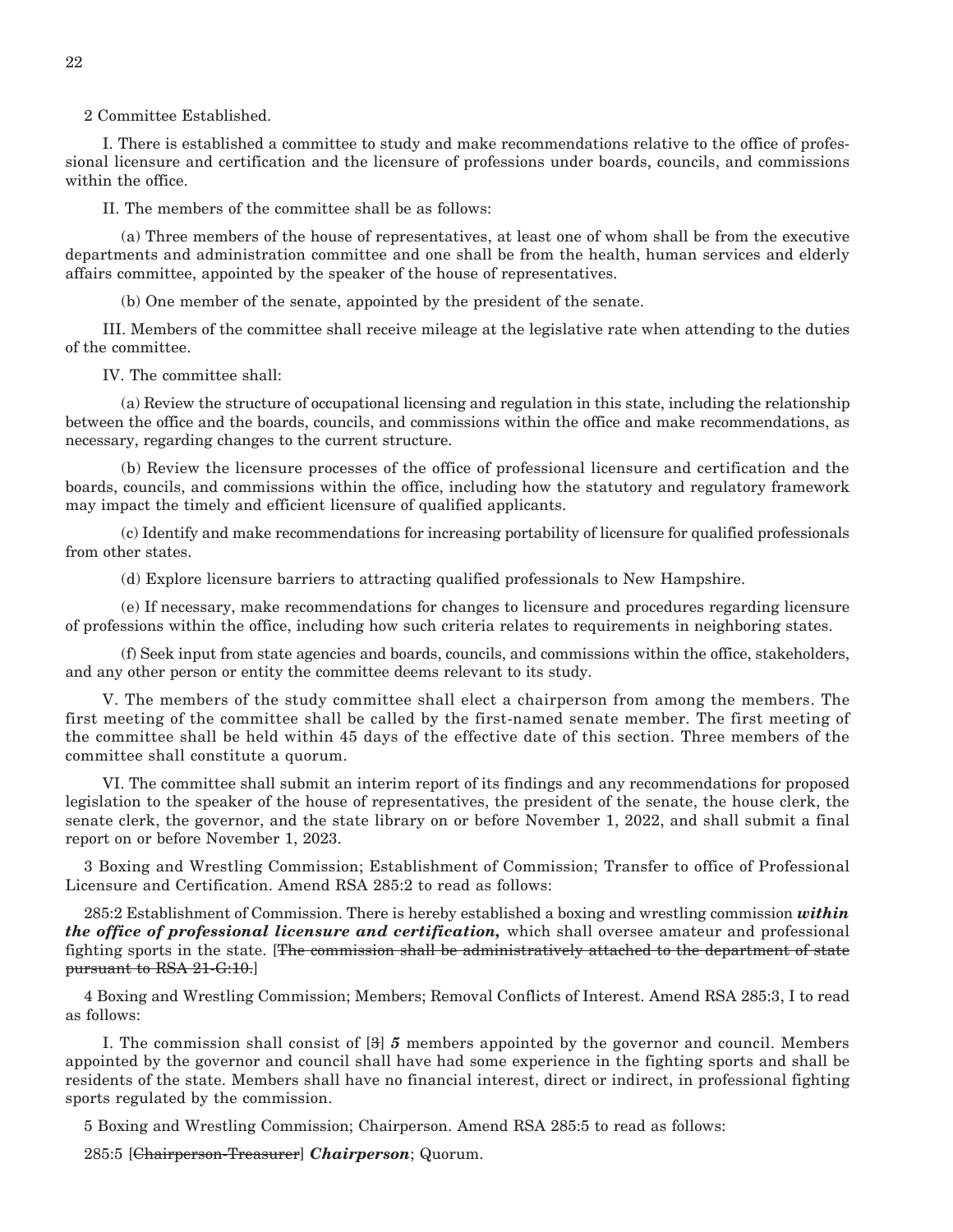I. The commission shall elect one of its members to serve as [chairperson-treasurer] *chairperson*.

 II. [Two] *A majority of* members of the commission *appointed by the governor and council* shall constitute a quorum.

6 Boxing and Wrestling Commission; Compensation. Amend RSA 285:6 to read as follows:

285:6 Compensation. The members of the commission shall receive \$100 a day while performing duties for the commission*, provided such activities are authorized by the office of professional licensure and certification*. Members shall also receive mileage at the rate of state employees when attending meetings of the commission or performing duties for the commission.

7 Boxing and Wrestling Commission; Cooperating with Amateur Local Boxing Committee Required. Amend RSA 285:9-a, VI to read as follows:

 VI. The commission*, through the office of professional licensure and certification,* shall collect 5 percent of the gross receipts of paid admissions to all amateur bouts, as mandated by RSA 285:14.

8 New Subparagraph; Office of Professional Licensure and Certification; Division of Licensing and Board Administration and Division of Enforcement. Amend RSA 310-A:1-a, I by inserting after subparagraph (ss) the following new subparagraph:

(tt) Boxing and wrestling commission under RSA 285.

9 Board of Foresters; Members. Amend RSA 310-A:100, III to read as follows:

 III. Members shall be appointed for 5-year terms, except that no more than [one] *2* appointed member's term may expire in any one calendar year. Appointments for terms of less than 5 years may be made in order to comply with this limitation. No appointed member shall be eligible to serve more than 2 full consecutive terms, provided that for this purpose only a period actually served which exceeds 1/2 of the 5-year term shall be deemed a full term. Upon expiration of a member's term, the member shall serve until a successor is qualified and appointed. The successor's term shall be 5 years from the date of expiration of the predecessor's appointment, regardless of the date of the successor's appointment. Vacancies occurring prior to the expiration of a specific term shall be filled by appointment for the unexpired term. A board member may be removed for cause by the governor and council under RSA 4:1.

10 Repeal. RSA 285:8, relative to the report of the boxing and wrestling commission, is repealed.

11 Effective Date. This act shall take effect upon its passage.

2022-0822s

#### AMENDED ANALYSIS

This bill establishes a committee to study and make recommendations relative to the office of professional licensure and certification, and the licensure of professions under boards, councils, and commissions within the office.

This bill also relocates the boxing and wrestling commission under the office of professional licensure and amends the provision for expiration of terms of the members of the board of foresters.

Senate Executive Departments and Administration March 9, 2022 2022-1055s 05/04

#### Amendment to SB 333

Amend the bill by replacing all after the enacting clause with the following:

1 Home Health Care Provider; Reference to Case Management Agency Added. Amend the section heading of RSA 151:2-b and RSA 151:2-b, I to read as follows:

151:2-b Home Health Care Provider and Individual Home Care Service Provider*; Case Management Services Provider*.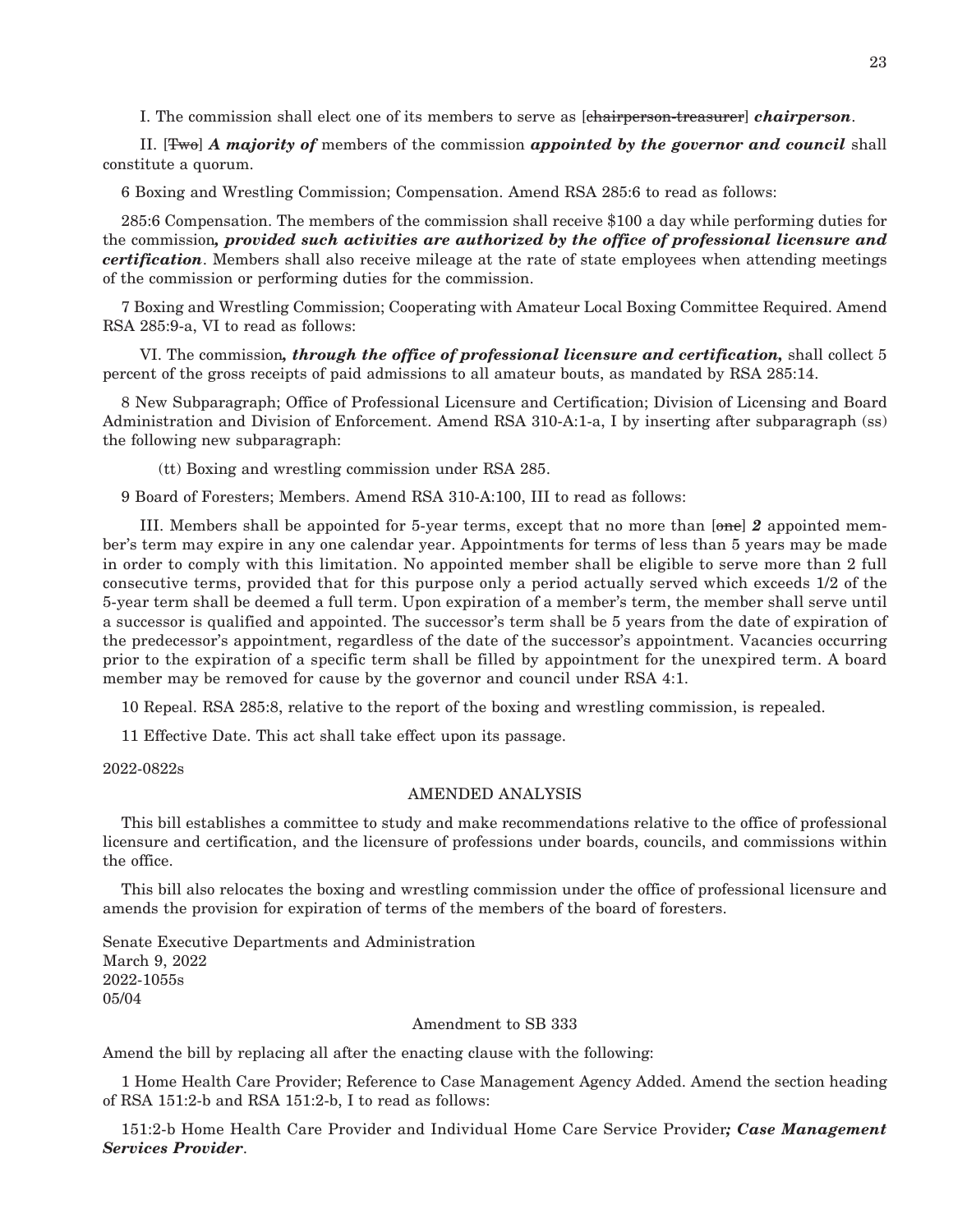I. "Home health care provider" means any organization, business entity, or subdivision thereof, *including a case management services provider,* whether public or private, whether operated for profit or not, which is engaged in arranging or providing, directly or through contract arrangement, one or more of the following: nursing services, home health aide services, or other therapeutic and related services which may include, but shall not be limited to, physical and occupational therapy, speech pathology, nutritional services, medical social services, personal care services, and homemaker services, which may be of a preventive, therapeutic, rehabilitative, health guidance or supportive nature to persons in their places of residence.

2 New Paragraph; Case Management Services Provider. Amend RSA 151:2-b by inserting after paragraph V the following new paragraph:

 VI. "Case management services provider" means any entity or organization which is engaged in arranging services furnished to assist individuals, who reside in a community setting or are transitioning to a community setting, in gaining access to needed medical, social, educational, and other services. Individuals shall be allowed the free choice of any qualified case management provider when obtaining case management services. Case management services shall not be used to restrict an individual's access to other services. Case management service providers shall be free from conflict of interest and shall not provide case management activities and other services to the same individual. Case management activities shall not include activities which constitute the direct delivery of other services. Case management shall not include the care management functions of insurers, including managed care organizations.

3 Effective Date. This act shall take effect 60 days after its passage.

2022-1055s

#### AMENDED ANALYSIS

This bill defines and regulates case management services providers as a type of home health care provider under RSA 151:2-b.

Election Law and Municipal Affairs March 7, 2022 2022-1008s 07/10

#### Amendment to SB 334-LOCAL

Amend the title of the bill by replacing it with the following:

AN ACT establishing a committee to study property blight in New Hampshire cities and towns.

Amend the bill by replacing all after the enacting clause with the following:

1 Committee Established. There is established a committee to study strategies and barriers to managing real property blight within New Hampshire cities and towns and establishing responsible parties for these properties.

2 Membership and Compensation.

I. The members of the committee shall be as follows:

(a) One member of the senate, appointed by the president of the senate.

 (b) Two members of the house of representatives, appointed by the speaker of the house of representatives, one of whom shall be from the majority party and one of whom shall be from the minority party.

 II. Members of the committee shall receive mileage at the legislative rate when attending to the duties of the committee.

3 Duties.

I. The committee shall study:

(a) The definition of vacant and abandoned real properties in New Hampshire;

 (b) The prevalence and scope of real property blight and problems related to reaching the party responsible for the blight of a real property;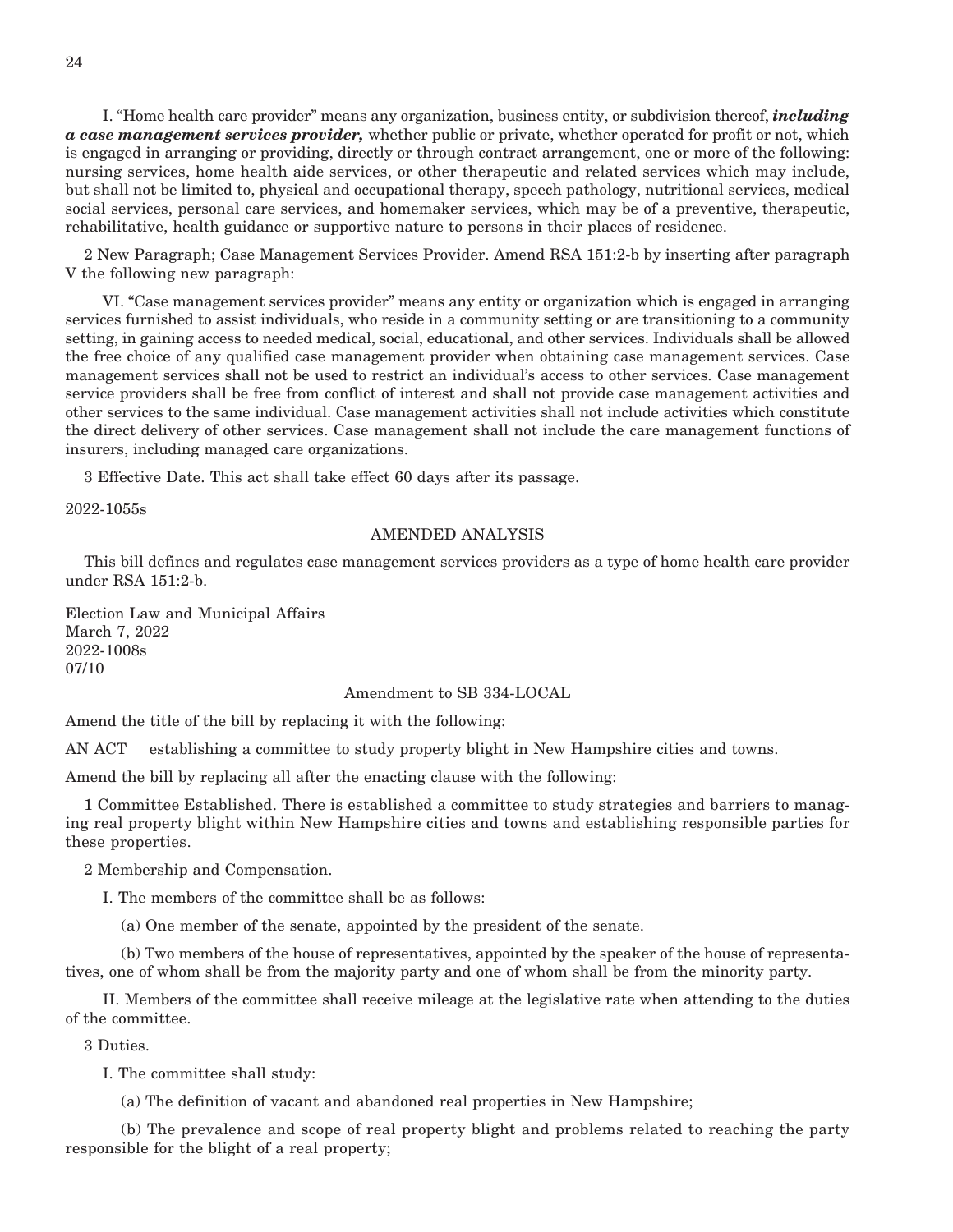(c) The feasibility of establishing legislation requiring a party to register a blighted real property, to register that property with the relevant New Hampshire city or town in which it is located, and to take steps to mitigate the circumstances present; and

(d) Any other related information the committee believes to be relevant.

 II. In completing the study, the committee shall solicit input from affected political subdivisions and municipalities, as well as any other entity the committee finds relevant.

4 Chairperson; Quorum. The members of the study committee shall elect a chairperson from among the members. The first meeting of the committee shall be called by the first-named senate member. The first meeting of the committee shall be held within 30 days of the effective date of this section. Two members of the committee shall constitute a quorum.

5 Report. The committee shall report its findings and any recommendations for proposed legislation to the president of the senate, the speaker of the house of representatives, the senate clerk, the house clerk, the governor, and the state library on or before November 1, 2022.

6 Effective Date. This act shall take effect upon its passage.

2022-1008s

#### AMENDED ANALYSIS

This bill establishes a committee to study property blight in New Hampshire cities and towns.

Senate Ways and Means February 23, 2022 2022-0826s 08/10

#### Amendment to SB 379-FN

Amend the title of the bill by replacing it with the following:

AN ACT establishing the solid waste management fund and grant program.

Amend the bill by replacing all after the enacting clause with the following:

1 New Chapter; Solid Waste Management Fund. Amend RSA by inserting after chapter 149-Q the following new chapter:

#### CHAPTER 149-R SOLID WASTE MANAGEMENT FUND

149-R:1 Findings and Purpose. The general court finds that the proper and integrated management of solid waste under RSA 149-M, including the enhancement of waste and waste diversion methods, has become a matter of great concern. The general court hereby declares that the purpose of RSA 149-R is to assist communities, businesses, and the general public with their efforts to improve solid waste reduction and diversion activities.

149-R:2 Definitions. In this chapter:

I. "Commissioner" means the commissioner of the department of environmental services.

II. "Department" means the department of environmental services.

III. "Fund" means the solid waste management fund established under RSA 149-R:3.

IV. "Solid waste" means solid waste as defined in RSA 149-M:4, XXII.

149-R:3 New Hampshire Solid Waste Management Fund and Grant Program Established.

 I. There is hereby established the New Hampshire solid waste management fund to be used for the purposes of this chapter.

 II. This non-lapsing, revolving special fund is hereby continuously appropriated to be expended by the department in accordance with this chapter. The state treasurer shall invest the moneys deposited in accordance with RSA 6:8. Any earnings on fund moneys shall be added to the fund.

149-R:4 Purpose and Use of the Fund.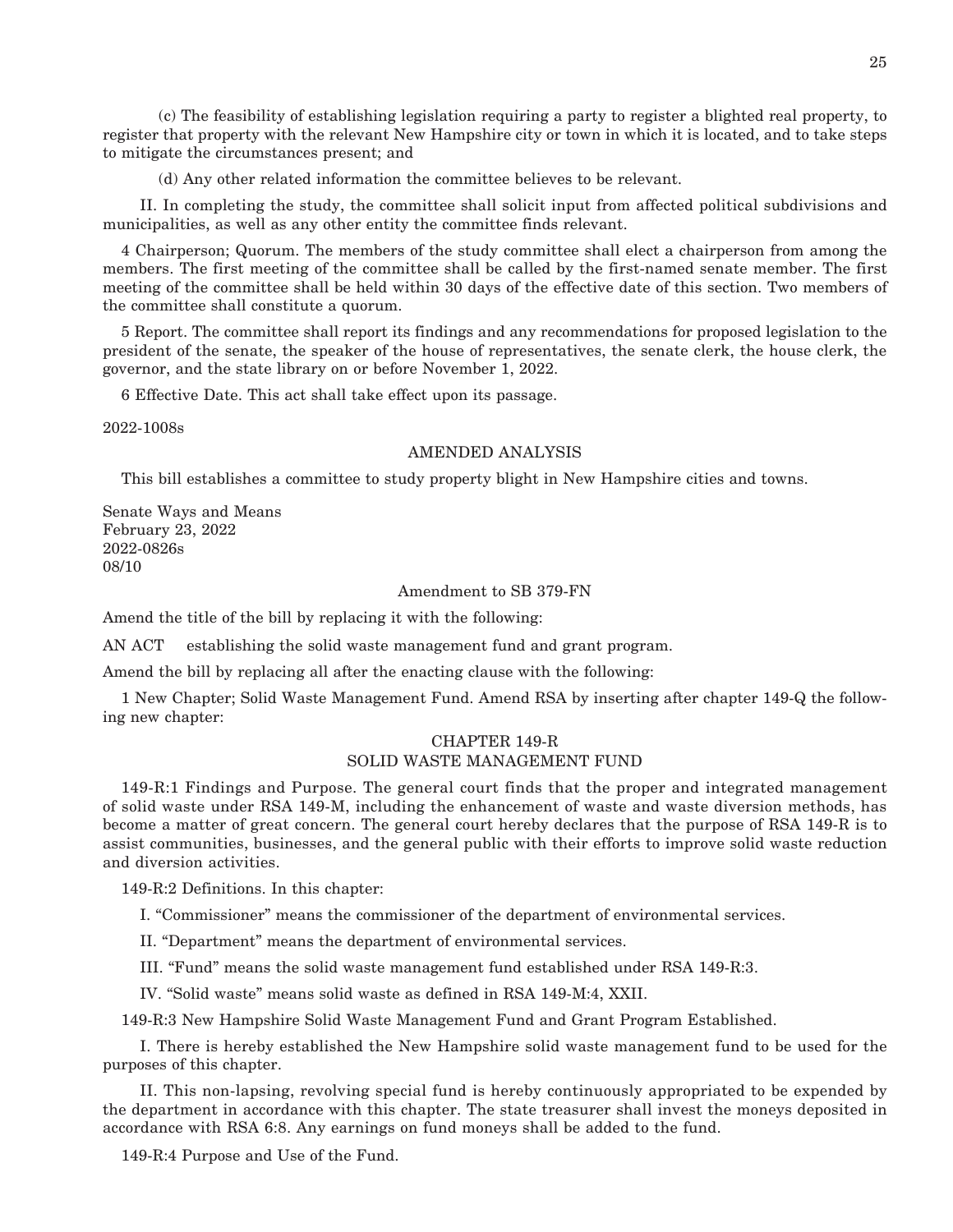I. The fund shall be used to provide matching grant funding to New Hampshire municipalities, private entities, and businesses for projects that will provide a demonstrated, significant improvement in waste diversion methods and contribute to a reduction of wastes, including hazardous waste materials, requiring disposal, including a regional or municipal materials recovery facility operated by a public or private entity, and other regional recycling efforts.

 II. The fund may be used to hire consultants, contractors, or to pay other necessary expenses directly associated with approved activities in this chapter.

 III. The department is authorized to solicit funds from the United States Environmental Protection Agency or other agencies that are targeted for making grants consistent with this section. Such funds, when received, may be deposited into the fund, and shall be used for the purposes described in this chapter.

149-R:5 Rulemaking. The commissioner shall adopt rules, after public hearing and pursuant to RSA 541-A, relative to administering matching grants pursuant to RSA 149-R:4, I.

149-R:6 Biennial Report. The department shall include in its a biennial report required under RSA 149- M:29, II, information relative to the activities and finances of the solid waste management fund.

2 Administration of Solid Waste Management Fund RSA 149-M:6, XI is repealed and reenacted to read as follows:

XI. Administer the provisions of RSA 149-R.

3 New Subparagraph; New Hampshire Solid Waste Management Fund. Amend RSA 6:12, I(b) by inserting after subparagraph (382) the following new subparagraph:

 (383) Moneys deposited in the New Hampshire solid waste management fund established in RSA 149-R:3.

4 New Subparagraph; Information in Biennial Report. Amend RSA 149-M:29, II by inserting after subparagraph (i) the following new subparagraph:

(j) The activities and finances of the solid waste management fund, as required by RSA 149-R:6.

5 Repeal. RSA 149-M:7, VII, relative to rulemaking relative to the out-of-state waste disposal surcharge, is repealed.

6 Effective Date. This act shall take effect July 1, 2022.

2022-0826s

#### AMENDED ANALYSIS

This bill:

I. Establishes the solid waste management fund.

II. Repeals the existing surcharge on out-of-state waste.

Senate Executive Departments and Administration February 23, 2022 2022-0827s 08/04

#### Amendment to SB 383-FN

Amend the bill by deleting sections 1-2 and renumbering the original sections 3-5 to read as 1-3, respectively. Amend RSA 310-A:63-a, I as inserted by section 2 of the bill by replacing it with the following:

 I. The applicant is registered or licensed in another state, territory, possession or country whose requirements are equal to, or greater than, the requirements of this state, and is in good standing with the registering or licensing body, or;

2022-0827s

#### AMENDED ANALYSIS

This bill provides for land surveying nonresident licensure and civil penalties for unlicensed land surveyor practice.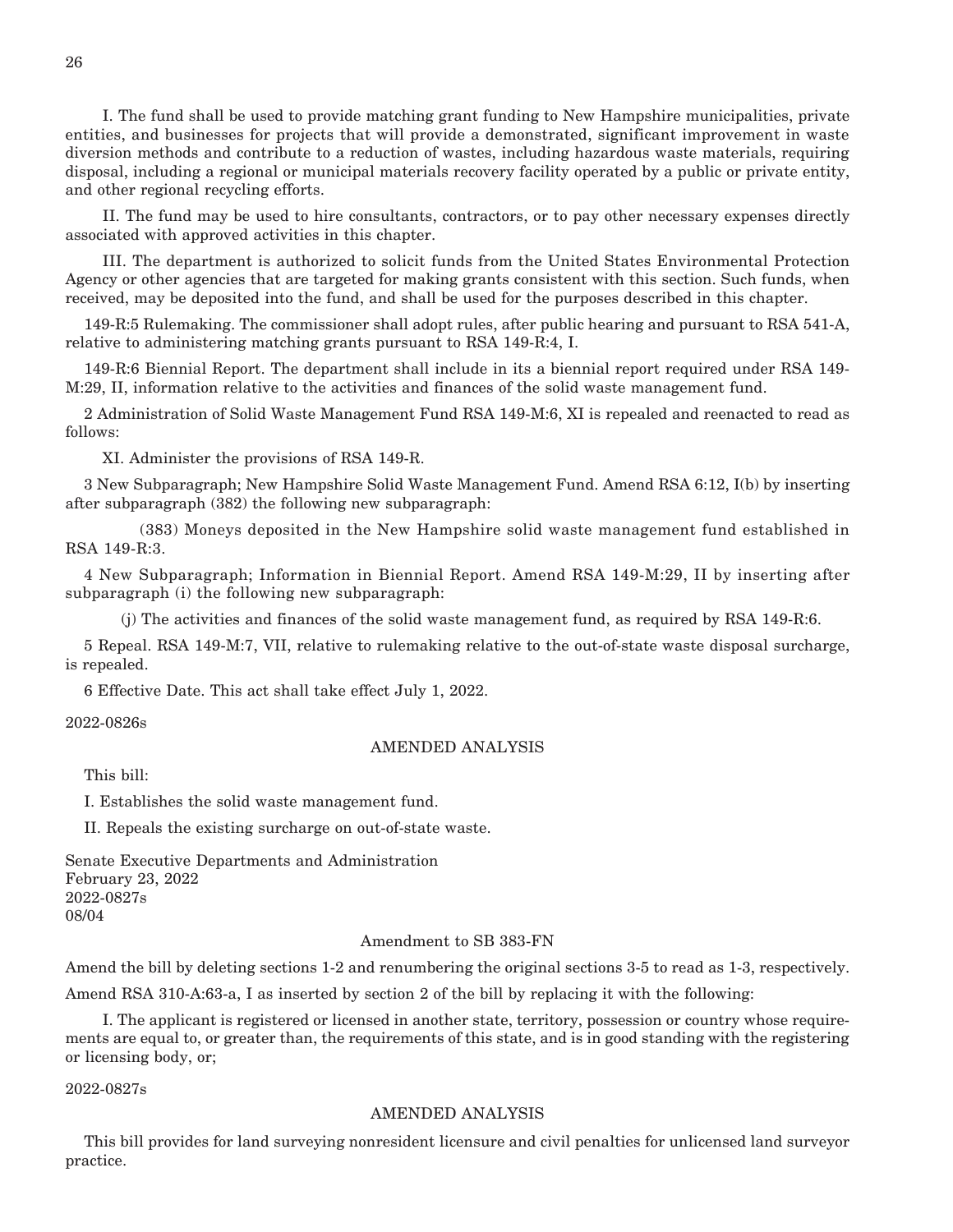Health and Human Services February 23, 2022 2022-0823s 05/04

Amendment to SB 390

Amend the bill by replacing all after section 1 with the following:

2 New Paragraph; Telemedicine. Amend RSA 310-A:1-g by inserting after paragraph VI the following new paragraph:

 VII. Nothing in this section shall limit a provider's ability to determine the diagnosis, consultation, or treatment for an individual patient.

3 Pharmacists and Pharmacies; Definition of Practitioner-Patient Relationship. Amend RSA 318:1, XV-a to read as follows:

 XV-a. "Practitioner-patient relationship" means a medical connection between a licensed practitioner and a patient that includes an in-person [or face-to-face 2-way real-time interactive communication] exam *or an exam using telemedicine, as defined in RSA 310-A:1-g, I-b, provided the health care practitioner: (i) verifies the identity of the patient receiving health care services through telemedicine; (ii) discloses to the patient the health care practitioner's name, contact information, and the type of health occupation license held by the health care practitioner; (iii) obtains oral or written consent from the patient or from the patient's parent or guardian, if state law requires the consent of a parent or guardian for use of telemedicine services; and (iv) meets the standard of care. A health care practitioner shall complete*  a history, a diagnosis, a treatment plan appropriate for the practitioner's scope of practice, and documentation of all prescription drugs including name and dosage. A practitioner may prescribe for a patient whom the practitioner does not have a practitioner-patient relationship under the following circumstances: for a patient of another practitioner for whom the prescriber is taking call; for a patient examined by another New Hampshire licensed practitioner; or for medication on a short-term basis for a new patient prior to the patient's first appointment. The definition of a practitioner-patient relationship shall not apply to a practitioner licensed in another state who is consulting to a New Hampshire licensed practitioner with whom the patient has a relationship.

4 Physicians and Surgeons; Physician-Patient Relationship. Amend RSA 329:1-c to read as follows:

329:1-c Physician-Patient Relationship. "Physician-patient relationship" means a medical connection between a licensed physician and a patient that includes an in-person [or face-to-face 2-way real-time interactive communication] exam *or an exam using telemedicine, as defined in RSA 310-A:1-g, I-b, provided the physician: (i) verifies the identity of the patient receiving health care services through telemedicine; (ii) discloses to the patient the physician's name, contact information, and the type of health occupation license held by the physician; (iii) obtains oral or written consent from the patient or from the patient's parent or guardian, if state law requires the consent of a parent or guardian for use of telemedicine services; and (iv) meets the standard of care. A physician shall complete* a history, a diagnosis, a treatment plan appropriate for the licensee's medical specialty, and documentation of all prescription drugs including name and dosage. A licensee may prescribe for a patient whom the licensee does not have a physician-patient relationship under the following circumstances: writing admission orders for a newly hospitalized patient; for a patient of another licensee for whom the prescriber is taking call; for a patient examined by a physician assistant, nurse practitioner, or other licensed practitioner; or for medication on a short-term basis for a new patient prior to the patient's first appointment or when providing limited treatment to a family member in accordance with the American Medical Association Code of Medical Ethics. Prescribing drugs to individuals without a physicianpatient relationship shall be unprofessional conduct subject to discipline under RSA 329:17, VI. The definition of a physician-patient relationship shall not apply to a physician licensed in another state who is consulting to a New Hampshire licensed physician with whom the patient has a relationship.

5 Physicians and Surgeons; Telemedicine. Amend RSA 329:1-d, I to read as follows:

 I. "Telemedicine" means the use of audio, video, or other electronic media *and technologies by a physician in one location to a patient in a different location* for the purpose of diagnosis, consultation, or treatment*, including the use of synchronous or asynchronous interactions as defined in RSA 310-A:1-g*.

6 Effective Date. This act shall take effect upon its passage.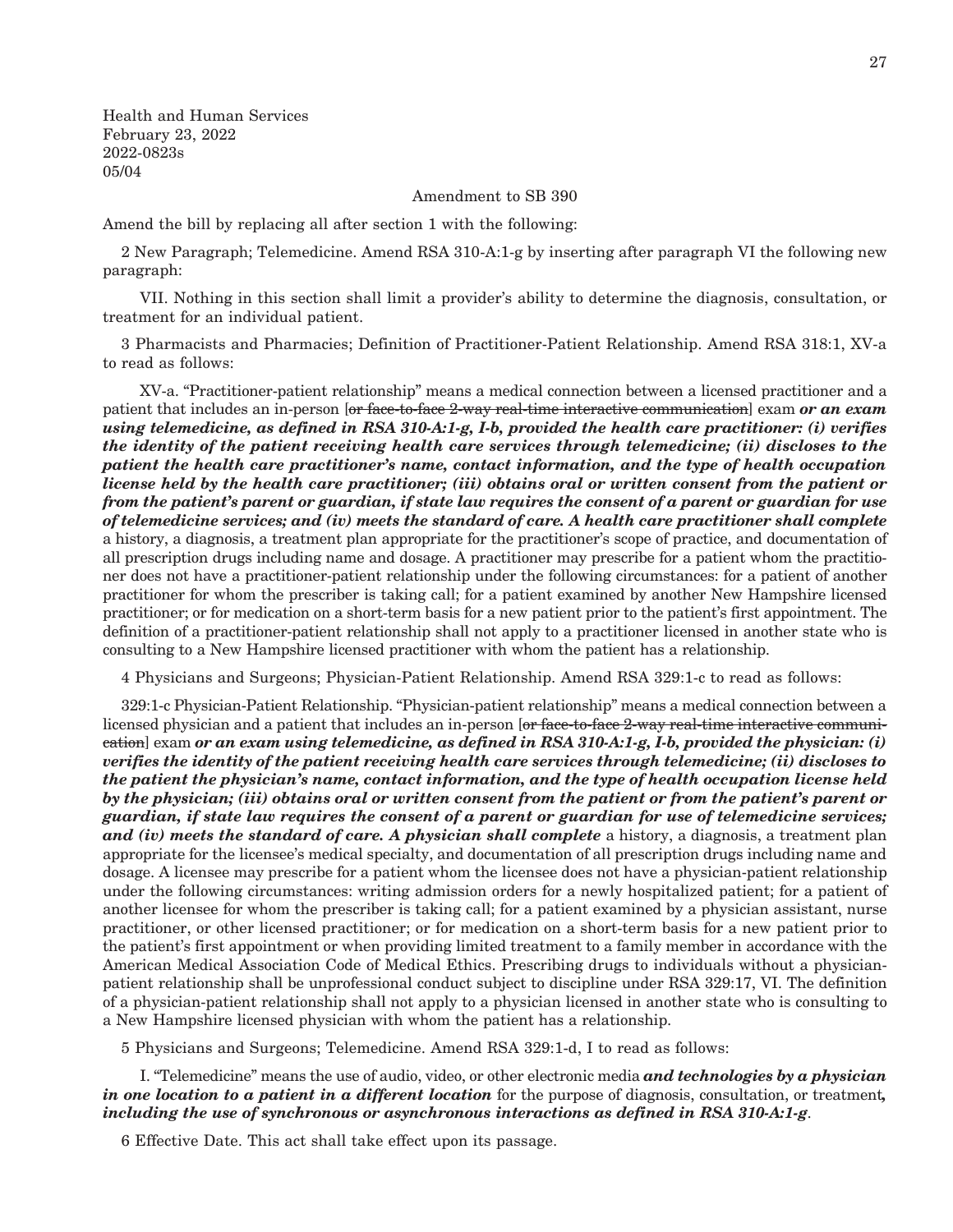Election Law and Municipal Affairs March 7, 2022 2022-0999s 08/04

Amendment to SB 400-FN

Amend the bill by replacing sections 10-11 with the following:

10 Planning and Zoning; Rehearing and Appeal Procedures; Court Review. Amend RSA 677:15, IV-V to read as follows:

 IV. [The court shall give any hearing under this section priority on the court calendar.] *Whenever an appeal to the superior court is initiated under this section, the court shall give the appeal priority on its calendar. Within 10 days of the certified record being filed with the court, the court shall schedule a hearing to be held within 90 days unless extended by agreement of all parties or by motion. The appellant shall file an opening brief 60 days before the hearing. The appellee shall file a response brief 30 days before the hearing. The appellant may file a reply brief 15 days before the hearing. The court shall issue a decision within 60 days after the hearing, unless the court has received an extension from the chief justice of the superior court.*

 V. The court may reverse or affirm, wholly or partly, or may modify the decision brought up for review when there is an error of law or when the court is persuaded by the balance of probabilities, on the evidence before it, that said decision is unreasonable. Costs shall not be allowed against the municipality unless it shall appear to the court that the planning board acted in bad faith or with malice in making the decision appealed from.

 *VI. Whenever an appeal to the supreme court is initiated after superior court review, the supreme court shall give the appeal priority on its calendar and shall issue a final decision within 90 days of the date upon which oral argument has been conducted.*

11 Planning and Zoning; Rehearing and Appeal Procedures; Priority. RSA 677:5 is repealed and reenacted to read as follows:

677:5 Priority. Whenever an appeal to the superior court is initiated under RSA 677:4, the court shall give the appeal priority on its calendar. Within 10 days of the certified record being filed with the court, the court shall schedule a hearing to be held within 90 days unless extended by agreement of all parties or by motion. The appellant shall file an opening brief 60 days before the hearing. The appellee shall file a response brief 30 days before the hearing. The appellant may file a reply brief 15 days before the hearing. The court shall issue a decision within 60 days after the hearing, unless the court has received an extension from the chief justice of the superior court.

Amend the bill by replacing section 17 with the following:

17 Effective Date.

I. Sections 8, 10, and 11 of this act shall take effect January 1, 2023.

II. The remainder of this act shall take effect 60 days after its passage.

Health and Human Services March 10, 2022 2022-1062s 05/04

#### Amendment to SB 401-FN

Amend the title of the bill by replacing it with the following:

AN ACT relative to Medicaid reimbursement rates for hospital birthing services; relative to an impact study of birthing service closures on rural communities; and establishing a committee to study actions necessary for preserving access to labor and delivery services in rural New Hampshire communities.

Amend the bill by replacing all after the enacting clause with the following:

1 Department of Health and Human Services; Medicaid Reimbursement Rates for Hospital Birthing Services.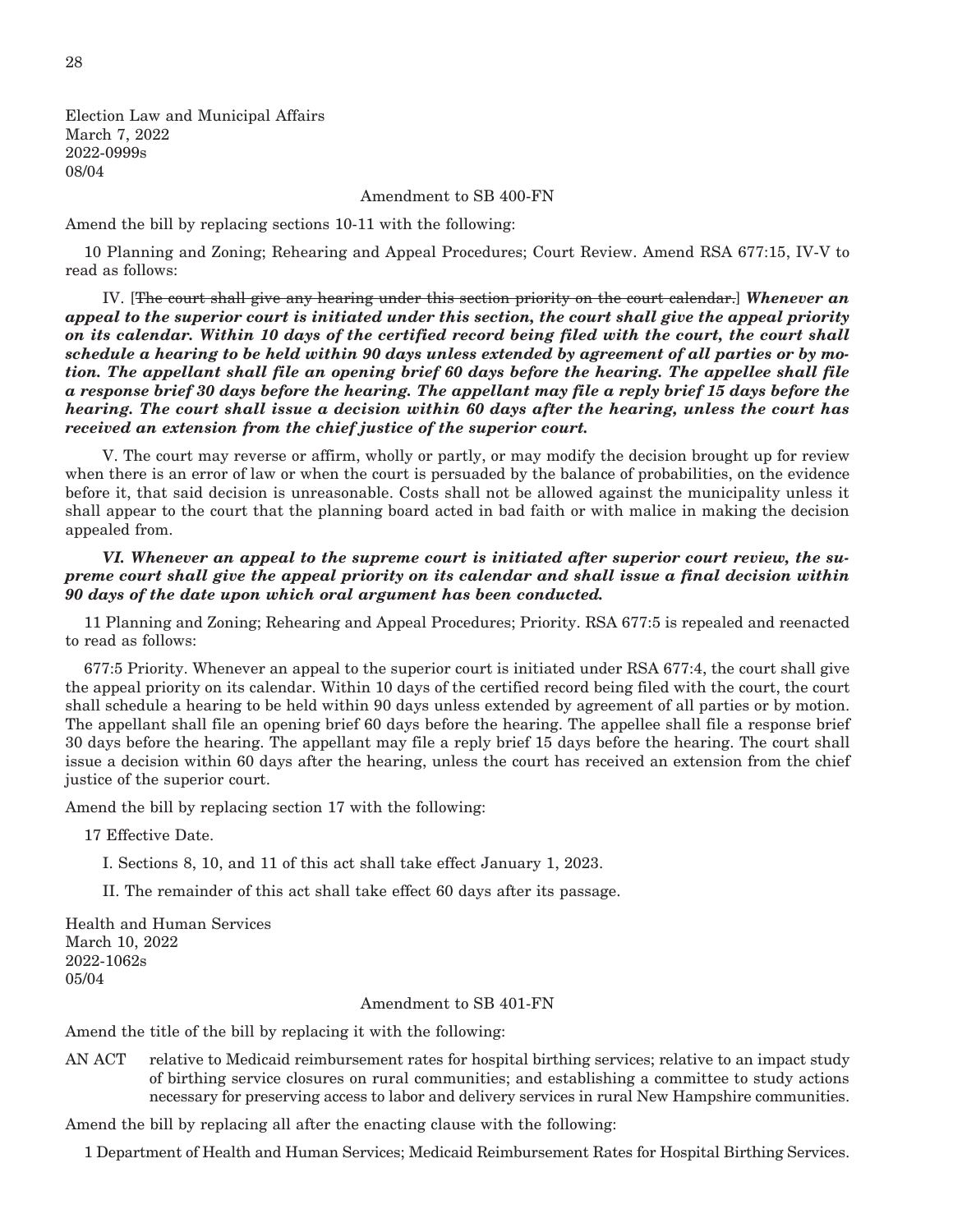I. In order to ensure adequate access to labor services for women in New Hampshire, the department of health and human services shall increase the Medicaid reimbursement rate for facility-based birthing services provided at hospitals by 25 percent, in the aggregate, based on the rate in effect as of June 30, 2022.

 II. The commissioner of health and human services shall have the discretion to implement the reimbursement increase to adjust for access risk geographically; provided that no critical access hospital or non-critical access hospital receives less than a 20 percent increase.

2 Department of Business and Economic Affairs; Funding for Impact Study of Birthing Service Closures. The commissioner of business and economic affairs shall attempt to obtain funding to finance a study of the impact of birthing service closures on rural New Hampshire communities' economic and social-welfare. The study shall be targeted to be completed by January 1, 2023.

3 New Subdivision; Commission to Study Actions Necessary for Preserving Access to Labor and Delivery Services in Rural New Hampshire Communities. Amend RSA 132 by inserting after section 41 the following new subdivision:

Commission to Study Actions Necessary for

Preserving Access to Labor and Delivery Services in Rural New Hampshire Communities

132:42 Commission to Study Actions Necessary for Preserving Access to Labor and Delivery Services in Rural New Hampshire Communities.

 I. There is hereby established a commission to study the actions necessary for preserving access to labor and delivery services in rural New Hampshire communities.

(a) The members of the commission shall be as follows:

 (1) Two members of the senate, appointed by the president of the senate, one of whom shall be a member of the minority party.

 (2) Three members of the house of representatives, appointed by the speaker of the house of representatives, one of whom shall be a member of the minority party.

(3) The commissioner of the department of health and human services, or designee.

(4) The insurance commissioner, or designee.

(5) The commissioner of business and economic affairs, or designee.

 (6) A representative of a managed care organization awarded a contract as a vendor under the Medicaid managed care program, nominated by the Medicaid Managed Care Organizations operating in New Hampshire and appointed by the governor.

(7) A representative of private health insurers, appointed by the governor.

 (8) A licensed physician, with expertise in obstetrics and gynecology, appointed by the New Hampshire Medical Society.

 (9) A licensed physician, with expertise in newborn pediatrics, appointed by the New Hampshire Medical Society.

 (10) A representative from a critical access hospital offering labor and delivery services operating in New Hampshire and a representative from a non-critical access hospital offering labor and delivery services operating in New Hampshire, each appointed by the New Hampshire Hospital Association.

 (11) An advanced practiced registered nurse (APRN), with expertise in obstetrics and gynecology, appointed by the New Hampshire Nurse Practitioner Association.

(12) A certified midwife (CM) appointed by the New Hampshire Midwives Association.

(13) A representative of New Futures, appointed by the governor.

 (14) A representative of the University of New Hampshire Franklin Pierce School of Law, Institute for Health Policy and Practice, appointed by the governor.

 (15) A town official from a rural New Hampshire community, appointed by the New Hampshire Municipal Association.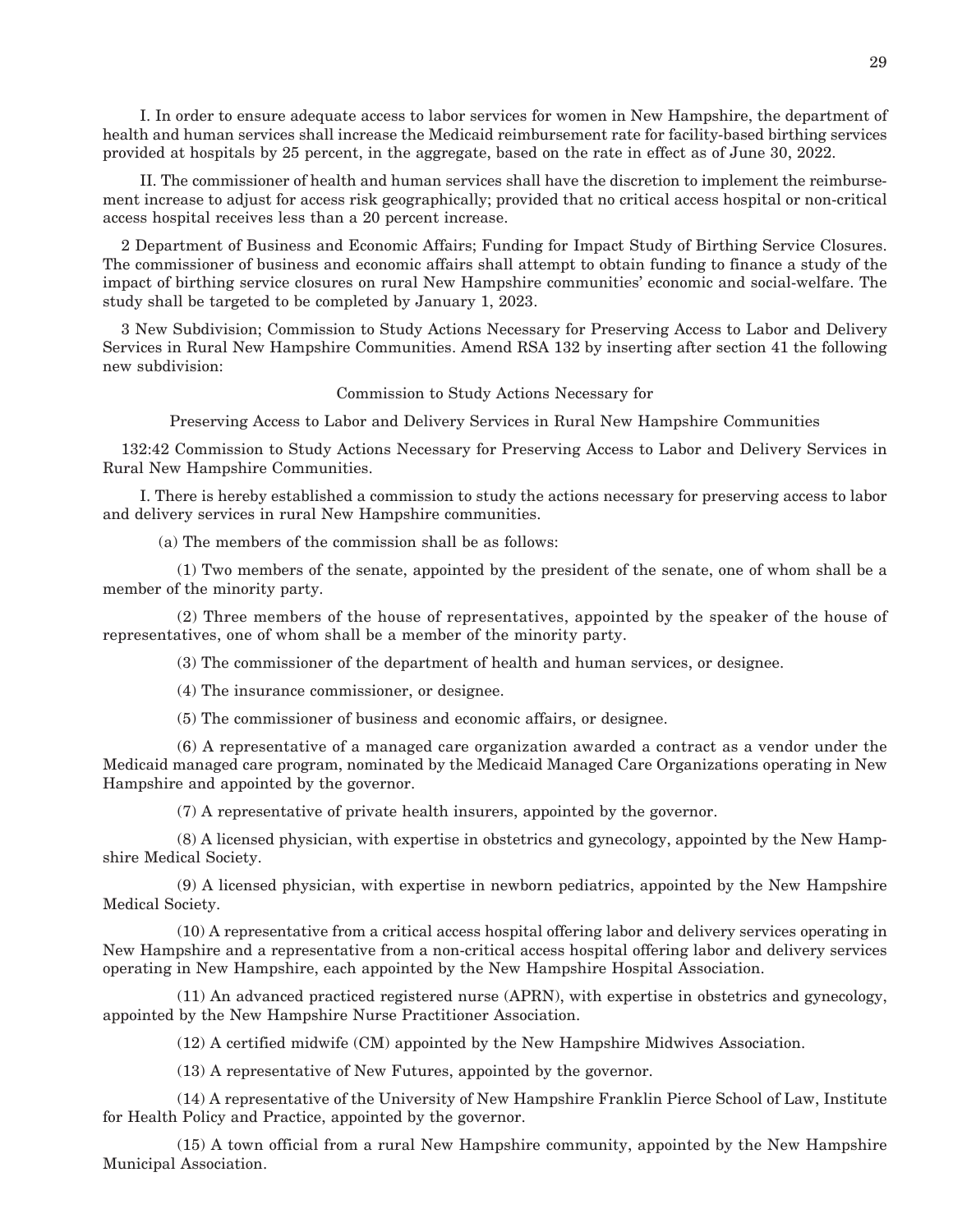II.(a) The commission's duties shall include, but not necessarily be limited to the following:

(1) Studying demographics of rural New Hampshire communities and trends in birth rates.

(2) Studying the current financial status of hospitals serving rural communities in New Hampshire.

 (3) Reviewing and evaluating the existing supply of providers of labor and delivery services and determining methods to recruit and encourage more providers to offer labor and delivery services.

(4) Reviewing and evaluating the cost of delivery and newborn care and methods of payment.

 (5) Reviewing and evaluating current rates or reimbursement for labor and delivery services for both private insurance and medicaid and the impact these rates may have on offering labor and delivery services.

 (6) Reviewing and evaluating challenges related to recruitment and retention of individuals employed in positions related to labor and delivery and evaluating incentives to encourage individuals to pursue and retain careers in labor and delivery services.

 (7) Studying socio-economic conditions or other variables that might interfere with women obtaining convenient and high quality labor and delivery services in rural locations.

 (8) Reviewing social and financial factors that might contribute to the discontinuation of birthing services at rural hospitals.

 (9) Studying the socio-economic impact that the discontinuation of labor and delivery services may have on surrounding communities including, but no limited to, effects on surrounding communities' families, workforce, local governments and public services.

 (10) Studying the socio-economic impact of the discontinuation of labor and delivery services on unplanned births.

 (11) Reviewing and evaluating medicaid regulations and policies for impact on labor and delivery services.

 (12) Reviewing and evaluating insurance regulations and policies for impact on labor and delivery services.

 (13) Reviewing and evaluating federal regulations and policies for impact on labor and delivery services.

(14) Reviewing and evaluating the scope of practice for medical professions.

 (15) Reviewing and evaluating alternative methods of delivering care with respect to labor and delivery services.

 (b) The commission shall solicit information from any person or entity the commission deems relevant to its study.

 III. The members of the commission shall elect a chairperson from among the members. The first meeting of the commission shall be called by the first-named senate member. The first meeting of the commission shall be held within 45 days of the effective date of this section. A majority of the members of the commission shall constitute a quorum.

 IV. Members of the commission shall serve without compensation, except that legislative members of the commission shall receive mileage at the legislative rate when attending to the duties of the commission.

 V. The commission shall make an interim report, on or before July 1, 2024 together with its findings and any recommendations for proposed legislation, to the president of the senate, the speaker of the house of representatives, the senate clerk, the house clerk, the governor, and the state library. The commission shall submit its final report on or before January 1, 2025.

4 Repeal. RSA 132:42 and the subdivision heading preceding RSA 132:42, relative to the commission to study the actions necessary for preserving access to labor and delivery services in rural New Hampshire communities, are repealed.

5 Effective Date.

I. Section 4 of this act shall take effect January 1, 2025.

II. The remainder of this act shall take effect July 1, 2022.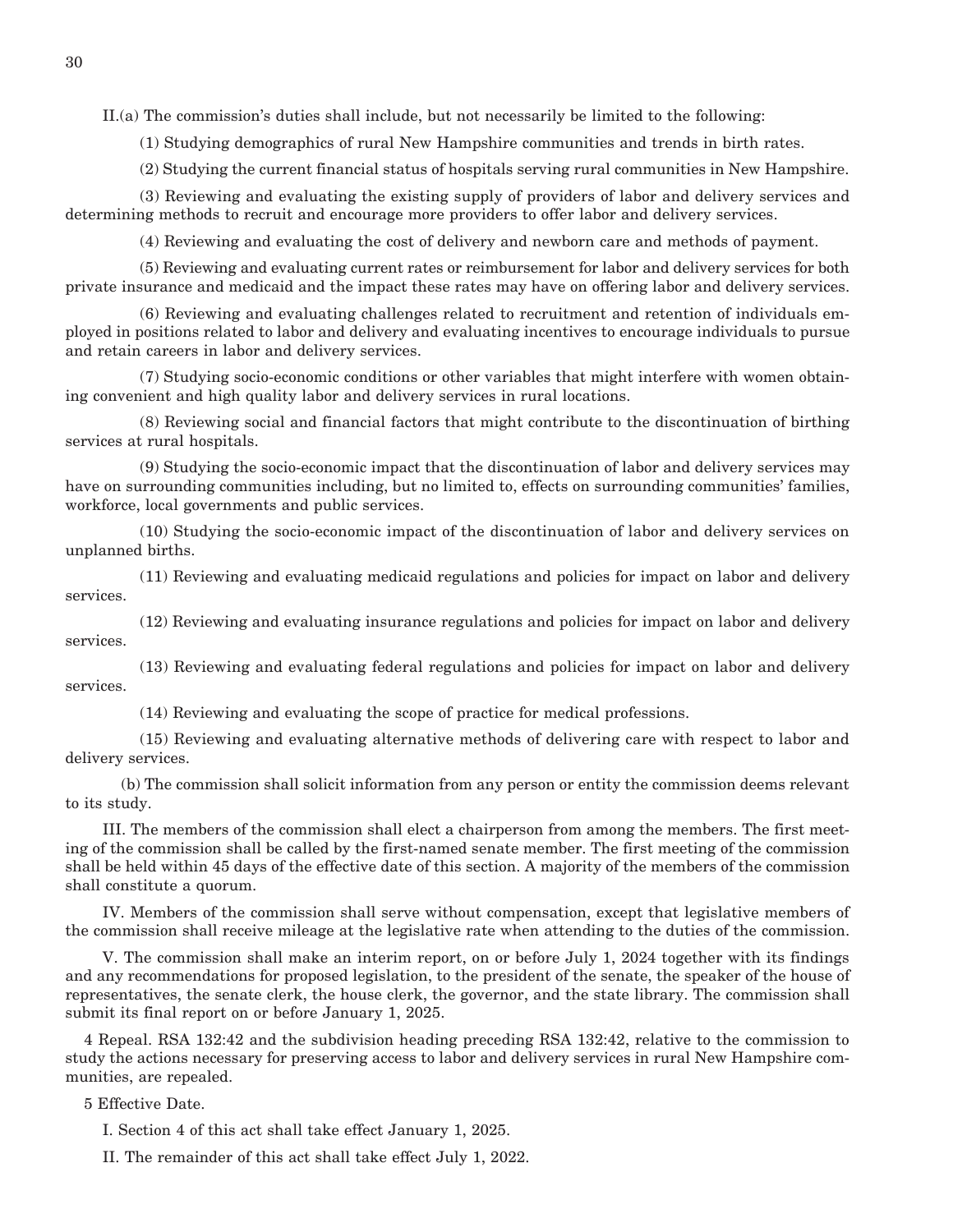#### 2022-1062s

#### AMENDED ANALYSIS

This bill: increases the Medicaid reimbursement rate for hospital birthing services; directs the commissioner of business and economic affairs to secure funding for an impact study of birthing service closures on rural communities; and establishes a commission to study the actions necessary for preserving access to labor and delivery services in rural New Hampshire communities.

Senate Executive Departments and Administration February 24, 2022 2022-0836s 07/04

Amendment to SB 438-FN-LOCAL

Amend the title of the bill by replacing it with the following:

AN ACT establishing state procurement policies intended to promote the use of American materials.

Amend the bill by replacing all after the enacting clause with the following:

1 New Subparagraphs; Department of Administrative Services; Division of Procurement and Support Services; Structural Steel Defined. Amend RSA 21-I:11, II by inserting after subparagraph (f) the following new subparagraphs:

 (g) "Structural steel" shall mean a product consisting of the elements of the structural frame that are shown and sized in the structural design documents, essential to support the design loads as defined in the 2016 American Institute of Steel Construction (AISC) code of standard practice for steel buildings and bridges 303-16.

 (h) "Domestic fabricated structural steel" shall mean an iron or steel product where all manufacturing must take place in the United States, from the initial melting stage, through fabrication, and application of coatings, except metallurgical processes involving the refinement of steel additives. The miscellaneous steel or iron components, subcomponents, and hardware necessary to encase, assemble, and construct such components, including, but not limited to, cabinets, covers, shelves, clamps, fittings, sleeves, washers, bolts, nuts, screws, tie wire, spacers, chairs, lifting hooks, faucets, and door hinges, shall not be subject to the United States manufacturing requirement of this definition.

 (i) "Permanently incorporated product" shall mean a product that is required to remain in place at the completion of the project contract, in a fixed location, affixed to the public work to which it was incorporated and shall not mean a product that will be removed from the project at or before its completion.

2 New Paragraph; Department of Administrative Services; Division of Procurement and Support Services; Established Preference of American Made Materials in State Administered Contracts. Amend RSA 21-I:11 by inserting after paragraph II the following new paragraph:

 III.(a) Notwithstanding any law to the contrary relating to procurement and to the extent permitted by federal law, any state administered contract for construction, reconstruction, alteration, repair, improvement, or maintenance of a public building or public works with the state shall contain a provision that the permanently incorporated iron, structural steel, and fabricated structural steel used or supplied in the performance of the contract or any subcontract as defined in RSA 21-I:11, II shall be fabricated in the United States. Such provision shall only be required if there is at least \$1,000,000 state dollars being used in the contract.

 (b) Departments and agencies of this state affected by subparagraph (a) shall identify what steel products need Buy America certification in the contract documents.

 (c) Departments and agencies of this state affected by subparagraph (a) may request a waiver from the department of administrative services, which shall provide an opportunity for public hearing and comment at least 30 days before finalizing a waiver, in the same manner as described in RSA 541-A:11. The department of administrative services may grant a waiver upon finding that:

(1) Application of the project would be inconsistent with the public interest;

 (2) The product is not produced or fabricated in the United States and that it would be in the public interest to provide a waiver;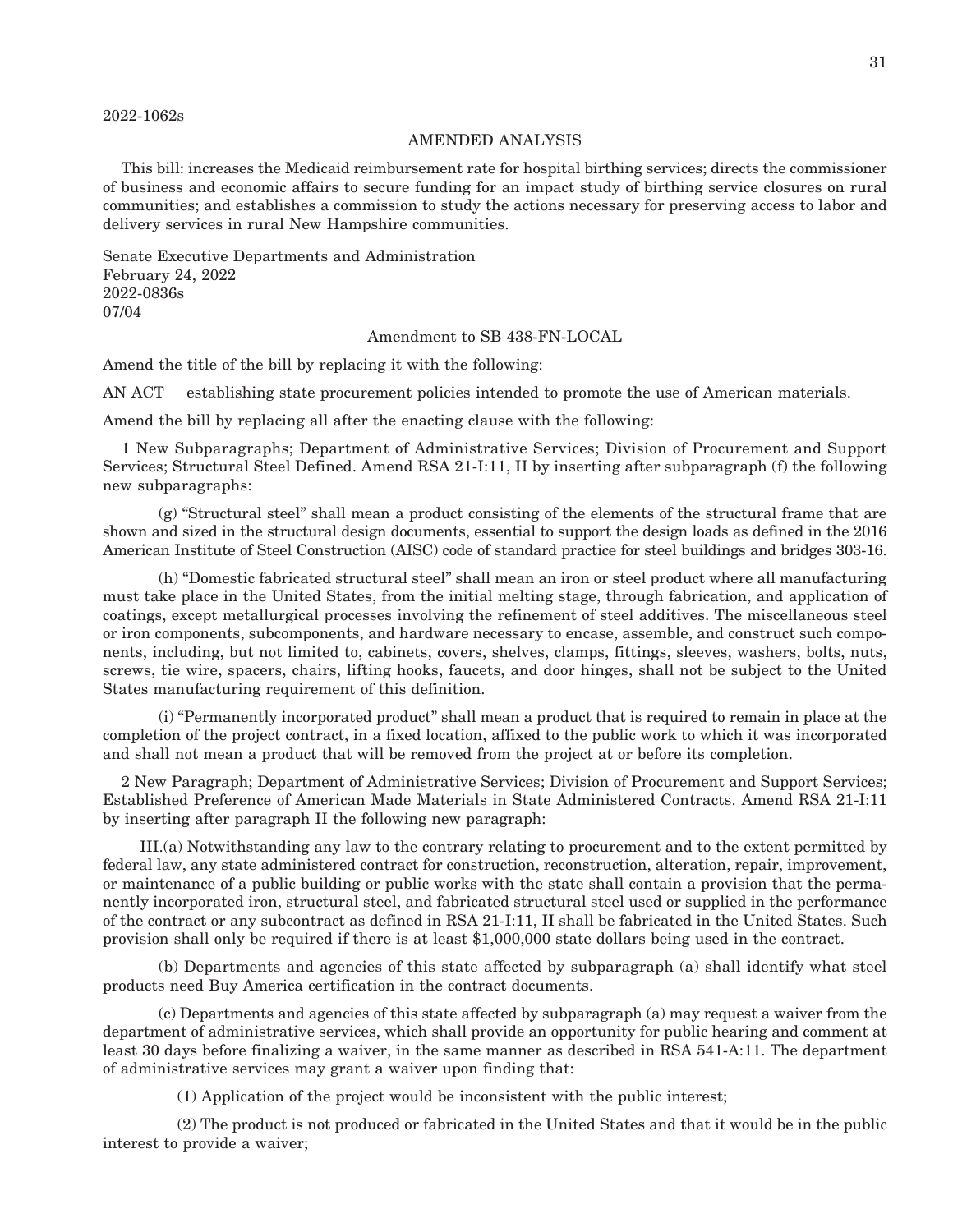(3) The item for which a waiver is being requested is not produced and fabricated in the United States in sufficient and reasonably available quantities and of satisfactory quality; or

 (4) Alternate bidding procedures were used and the lowest overall total bid based on using domestic fabricated structural steel was at least 25 percent more than the lowest overall total bid based on using foreign steel.

 (d) A request for waiver under subparagraph (c) shall include facts and justification to support the granting of the waiver. The response to a request shall be in writing and made available to the public upon request. In granting a waiver, the department of administrative services shall consider all appropriate factors including, but not limited to, any cost, administrative burden, and delay that would be imposed if the provision were not waived.

 (e) Waivers granted by the department of administrative services under subparagraph (b), shall be granted on a project-by-project basis and shall be nontransferable.

 (f) If a court or federal or state agency has determined that any person intentionally affixed a "Made in America" label to structural steel under this paragraph that was not made in the United States or otherwise falsely represented that structural steel under this paragraph was produced in the United States, the department of administrative services shall withhold contract payment until the structural steel can be replaced, a waiver is granted, or the noncompliance of this paragraph is otherwise remedied. Failure to comply or produce a satisfactory remedy to the state may result in debarment proceedings in accordance with RSA 21-I:11-c, III.

 (g) If any provision of this paragraph or application thereof is held to be invalid or in conflict with any applicable laws, this invalidity or conflict shall not affect the other provisions or applications which shall be given affect without the invalid provisions or applications, and to this end, the provisions and applications of this paragraph are severable.

3 Effective Date. This act shall take effect January 1, 2023.

2022-0836s

#### AMENDED ANALYSIS

This bill establishes the requirement, as well as waiver and fraud processes, for the use of American made steel products in all public works projects where the state administers the contract and the contract involves at least \$1,000,000 state dollars.

Senate Executive Departments and Administration February 23, 2022 2022-0819s 05/10

#### Amendment to SB 443-FN

Amend the bill by replacing all after the enacting clause with the following:

1 New Hampshire Building Code; Local Amendments; Application. Amend RSA 155-A:3, I to read as follows:

 I. The municipality may adopt local amendments to the state building code [which do not prohibit minimum implementation and enforcement of the state building code] *pursuant to RSA 674:51. The issuance of permits and the collection of fees pursuant RSA 155-A:2, III and issuance of permits and certificates of occupancy pursuant to RSA 155-A:2, IV shall not be considered amendments to the building code and shall not be subject to RSA 674:51, II*.

2 Enforcement Authority; Building Code Violation; Fee to Appeal Decision of Local Enforcement Agency Prohibited. Amend RSA 155-A:7, IV to read as follows:

 IV. All local enforcement agencies and selectmen and the state fire marshal in those communities without a local enforcement agency shall provide information on the local and state appeals process when issuing a building permit or notice of violation. *No fee shall be required to appeal a notice of violation or other decision of a code official.*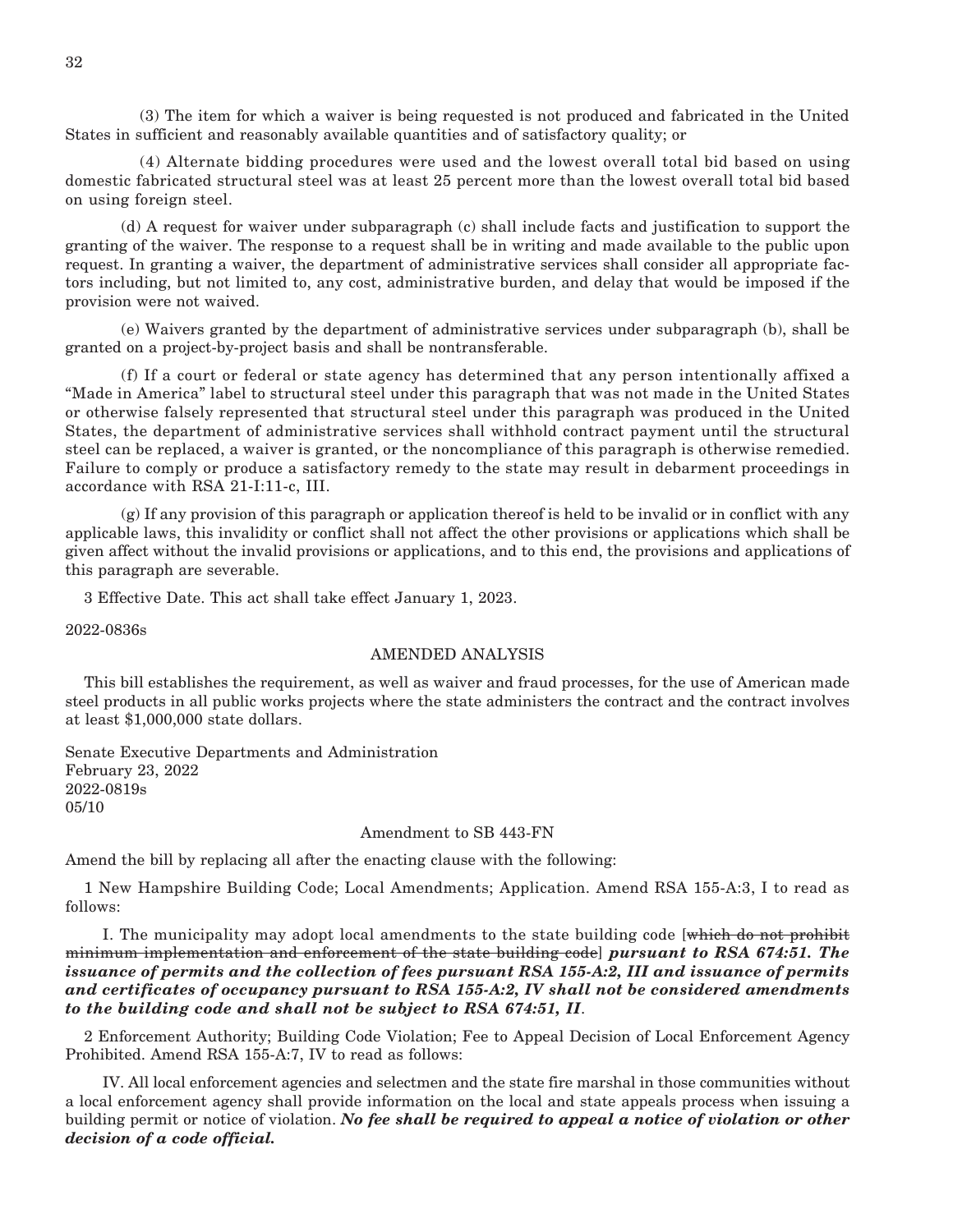3 State Building Code Review Board; List of Municipal Amendments to Building Code and Fire Code. Amend RSA 155-A:10, IV to read as follows:

 IV. The board shall meet to review and assess the application of the state building code and shall recommend legislation, as the board deems necessary, to amend the requirements of the state building code in order to provide consistency with the application of other laws, rules, or regulations, to avoid undue economic impacts on the public by considering the cost of such amendments, and to promote public safety and best practices.

 (a) The board [may recommend adoption of] *shall review* a newer version of a code that has been published for [at least] 2 years, and shall provide a summary of all significant changes, cost estimates of these changes, and documentation of the need for the change in [the] *any* recommended legislation.

 (b) *Statewide* amendments to the [codes] *state building code* shall be reviewed and approved by the board, then submitted annually to the legislature for ratification by the adoption of appropriate legislation before they become effective.

 (c) *Municipal amendments: municipalities shall submit proposed amendments to the state building code to the board for review and confirmation prior to adoption. Municipalities may submit proposed language to the board for an advisory opinion at any time. Cities shall submit the final proposed building code amendment no later than 90 days before final adoption. Towns shall submit the final proposed building code amendment no later than 10 days after the conclusion of the final public hearing. Municipal submissions shall include the final text for each amendment. The board shall act to review and confirm proposed municipal amendments within 90 days of submission for cities, and 45 days for towns. Failure of the board to act within these timeframes shall constitute a confirmation of the municipal amendment. The board's review shall be limited to a confirmation that the local amendment does not establish requirements conflicting with, or less stringent than, the requirements of the state building code, and to verify with the state fire marshal that there is no conflict with the fire code.*

 *(d) Once an amendment is approved by the legislative body, the municipality shall submit documentation to the building code review board within 30 days, pursuant to subparagraph (c), that the public hearing was properly noticed and held, and that the provision was adopted by the local legislative body.*

 *(e)* The board may hear appeals of final decisions of any local building code board of appeals established under RSA 674, provided that the appeal shall be based on a claim that the intent of the code or the rules legally adopted thereunder have been incorrectly interpreted, the provisions of the code do not fully apply, or there is an alternative construction. The board shall not have authority to waive or grant variances to requirements of the code.

 [(d)] *(f)* Amendments adopted by municipalities *and confirmed by the board* shall be published by the board *after notification of adoption is received from the municipality*.

4 Power to Amend State Building Code and Establish Enforcement Procedures. Amend RSA 674:51, II to read as follows:

 II. Any such ordinance *enacted or* adopted under paragraph I by a local legislative body [shall be submitted to the state building code review board for informational purposes] *shall not be enforced unless confirmed by the building code review board pursuant to RSA 155-A:10, IV(c). The procedural history of local adoption relating to published notice, public hearing, and vote of approval shall be submitted to the board within 30 days of enactment or adoption*.

5 Effective Date. This act shall take effect January 1, 2023.

2022-0819s

#### AMENDED ANALYSIS

This bill provides that the building code review board shall review proposed municipal amendments to the state building code to confirm that the proposed amendments do not conflict with, and are no less stringent than, the state building code. The bill also clarifies that fee schedules are not considered amendments to the code and that no fee shall be required to appeal a notice of code violation.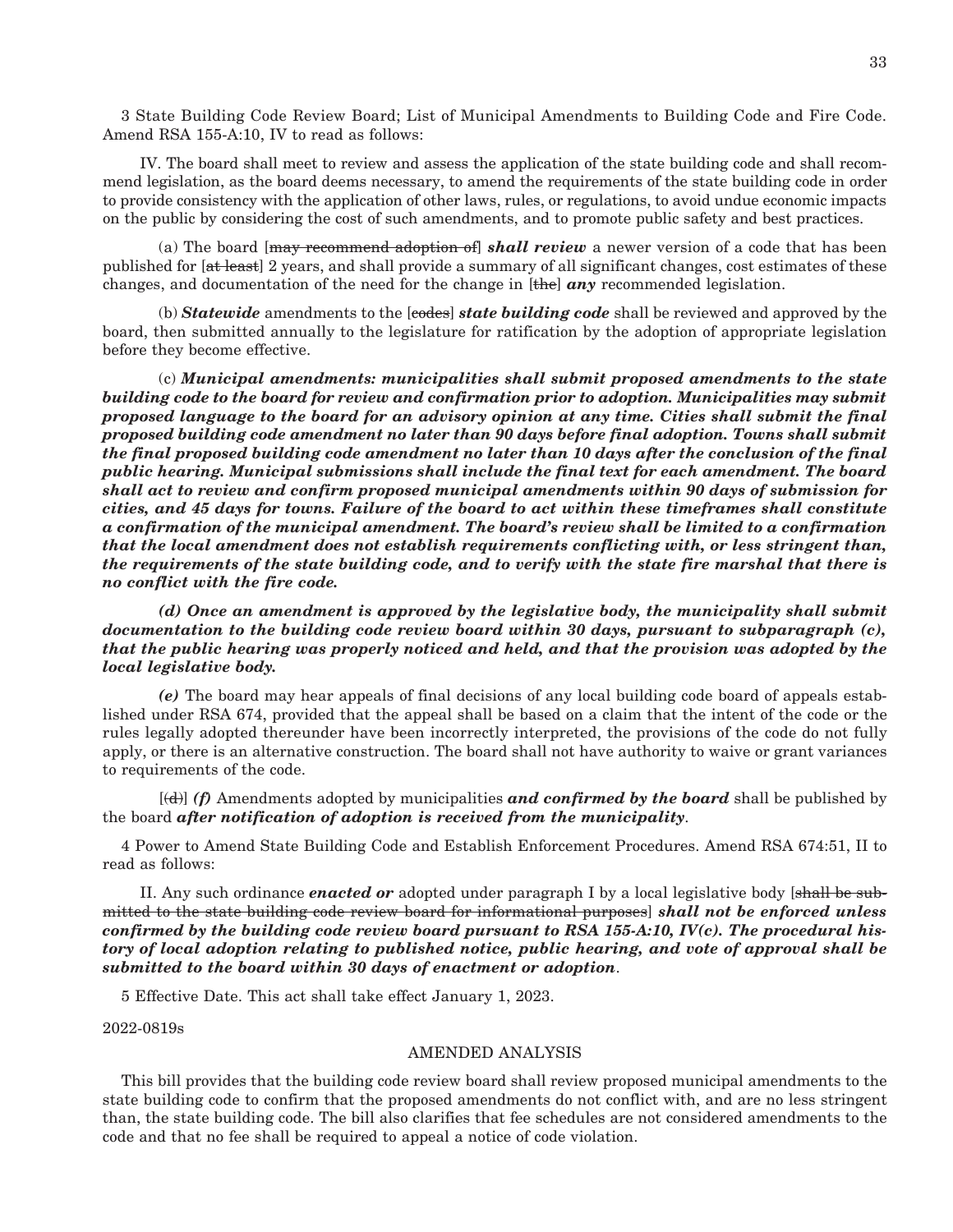Health and Human Services March 9, 2022 2022-1056s 05/08

Amendment to SB 444-FN

Amend the bill by replacing all after the enacting clause with the following:

1 Title. This act shall be known and may be cited as the "ACEs Treatment and Prevention Act".

2 Purpose Statement and Statement of Findings.

I. The general court hereby finds that:

 (a) The COVID-19 pandemic, and ongoing mental health, substance misuse, and child protection crises have taken a significant toll on New Hampshire's children and families, impacting all child-serving systems and placing increased pressure on the children's behavioral health and child protection systems, in both scope and severity.

 (b) The high prevalence of child sexual abuse in New Hampshire is particularly concerning as recent research has demonstrated that child sexual abuse has synergistic negative impacts for children who have also experienced other adverse childhood experiences (ACEs).

 (c) There is a critical need for increasing the availability and capacity of mental health interventions that promote healthy social, emotional development for children who have experienced trauma and their caregivers.

 (d) The social and emotional capacities that children develop in early childhood are foundational in building resilience, creating stable relationships with peers and adults, exploring and learning in their environments, and acquiring developmentally appropriate competencies.

 (e) However, research shows that unaddressed traumatic experiences and stress during the first years of life, called adverse childhood experiences, can impact a child's brain development, educational achievements, and future economic productivity.

 (f) Children, birth to age 6, are the most vulnerable members of our society, both in terms of risk for maltreatment and with regard to biological sensitivity to adverse exposure.

 (g) Despite common misperceptions, children can and do experience mental health problems which are manifest through developmental and behavioral challenges. These challenges often threaten their caregiving environment and result in suspensions and expulsions from early childhood programs. Furthermore, these challenges overburden and overwhelm providers in child care settings which are already experiencing a workforce capacity crisis.

 (h) High-quality, evidence-based early intervention irrefutably has been shown to be more cost effective and have greater societal impact than waiting to intervene downstream. Early intervention impacts have broad reach and can improve children's cognitive, social, emotional, behavioral, and physical health and wellbeing and are more likely to have lifelong benefits.

 (i) Child parent psychotherapy (CPP) is an evidence-based therapy for caregivers and children, birth to age 5, who have experienced traumatic events or other traumatic stressor which can disrupt normative development and who are experiencing mental health, attachment or behavioral problems. CPP has emerged as the most frequently employed model in the state, largely due to CPP's effectiveness with traumatized children and their caregivers. As an evidence-based practice, CPP clinicians receive extensive training, coaching, and must adhere to rigorous standards to maintain the practice. Current reimbursement rates are inadequate and do not cover costs of the professional collaboration essential to the model, costs associated with training and consultation for clinicians, or costs for program implementation, maintaining fidelity, and measuring outcomes.

 (j) Unfortunately, there is also a widespread shortage of qualified mental health providers across the state and limited workforce capacity in the fields of mental health, early childhood education and development, and family support. Additionally, there is a dearth of providers with the capacity to intervene in cases with child sexual abuse despite the high prevalence.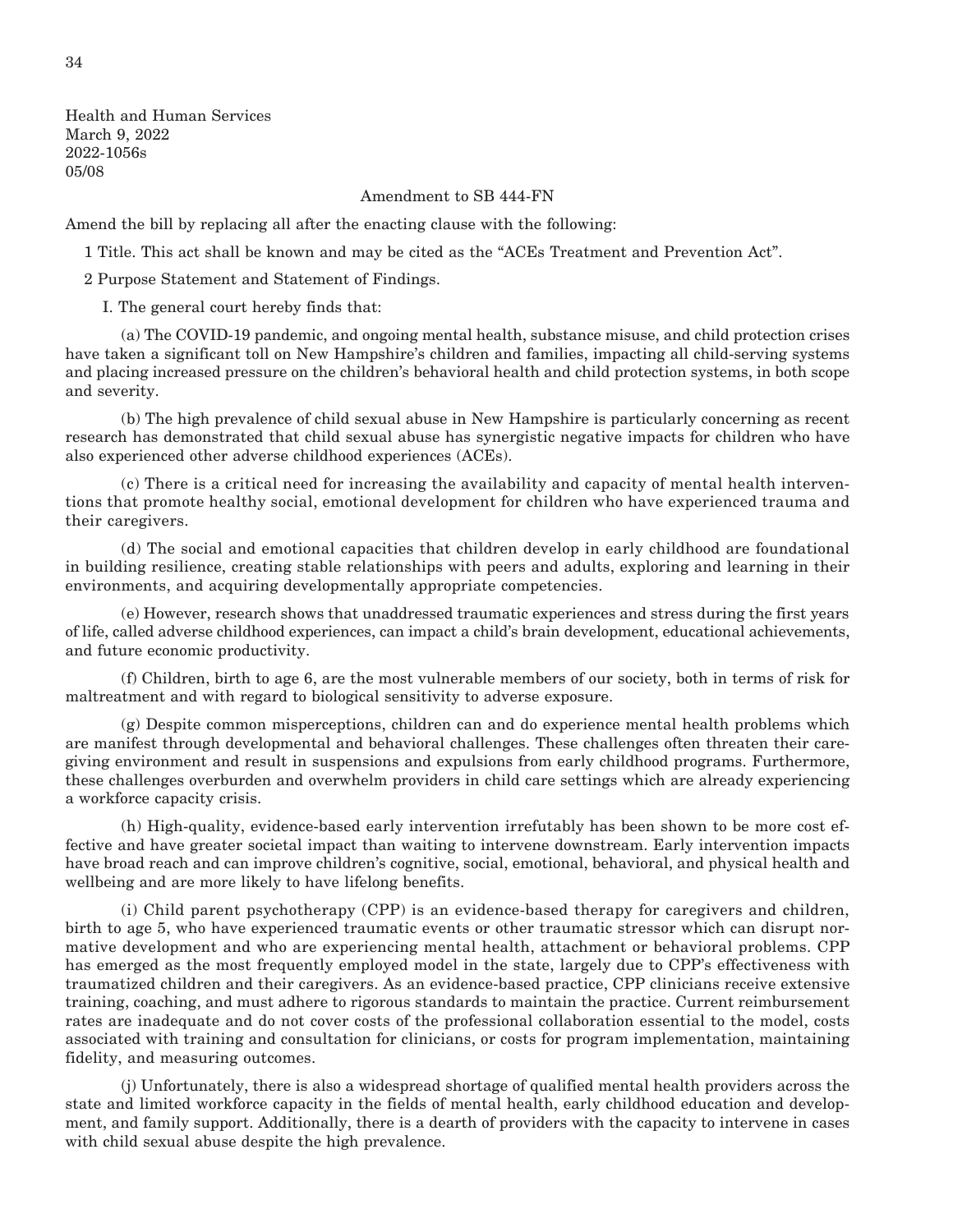(k) There is also a need to support the primary prevention infrastructure in New Hampshire to help support vulnerable children and families. Family Resource Centers (FRCs) play an important role in helping families connect to their communities and resources, empowering them to be successful and resilient, and addressing concrete needs for families.

 (l) Recent research has shown that investment in FRCs has a significant return on investment by saving millions in the child welfare system. However, despite the critical impact to New Hampshire's families, there's a lack of comprehensive state or federal funding to support FRCs.

 II. Therefore, it is the goal of New Hampshire to further support the prevention and early intervention goals identified in New Hampshire's 10-year mental health plan of 2019, the council for thriving children's strategic plan for early childhood, and the department's infant and early childhood mental health plan, by:

 (a) Building the workforce capacity to alleviate the widespread shortage of qualified mental health providers across the state for children and their caregivers;

(b) Developing a new level of home and community-based care for children, birth to age 6;

 (c) Providing evidence-based mental health intervention for children, birth to age 6, including, but not limited to, those with known exposure to adverse childhood experiences or who are considered at risk for behavioral health concerns later in childhood; and

(d) Supporting New Hampshire's primary prevention infrastructure.

3 ACEs Prevention and Treatment Pilot Program.

 I. As part of the Medicaid home and community-based behavioral health services program for children under RSA 167:3-l, the department of health and human services shall establish a one-year pilot program to support children, birth to age 6, with exposure to adverse childhood experiences (ACEs) and severe emotional disturbances whose needs cannot be not met through childcare, educational, and developmental services alone. The program shall be designed to provide prevention, assessment, diagnosis, and treatment services for such children and their families.

 II. The department may use the pilot program as the basis for expansion of the existing section 1915(i) state plan amendment to New Hampshire's Medicaid plan. On or before November 1, 2023, the department of health and human services shall provide a detailed report of the one-year pilot program described in paragraph I to the senate health and human services committee and the house children and family law and health, human services and elderly affairs committees. In the report, the department shall review and provide data on the overall cost of the pilot and other relevant information available to assess the success of the pilot program.

4 System of Care for Children's Mental Health; Statement of Policy. Amend RSA 135-F:2 to read as follows:

 135-F:2 Statement of Policy. It is the policy of New Hampshire to implement a system of care model for providing behavioral health services to children in all of the publicly-funded service systems in the state*, including but not limited to, children with exposure to adverse childhood experiences and those with severe emotional disturbances whose needs are not met through childcare, educational, and developmental services alone*.

5 New Subparagraph; Definition of System of Care. Amend RSA 135-F:3, II by inserting after subparagraph (g) the following new subparagraph:

 (h) Children, birth to age 6, with exposure to adverse childhood experiences and those with severe emotional disturbances whose needs are not met through childcare, educational, and developmental services alone.

6 Definition of System of Care; Trauma-Responsive Referral Pathway and Intervention Services. Amend RSA 135-F:3, III(c) to read as follows:

 (c) Community-based care planning and service delivery, including services and supports for children from birth through early childhood. *The system of care shall include the creation of a trauma-responsive referral pathway and intervention services for children, birth to age 6, and their caregivers, including direct linkages to evidence-based mental health intervention and prevention programming to educate parents, caregivers, and childcare providers.*

7 New Paragraph; Home and Community-Based Behavioral Health Services for Children; Development of Cost Analysis and Plan to Increase Behavioral Health Services. Amend RSA 167:3-l by inserting after paragraph III the following new paragraph: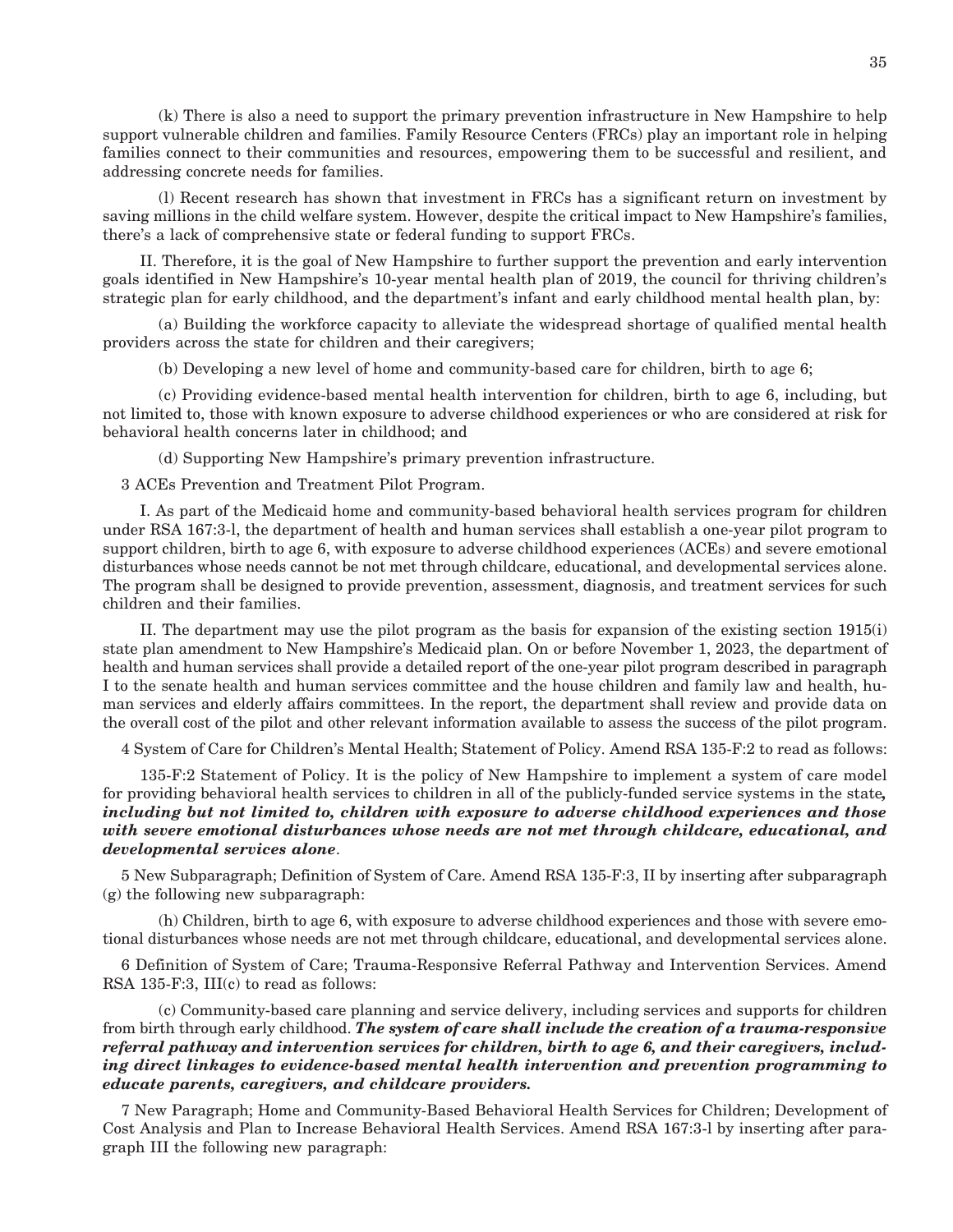IV.(a) On or before January 1, 2023, the department shall develop a timeline, conduct a cost analysis plan, and provide a detailed report of the timeline and cost analysis plan to the senate health and human services committee and the house children and family law and health, human services and elderly affairs committees, to:

 (1) Increase Medicaid reimbursement for early childhood mental health care, including but not limited to child parent psychotherapy, to enhance services for Medicaid patients.

 (2) Elevate the early childhood and family mental health credential statewide by requiring the credential for specific provider levels and/or associating the credential with an increased salary level or higher reimbursement rates; and

 (3) Offer scholarships or reimbursements to cover costs associated with the training to incentivize providers to take part in the training.

 (b) Within one year of the effective date of this paragraph, the department shall develop and begin implementation of a 5-year plan to build the state's workforce capacity to provide child parent psychotherapy (CPP), an intervention model for children from birth to age 6, who have experienced at least one traumatic event and/or are experiencing mental health, attachment, and/or behavioral problems, including posttraumatic stress disorder.

8 Appropriation; Child Parent Psychotherapy (CPP). The sum of \$700,000 for the fiscal year ending June 30, 2023 is hereby appropriated to the department of health and human services to implement a 5-year plan to build New Hampshire's workforce capacity to provide CPP, as described in section 7 of this act. Of this amount, the governor shall determine if any remaining discretionary funds appropriated in the American Rescue Plan Act of 2021, Public Law 117-2 or any other federal funds can be used for this purpose and any remainder shall be general funds. The governor is authorized to draw a warrant for the general fund share of said sum out of any money in the treasury not otherwise appropriated.

9 Appropriation: Children's Behavioral Health Care Provider Training. The sum of \$500,000 for the fiscal year ending June 30, 2023 is hereby appropriated to the department of health and human services to support children's behavioral health care provider training through the extension for community health care outcomes (ECHO) model. The use of these funds shall include, but not be limited to, better serving family providers, pediatricians, and advanced medical providers, by training them in children's behavioral health issues and by enhancing coordination with other early childhood providers and social systems. Of this amount, the governor shall determine if any remaining discretionary funds appropriated in the American Rescue Plan Act of 2021, Public Law 117-2 or any other federal funds can be used for this purpose and any remainder shall be general funds. The governor is authorized to draw a warrant for the general fund share of said sum out of any money in the treasury not otherwise appropriated.

10 Appropriation; Family Resource Centers. The sum of \$1,000,000 for the fiscal year ending June 30, 2023 is hereby appropriated to the department of health and human services to support family resource center (FRC) infrastructure and shall be allocated to the FRC Facilitating Organization to distribute to FRCs. The use of the funds shall include, but not be limited to, better serving families, preparing for FRC-Q designation, enhancing coordination with other early childhood systems, and supporting evidence-based programs such as home visiting programs, ACERT, and community collaborations. Of this amount, the governor shall determine if any remaining discretionary funds appropriated in the American Rescue Plan Act of 2021, Public Law 117-2 or any other federal funds can be used for this purpose and any remainder shall be general funds. The governor is authorized to draw a warrant for the general fund share of said sum out of any money in the treasury not otherwise appropriated.

11 Establishment of Resource Center for Children's Behavioral Health. Amend RSA 170-G:4-c to read as follows:

170-G:4-c Establishment of Resource Center for Children's Behavioral Health.

The department shall establish and maintain a resource center for children's behavioral health, which shall:

 I. Provide technical assistance to the department and to service providers to support the implementation and operation of *trauma-informed* evidence-based practices, along with the provision of services according to the system of care characteristics described in RSA 135-F:3*, including children, birth to age 6, with exposure to adverse childhood experiences*.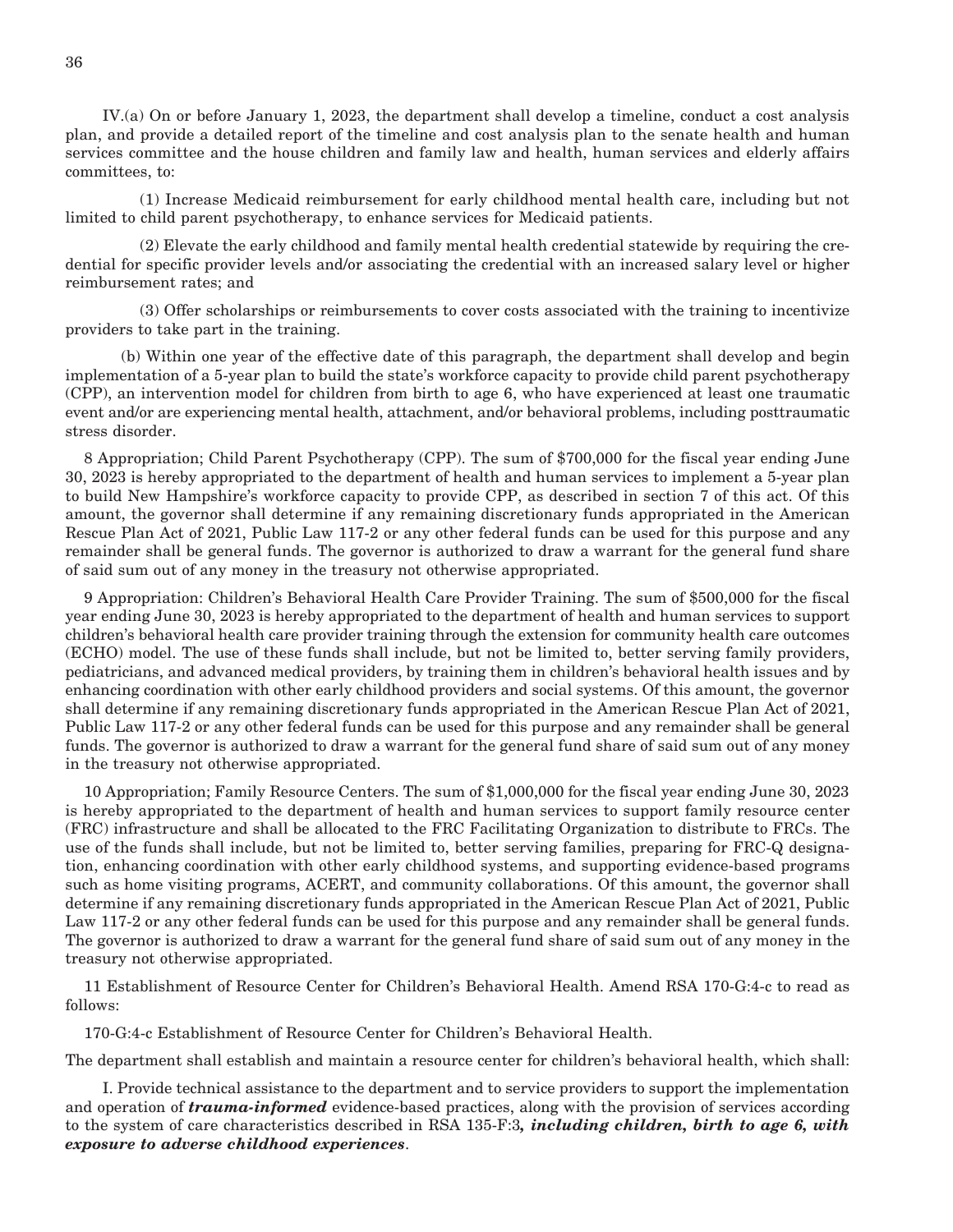II. Provide *ongoing* training *and consultation* on a statewide basis to *the department of health and human services and to* persons employed in the children's behavioral health system, *the child welfare system, and early childhood care providers,* relating to:

 (a) The use of evidence-based *and culturally-relevant psychotherapies and* practices *that are appropriate to specific populations of need*.

 (b) The analysis of quality assurance protocols to determine whether service providers are utilizing evidence-based practices with fidelity*, including the use of outcome measures*.

 *(c) The administration, interpretation, and reporting of client treatment outcomes measures associated with evidence-based interventions.*

 *(d) The early identification of mental health risk and symptoms for children exposed to adverse childhood experiences.*

 *II-a. Support a statewide network of mental health providers trained in evidence-based practices for children exposed to adverse childhood experiences.*

 III. Act as a clearinghouse for information and statewide resources on evidence-based practices for children receiving services pursuant to RSA 169-B, 169-C, 169-D, and 170-G.

 IV. Facilitate collaboration among state and local agencies and service providers to increase access to such providers.

 V. Provide support for the assessment of the implementation of evidence-based practices by such state and local agencies.

12 Appropriation; Child Parent Psychotherapy Database. The sum of \$75,000 for the fiscal year ending June 30, 2023 is hereby appropriated to the department of health and human services to the creation of a child parent psychotherapy (CPP) database for tracking CPP service utilization, training participation, and a full range of child, caregiver, and clinician outcomes. Of this amount, the governor shall determine if any remaining discretionary funds appropriated in the American Rescue Plan Act of 2021, Public Law 117-2 or any other federal funds can be used for this purpose and any remainder shall be general funds. The governor is authorized to draw a warrant for the general fund share of said sum out of any money in the treasury not otherwise appropriated.

13 Effective Date. This act shall take effect July 1, 2022.

2022-1056s

#### AMENDED ANALYSIS

This bill directs the department of health and human services to establish a pilot program for children who have experienced adverse childhood events. The bill also makes an appropriations to the department of health and human services for child parent psychotherapy (CPP) services for children who have experienced emotional trauma, provider training, family resource centers, and a CPP database.

Energy and Natural Resources March 9, 2022 2022-1061s 12/04

Amendment to SB 448-FN

Amend the title of the bill by replacing it with the following:

AN ACT relative to energy reduction by state agencies.

Amend the introductory paragraph of RSA 21-I:14-c, III as inserted by section 2 of the bill by replacing it with the following:

III. [Beginning in calendar year 2016,] *Each year,* the commissioner shall submit an annual report to *the governor, the senate president, the speaker of the house of representatives, the chair of the senate energy and natural resources committee, the chair of the house science, technology and energy committee, and the chair of the air pollution advisory committee and* [be made] *make the report*  available to the public on or before January 15*,* compiling: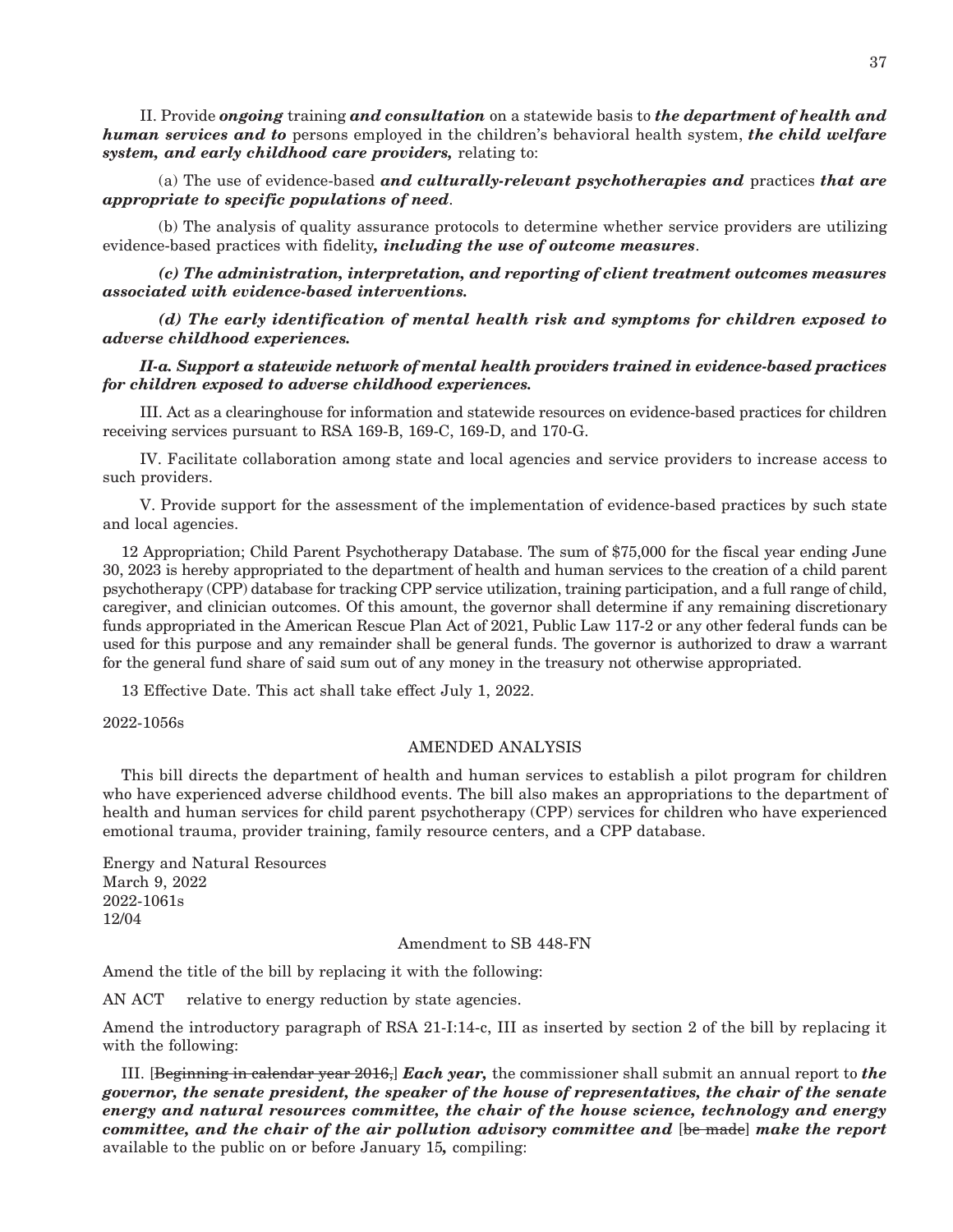Amend the bill by deleting section 4 and renumbering the original sections 5-8 to read as 4-7, respectively.

Amend RSA 21-I:19-k, VI(a) as inserted by section 6 of the bill by replacing it with the following:

 VI.(a) The state fleet manager, in consultation with the department of energy, shall consult with agencies in developing plans to transition such agency vehicles to ZEVs to the extent feasible for particular vehicles and classes. The fleet manager shall identify in such plans the cost of electric vehicle supply equipment, and develop a comprehensive plan and cost analysis for this infrastructure. The state fleet manager shall, in coordination the department of environmental services, the department of transportation, and the department of energy, plan and develop electric vehicle supply equipment sites for state vehicles.

2022-1061s

#### AMENDED ANALYSIS

This bill requires a reduction in fossil fuel emissions by state owned facilities and encourages the use of electric vehicles by state agencies.

Senate Executive Departments and Administration February 24, 2022 2022-0835s 07/04

#### Amendment to SB 454

Amend the bill by replacing section 2 with the following:

2 Membership and Compensation.

I. The members of the committee shall be as follows:

(a) One member of the senate, appointed by the president of the senate.

 (b) Three members of the house of representatives, appointed by the speaker of the house of representatives, one of whom shall be from the majority party and one of whom shall be from the minority party.

 II. Members of the committee shall receive mileage at the legislative rate when attending to the duties of the committee.

Senate Judiciary March 9, 2022 2022-1042s 04/08

#### Amendment to SB 456-FN-A

Amend RSA 106-L:2 as inserted by section 2 of the bill by inserting after paragraph X the following new paragraph:

 *XI. "Administrative suspension" means a temporary and non-disciplinary suspension of the certification of a police officer, corrections officer, or probation-parole officer for regulatory purposes pending an investigation or hearing.*

Amend RSA 106-L:23, III as inserted by section 10 of the bill by replacing it with the following:

 III. Notwithstanding paragraph II, any grievance alleging misconduct under RSA 106-L:2, V(b)(1) may be filed at any time.

Health and Human Services March 9, 2022 2022-1057s 07/08

#### Amendment to SB 458-FN

Amend the bill by replacing all after the enacting clause with the following:

1 Department of Health and Human Services; Sununu Youth Services Center; Construction and Operation of a Replacement Secure Facility.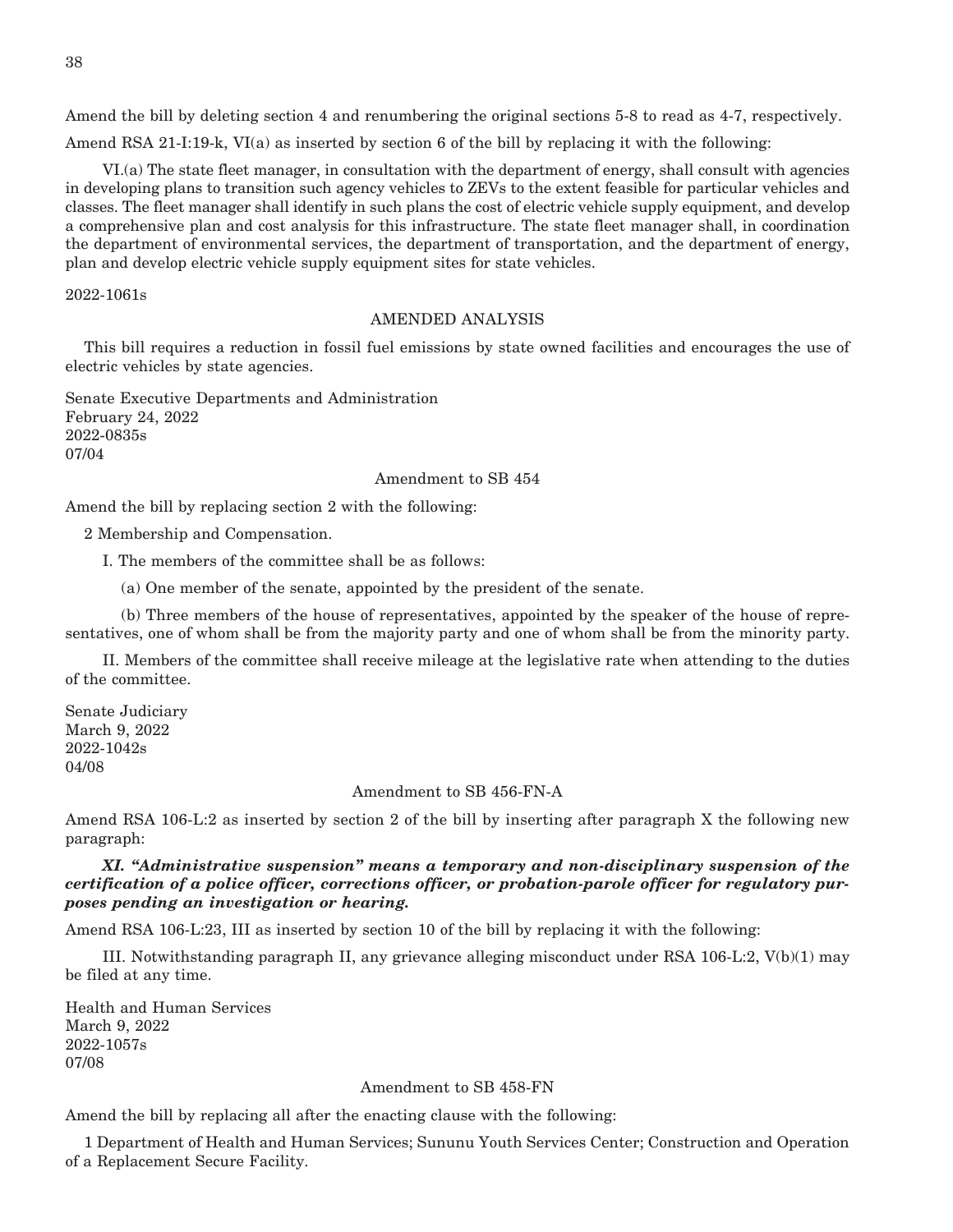I. The department of health and human services shall be responsible to construct a secured treatment facility that is no more than 18 beds to replace the current Sununu youth services center (SYSC). The department shall consult with any prospective community about the location and operation of any new 18 bed facility. The facility shall be operated by the department of health and human services. The facility shall be designed to meet the unique needs of youth who are at the facility pursuant to RSA 169- B:14, detention; RSA 169-B:19, commitment; RSA 169-B:24, transfer to superior court; RSA 169-B:32 or RSA 651:17-a, service of adult sentence of incarceration at the youth development center; and RSA 169-A, the interstate compact on juveniles. Upon opening, the facility shall be referred to as the youth development center as identified in RSA 169-B and RSA 621. The facility shall have the capacity for alternative flexible use when the census so permits.

 II. The department of health and human services, in collaboration with the department of administrative services, shall issue a request to procure a qualified design build architect on or before August 1, 2022, and shall collaborate to select an architect, procure the resulting construction project, and complete the project on or before June 30, 2024. The SYSC shall be closed for incarceration, detention, or admission of any child upon the opening of the facility.

III. The facility shall be designed to include:

 (a) A physical design that complements therapeutic and trauma-informed care of youth, including a home-like interior and exterior.

 (b) Designed to maximize staff visibility and proximity to youth, including administrative offices built within the secured facility in proximity to youth and staff.

 (c) Capacity to provide services to meet the medical, physical, and behavioral health needs of all potentially eligible youth.

 (d) Space for no more than 18 beds, including space with flexibility to meet the needs of all genders, safety and security, crisis stabilization, admissions, and discharges.

(e) Adequate space to meet the educational needs of all youth including youth with special education needs.

(f) Adequate space for indoor and outdoor recreation.

(g) Capacity to meet the nutritional needs of all youth.

(h) Necessary elements to be architecturally secure and equipped with video surveillance.

IV. The facility programing and operations shall include:

 (a) Staff qualifications, standard job descriptions, and training that emphasize the treatment of youth with behavioral health challenges and considerable trauma histories applicable to the facility as well as for supporting youth in the community for flexible assignments based upon census changes.

 (b) Use of evidence-based practices, as defined in RSA 170-G:1, V-a, selected to match the needs of the population served at the facility.

 (c) Utilization of the uniform assessment, as specified in RSA 170-G:4-e, for all detained and committed youth to understand treatment needs and determine if a different level of care is indicated to meet the youth's needs, and where problem behavior appears patterned, a functional behavior analysis to inform effective behavior interventions.

 (d) Provision of care management services by a care management entity, as established in RSA 135- F:4, to begin immediate wraparound support upon admission to plan for discharge.

 (e) Frequent visitation opportunities with family, opportunities to include family in activities and daily access to family through telephonic or video conferencing.

 (f) Educational programing and staffing that meets the individualized educational needs of youth, including youth with special education needs, creates meaningful educator-youth pairings, maintains connections with sending school districts, and which includes availability of Hi-SET preparation and testing as appropriate.

(g) Integration of clinical sessions and recreational large muscle movement activities throughout the day.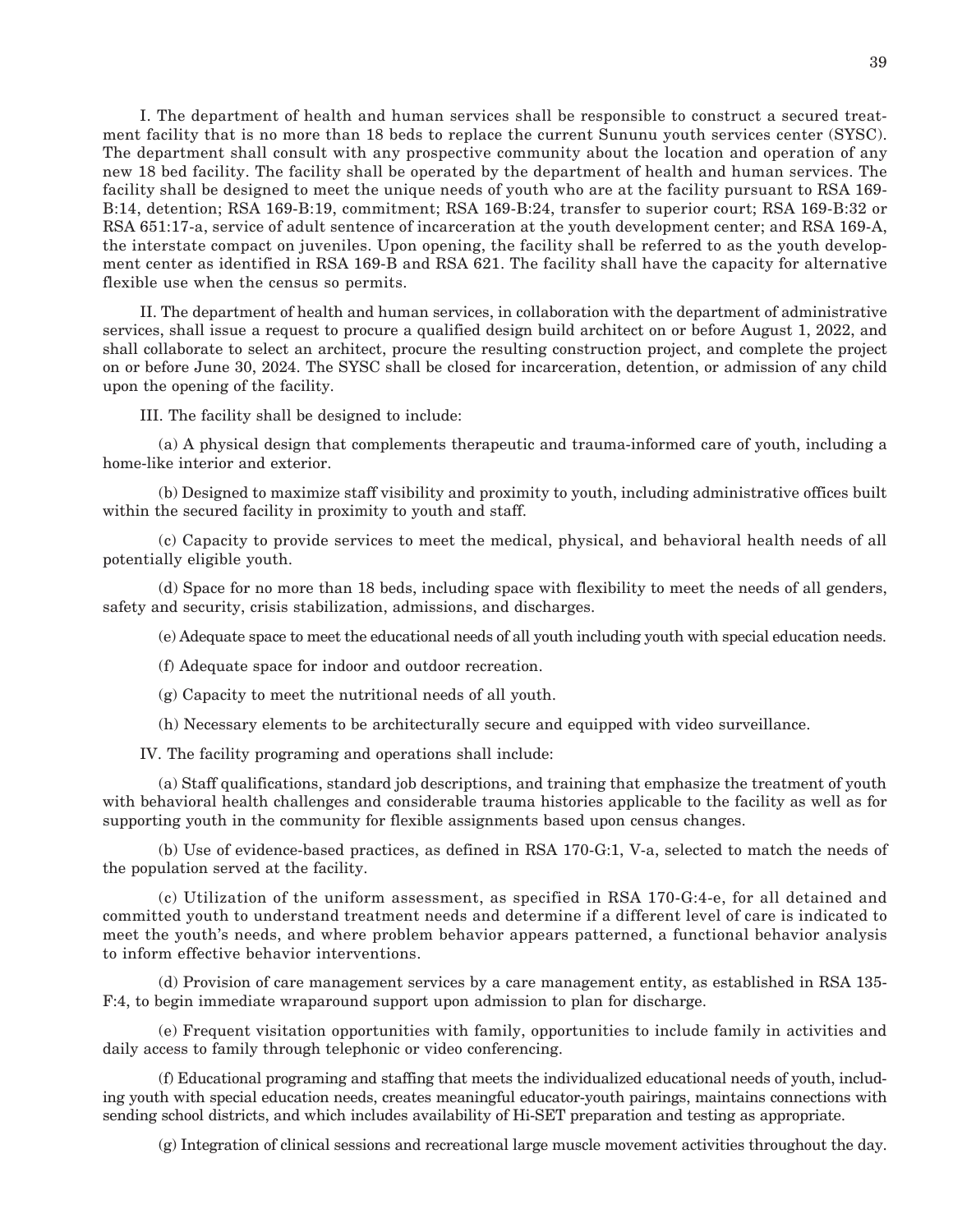(h) Real-time access by the office of the child advocate, as established in RSA 21-V:4, II, to the electronic case management system used by the facility, regular access to youth placed in the facility under RSA 21-V:4, III, and video surveillance and general access to the facility pursuant to RSA 21-V:2, VII.

 V. The department of health and human services shall begin to implement the programming shifts in subparagraphs IV(a) through (h) immediately upon the effective date of this act, to be implemented while children remain at the SYSC by March 1, 2023.

 VI. The department of health and human services shall submit quarterly progress reports to the joint legislative committee on health and human services, established by RSA 126-A:13, and to the office of the child advocate established under RSA 21-V beginning on or before August 1, 2022 until such time as the facility is operational.

 VII. The governor, with the approval of the fiscal committee of the general court, may delay the June 30, 2024 project completion date under paragraph II for construction delays or other unforeseen circumstances provided any such delay be no more than 2 years.

2 Possession and Disposal of Sununu Youth Services Center (SYSC). As of the date of the opening of the youth development center set forth in section 1 of this act, the department of administrative services shall take possession of the entire property currently housing the SYSC on South River Road in Manchester, New Hampshire. The department shall dispose of the property and any revenues received shall be deposited in the general fund. The department shall consult with the city of Manchester prior to any sale of the property.

3 Appropriation; Construction and Operation of a Replacement Secure Facility. The sum of \$15,000,000 for the fiscal year ending June 30, 2023 is hereby appropriated to the department of health and human services for the design and construction of the new secured youth development facility, as described in section 1 of this act. Such funds shall be nonlapsing and continually appropriated to the department for the purposes of this act. Of this amount, the governor shall determine if any remaining discretionary funds appropriated in the American Rescue Plan Act of 2021, Public Law 117-2 or any other federal funds can be used for this purpose and any remainder shall be general funds. The governor is authorized to draw a warrant for the general fund share of said sum out of any money in the treasury not otherwise appropriated.

4 Repeal. 2021, 91:329 and 91:330, relative to closure date of the Sununu youth services center, are repealed.

5 Effective Date. This act shall take effect upon its passage.

Health and Human Services March 9, 2022 2022-1051s 12/10

#### Amendment to SB 459-FN

Amend RSA 151:53, V(f) as inserted by section 1 of the bill by replacing it with the following:

 (f) If the incident involves a patient, the patient's name or other similar identifier shall not be included in the report, provided that the report may include the patient's diagnosis code and whether or not behavioral health or disability were a factor.

Senate Executive Departments and Administration March 9, 2022 2022-1049s 04/08

#### Amendment to HB 84

Amend the bill by replacing section 1 with the following:

1 Observances Proclaimed by the Governor; Ona Judge Staines Day. The governor shall proclaim May 21, 2022 as Ona Judge Staines Day in New Hampshire, in honor of the day in 1796 on which the enslaved Ona Judge Staines seized her freedom from the President's house in Philadelphia where George and Martha Washington were at dinner, and in celebration of her eventually making her way to New Hampshire where she lived as a self-emancipated fugitive for the rest of her life. The proclamation shall call on the citizens of New Hampshire to observe the day with appropriate ceremonies and activities and call on schools to commemorate the day with appropriate educational activities.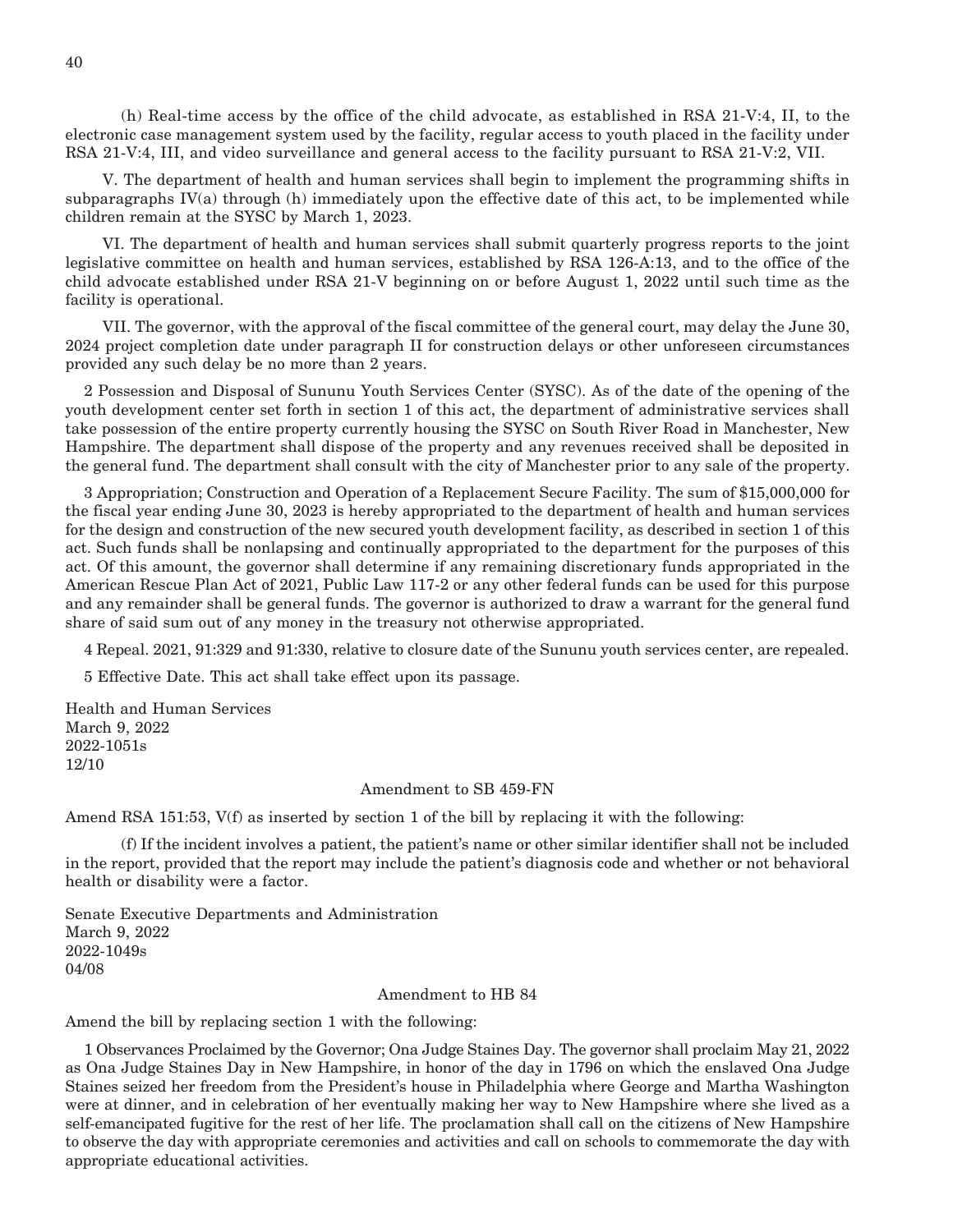Senate Ways and Means March 9, 2022 2022-1048s 10/05

Amendment to HB 102

Amend the title of the bill by replacing it with the following:

AN ACT establishing a commission to study worldwide combined reporting method for unitary businesses under the business profits tax, and relative to the treatment of water or sewerage disposal utilities under the business profits tax.

Amend RSA 77-A:23-b, I(b) as inserted by section 2 of the bill by replacing it with the following:

(b) One member of the senate, appointed by the president of the senate.

Amend the bill by replacing all after section 3 with the following:

4 New Section; Business Profits Tax; Treatment of Water and Sewerage Disposal Utilities. Amend RSA 77-A by inserting after section 3-c the following new section:

77-A:3-d Treatment of Water and Sewerage Disposal Utilities. In determining gross business profits, a business organization shall apply section 118 of the United States Internal Revenue Code consistent with the following adjustments:

 I. The term "contribution to the capital of the taxpayer" includes any amount of money or other property received from any person, whether or not a shareholder, by a regulated public utility which provides water or sewerage disposal services if:

(a) Such amount is:

(1) A contribution in aid of construction; or

 (2) A contribution to the capital of such utility by a governmental entity providing for the protection, preservation, or enhancement of drinking water or sewerage disposal services;

 (b) In the case of a contribution in aid of construction which is property other than water or sewerage disposal facilities, such amount meets the requirements of the expenditure rule of paragraph II; and

 (c) Such amount, or any property acquired or constructed with such amount, is not included in the taxpayer's rate base for ratemaking purposes.

II. An amount meets the requirements of subparagraph I(b) if:

 (a) An amount equal to such amount is expended for the acquisition or construction of tangible property described in United States Internal Revenue Code section 1231(b):

 (1) Which is the property for which the contribution was made or is of the same type as such property; and

(2) Which is used predominantly in the trade or business of furnishing water or sewerage disposal services;

 (b) The expenditure referred to in subparagraph (a) occurs before the end of the second taxable year after the year in which such amount was received; and

 (c) Accurate records are kept of the amounts contributed and expenditures made, the expenditures to which contributions are allocated, and the year in which the contributions and expenditures are received and made.

III. For purposes of this section:

 (a) "Contribution in aid of construction" shall mean as the term is defined by the United States Department of the Treasury's Treasury Regulations 1.118-2 (2001), except that such term shall not include amounts paid as service charges for starting or stopping services.

(b) "Predominantly" means 80 percent or more.

 (c) "Regulated public utility" has the meaning given such term by Internal Revenue Code section 7701(a) (33), except that such term shall not include any utility which is not required to provide water or sewerage disposal services to members of the general public in its service area.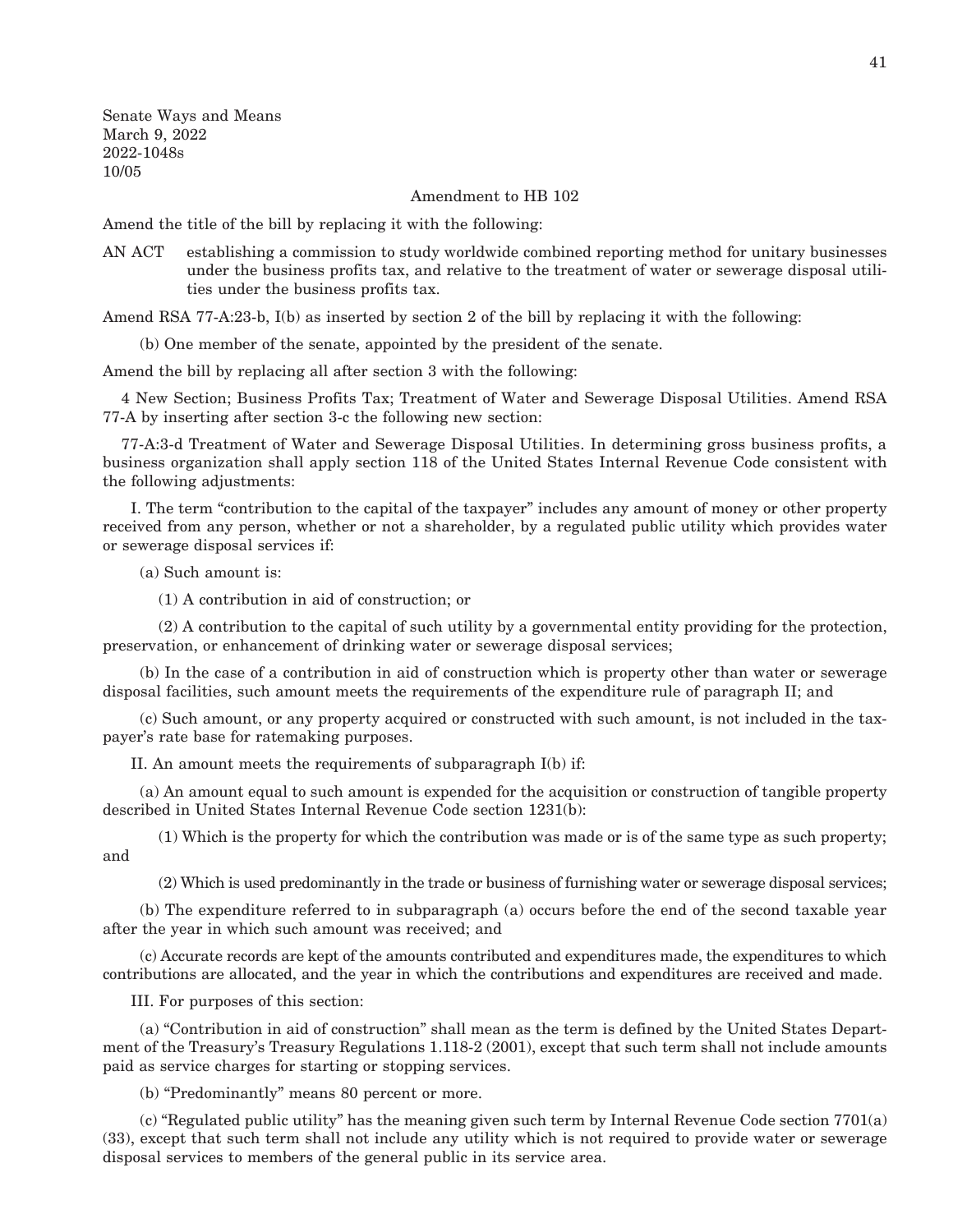IV. Notwithstanding any other provisions of law, no deduction or credit shall be allowed for, or by reason of, any expenditure which constitutes a contribution in aid of construction to which this section applies. The adjusted basis of any property acquired with contributions in aid of construction to which this section applies shall be zero.

5 Applicability; Treatment of Water and Sewerage Disposal Utilities. The provisions of section 4 of this act shall apply to contributions made on or after January 1, 2021.

6 Effective Date.

I. Section 3 of this act shall take effect November 1, 2023.

II. The remainder of this act shall take effect upon its passage.

2022-1048s

#### AMENDED ANALYSIS

This bill establishes a commission to study worldwide combined reporting method for unitary businesses under the business profits tax. The bill also provides for the tax treatment of water and sewer disposal utilities under the business profits tax.

Senate Executive Departments and Administration March 9, 2022 2022-1046s 07/10

Amendment to HB 1586-FN-A

Amend the bill by replacing section 2 with the following:

2 Commemorative Historical Plaque for Wentworth Cheswill. The joint legislative historical committee is authorized to accept a gift of a commemorative historical plaque for Wentworth Cheswill and oversee the placement of the plaque in the state house.

2022-1046s

#### AMENDED ANALYSIS

This bill directs the joint legislative historical committee to accept and display a commemorative plaque of Wentworth Cheswill in the state house.

## **HEARINGS**

**All Standing Committee hearings will be live streamed on the NH Senate's YouTube channel:**

**<https://www.youtube.com/NewHampshireSenateLivestream>**

**Links are also available on the Senate Meeting Schedule.**

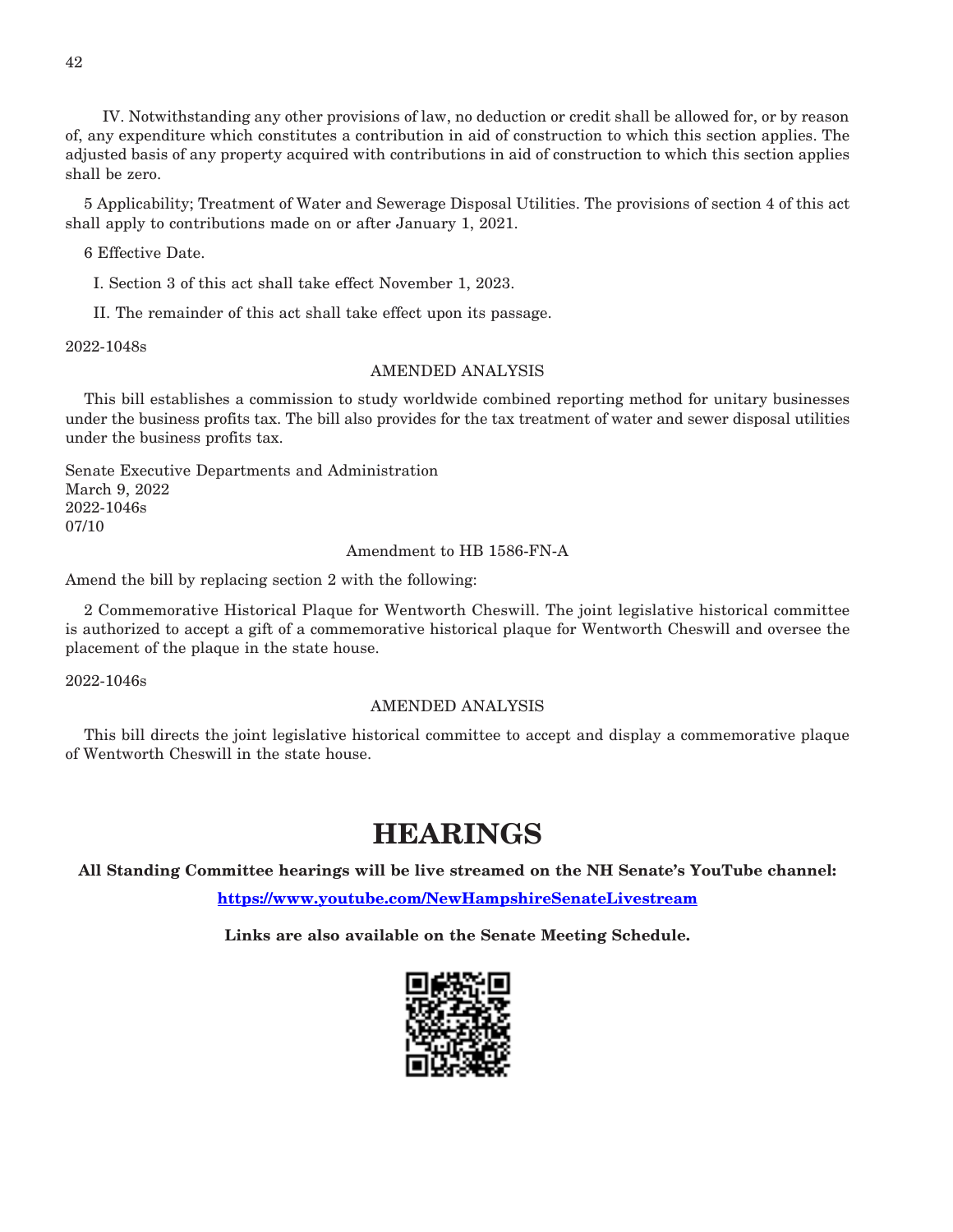## *MONDAY, MARCH 14, 2022*

#### **ELECTION LAW AND MUNICIPAL AFFAIRS,** Room 100, SH

Sen. Gray (C), Sen. Birdsell (VC), Sen. Ward, Sen. Soucy, Sen. Perkins Kwoka

1:00 p.m. **HB 1029,** relative to the Claremont police commission.

1:15 p.m. **HB 1397,** relative to the length of terms for Rockingham county officers.

**EXECUTIVE SESSION MAY FOLLOW**

## *TUESDAY, MARCH 15, 2022*

#### **EDUCATION,** Room 101, LOB

Sen. Ward (C), Sen. Hennessey (VC), Sen. Ricciardi, Sen. Kahn, Sen. Prentiss 9:00 a.m. **HB 214,** relative to a public school facility condition assessment and school building aid grants. 9:15 a.m. **HB 1074,** relative to notice to a chartered public school of a special education services meeting. 9:30 a.m. **HB 1202,** relative to transportation of pupils to school activities by a contract carrier. 9:45 a.m. **HB 1421-FN,** relative to lead in school drinking water. **EXECUTIVE SESSION ON PENDING LEGISLATION**

#### **ENERGY AND NATURAL RESOURCES,** Room 103, SH

Sen. Avard (C), Sen. Giuda (VC), Sen. Gray, Sen. Watters, Sen. Perkins Kwoka

9:00 a.m. **EXECUTIVE SESSION ON PENDING LEGISLATION**

#### **FINANCE,** Room 103, SH

Sen. Daniels (C), Sen. Reagan (VC), Sen. Giuda, Sen. Hennessey, Sen. Morse, Sen. D'Allesandro, Sen. Rosenwald 2:00 p.m. **EXECUTIVE SESSION ON PENDING LEGISLATION**

#### **JUDICIARY,** Room 100, SH

|             | Sen. Carson (C), Sen. Gannon (VC), Sen. French, Sen. Whitley, Sen. Kahn                                                                                                         |
|-------------|---------------------------------------------------------------------------------------------------------------------------------------------------------------------------------|
| $1:00$ p.m. | HB 1086-FN, relative to concealment of a cause of action.                                                                                                                       |
| $1:15$ p.m. | <b>HB 1388-FN,</b> relative to the unsolicited disclosure of an intimate image.                                                                                                 |
| $1:30$ p.m. | HB 1461-FN, increasing penalties for littering.                                                                                                                                 |
| $1:45$ p.m. | HB 1475-FN, relative to the enforcement authority of liquor enforcement officers.                                                                                               |
| $2:00$ p.m. | <b>HB 1505-FN</b> , establishing concurrent jurisdiction in juvenile matters with the U.S.<br>Department of Defense for coordination with the military family advocacy program. |
|             | <b>EXECUTIVE SESSION MAY FOLLOW</b>                                                                                                                                             |

#### **TRANSPORTATION,** Room 101, LOB

Sen. Birdsell (C), Sen. Watters (VC), Sen. Ricciardi, Sen. Ward, Sen. Sherman

| $1:00$ p.m. | <b>EXECUTIVE SESSION ON PENDING LEGISLATION</b>                                                                                |
|-------------|--------------------------------------------------------------------------------------------------------------------------------|
| $1:30$ p.m. | <b>HB 1001-FN,</b> authorizing the Girl Scouts of the Green and White Mountains to<br>issue decals for multi-use decal plates. |
| $1:50$ p.m. | <b>HB 1214-FN,</b> eliminating fees for walking disability placards.                                                           |
| $2:10$ p.m. | HB 1437-FN, relative to registration plates for antique farm tractors.                                                         |
| $2:30$ p.m. | <b>HB 1553-FN, relative to roadside memorials.</b>                                                                             |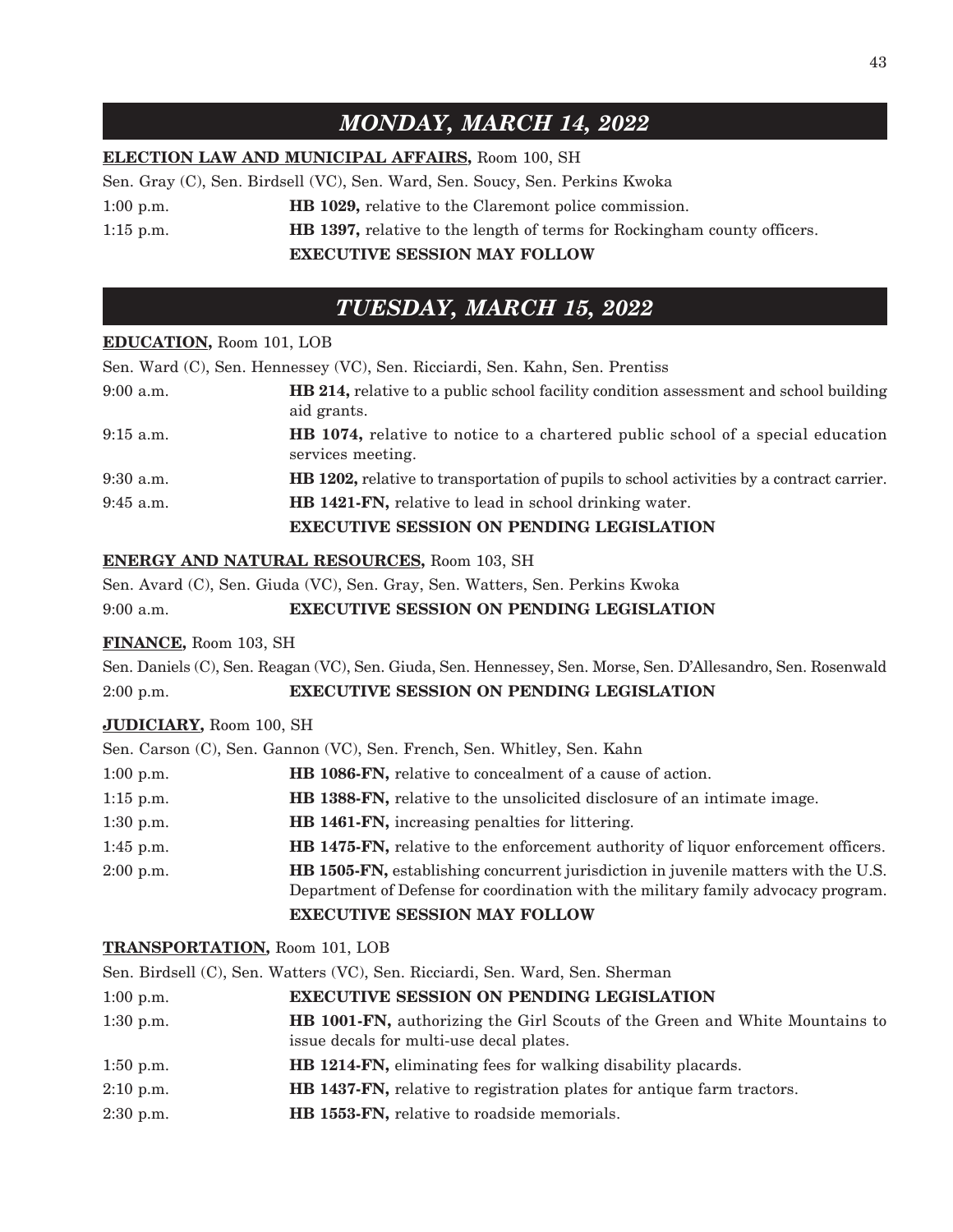#### **EXECUTIVE DEPARTMENTS AND ADMINISTRATION,** Room 103, SH

Sen. Carson (C), Sen. Reagan (VC), Sen. Ricciardi, Sen. Cavanaugh, Sen. Prentiss

| $9:00$ a.m.  | <b>HB 91-FN,</b> relative to death benefits of first responders who die from suicide.                                                                                                           |
|--------------|-------------------------------------------------------------------------------------------------------------------------------------------------------------------------------------------------|
| $9:15$ a.m.  | <b>HB 1319-FN,</b> relative to granting certain corrections personnel death benefits if<br>killed in the line of duty.                                                                          |
| $9:30$ a.m.  | <b>HB 1497-FN,</b> relative to optional allowances in the retirement system.                                                                                                                    |
| $9:45$ a.m.  | <b>HB</b> 536-FN, relative to death benefits for public works employees killed in the<br>line of duty, and relative to workers' compensation offsets for certain retirement<br>system benefits. |
| $10:00$ a.m. | <b>HB 1318-FN-L,</b> relative to penalties for employer noncompliance with retirement<br>system requirements.                                                                                   |
| $10:15$ a.m. | <b>HB 1030</b> , relative to licensure by alternate experience for licensed nursing assistant.                                                                                                  |
|              | <b>EXECUTIVE SESSION MAY FOLLOW</b>                                                                                                                                                             |

#### **HEALTH AND HUMAN SERVICES,** Room 101, LOB

Sen. Bradley (C), Sen. Gray (VC), Sen. Avard, Sen. Sherman, Sen. Whitley

| $9:00$ a.m. | <b>HB 1327, including diabetes in the conditions listed for eligibility for a service</b><br>animal.  |  |
|-------------|-------------------------------------------------------------------------------------------------------|--|
| $9:15$ a.m. | <b>HB</b> 1390, relative to access to language translation services in telemedicine.                  |  |
| $9:30$ a.m. | <b>HB 1659-FN,</b> relative to criminal history background checks for certain health care<br>workers. |  |

#### **EXECUTIVE SESSION MAY FOLLOW**

#### **WAYS AND MEANS,** Room 100, SH

Sen. Giuda (C), Sen. D'Allesandro (VC), Sen. Daniels, Sen. Hennessey, Sen. Rosenwald 10:00 a.m. **HB 1063,** relative to the technical changes to the administration of certain taxes by the department of revenue administration. 10:10 a.m. **HB 1228-FN,** relative to recommendations of the joint committee on dedicated funds. 10:20 a.m. **HB 1323,** relative to hike safe cards. **EXECUTIVE SESSION MAY FOLLOW**

## *TUESDAY, MARCH 22, 2022*

#### **EDUCATION,** Room 101, LOB

|              | Sen. Ward (C), Sen. Hennessey (VC), Sen. Ricciardi, Sen. Kahn, Sen. Prentiss                                                                                                                                                                       |
|--------------|----------------------------------------------------------------------------------------------------------------------------------------------------------------------------------------------------------------------------------------------------|
| $9:00$ a.m.  | Presentation by the Community College System of New Hampshire                                                                                                                                                                                      |
| $9:30$ a.m.  | <b>HB</b> 1398, establishing a committee to study the feasibility of centralized criminal<br>history records checks in education.                                                                                                                  |
| $9:45$ a.m.  | <b>HB</b> 1234, relative to criminal background checks for an applicant for a teaching<br>credential.                                                                                                                                              |
| $10:00$ a.m. | <b>HB</b> 1311, prohibiting persons charged with or convicted of certain assault or con-<br>trolled drug possession violations from employment in a public school or being<br>granted teaching credentials.<br><b>EXECUTIVE SESSION MAY FOLLOW</b> |
|              |                                                                                                                                                                                                                                                    |

#### **FINANCE,** Room 103, SH

Sen. Daniels (C), Sen. Reagan (VC), Sen. Giuda, Sen. Hennessey, Sen. Morse, Sen. D'Allesandro, Sen. Rosenwald 2:00 p.m. **EXECUTIVE SESSION ON PENDING LEGISLATION**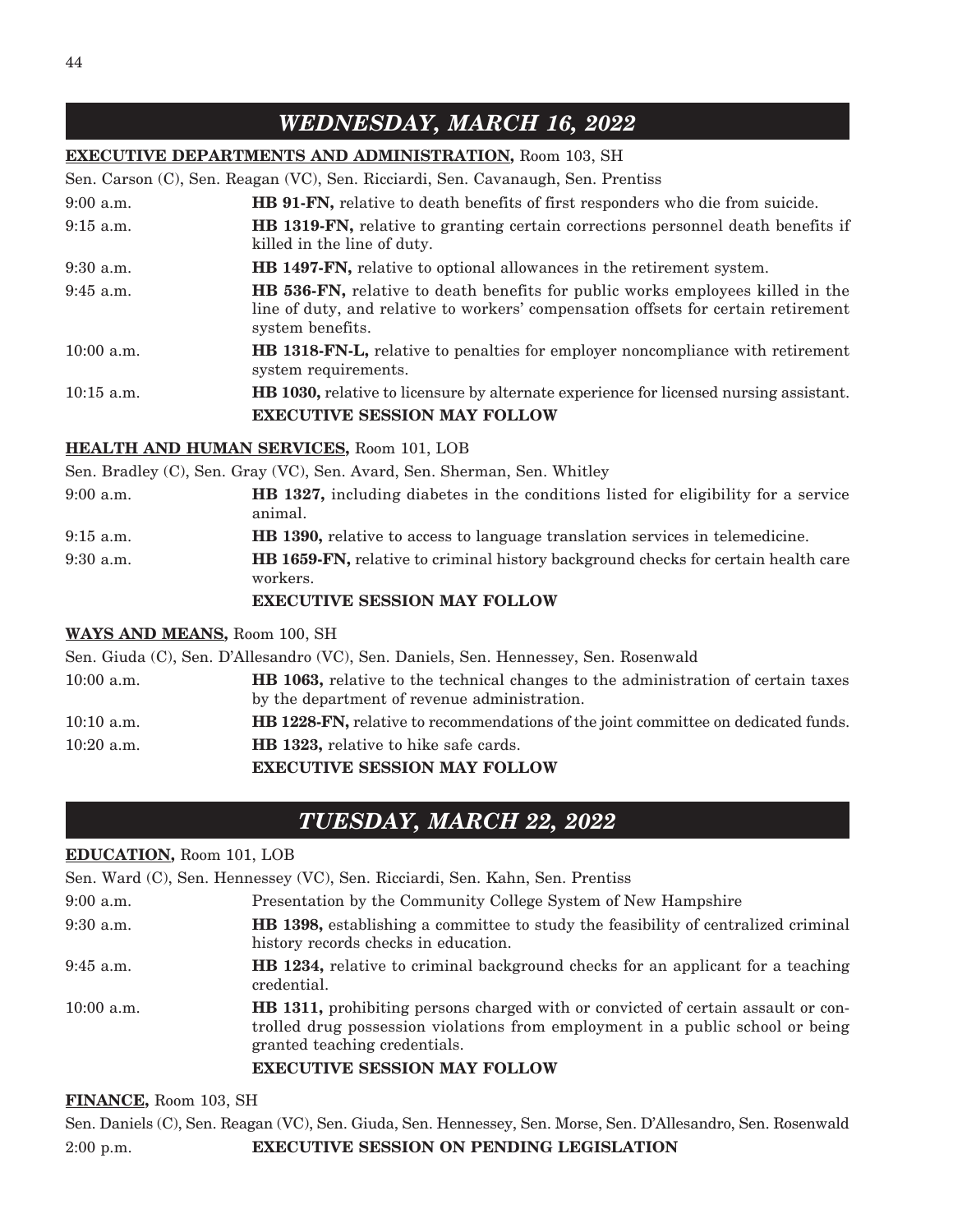## **MEETINGS**

## *FRIDAY, MARCH 11, 2022*

#### **OVERSIGHT COMMISSION ON CHILDREN'S SERVICES** (RSA 21-V:10)

8:00 a.m. Room 103, SH Regular Meeting **COMMITTEE TO STUDY REQUIRING NEW HAMPSHIRE CHILDREN TO BE PLACED IN REAR FACING RESTRAINTS IN MOTOR VEHICLES** (HB 251, Chapter 135:1, Laws of 2021) 9:00 a.m. Dept. of Business & Economic Affairs Regular Meeting Kinsman Conference Room 100 North Main St. Concord, NH **ASSESSING STANDARDS BOARD** (RSA 21-J:14-a) 9:30 a.m. Dept. of Revenue Administration Regular Meeting Training Room 109 Pleasant Street Concord, NH **STATE HEALTH ASSESSMENT AND STATE HEALTH IMPROVEMENT PLAN ADVISORY COUNCIL** (RSA 126-A:88) 9:30 a.m. UNH Law School, Room 282, Regular Meeting 2 White Street Concord, NH 03301 **COMMISSION ON THE ENVIRONMENTAL AND PUBLIC HEALTH IMPACTS OF PERFLUORI-NATED CHEMICALS** (RSA 126-A:79-a)

10:00 a.m. Regular Meeting

This meeting will take place by remote conference. To listen in please follow the instructions below:

Please register for HB 737 Commission Meeting on March 11, 2022 10:00 AM EST at: <https://attendee.gotowebinar.com/register/405406850851758605>

After registering, you will receive a confirmation email containing information about joining the webinar.

The following email address will be monitored throughout the meeting by someone who can assist with and alert the committee to any technical issues: [Amy.E.Rousseau@](mailto:Amy.E.Rousseau@DES.NH.gov) [DES.NH.gov](mailto:Amy.E.Rousseau@DES.NH.gov). You may also call Amy Rousseau at 603-271-8801.

#### **COMMISSION TO STUDY THE INCIDENCE OF POST-TRAUMATIC STRESS DISORDER IN FIRST RESPONDERS AND WHETHER SUCH DISORDER SHOULD BE COVERED UNDER WORKERS' COMPENSATION** (RSA 281-A:17-d )

| $10:00$ a.m. | NH Fire Academy      | <b>Regular Meeting</b> |
|--------------|----------------------|------------------------|
|              | 98 Smokey Bear Blvd. |                        |
|              | Classroom 2          |                        |
|              | Concord, NH 03301    |                        |
|              |                      |                        |

#### **LONG-TERM SEACOAST COMMISSION ON DRINKING WATER** (RSA 485-F:6)

2:00 p.m. Subcommittee Work Session Meeting

This work session will be conducted via WEBEX and can be accessed using the information below:

Join from the meeting link:

<https://nhgov.webex.com/nhgov/j.php?MTID=ma58cb5ba6083df593f2724780e2604ca>

Join by meeting number

Meeting number (access code): 2311 858 4451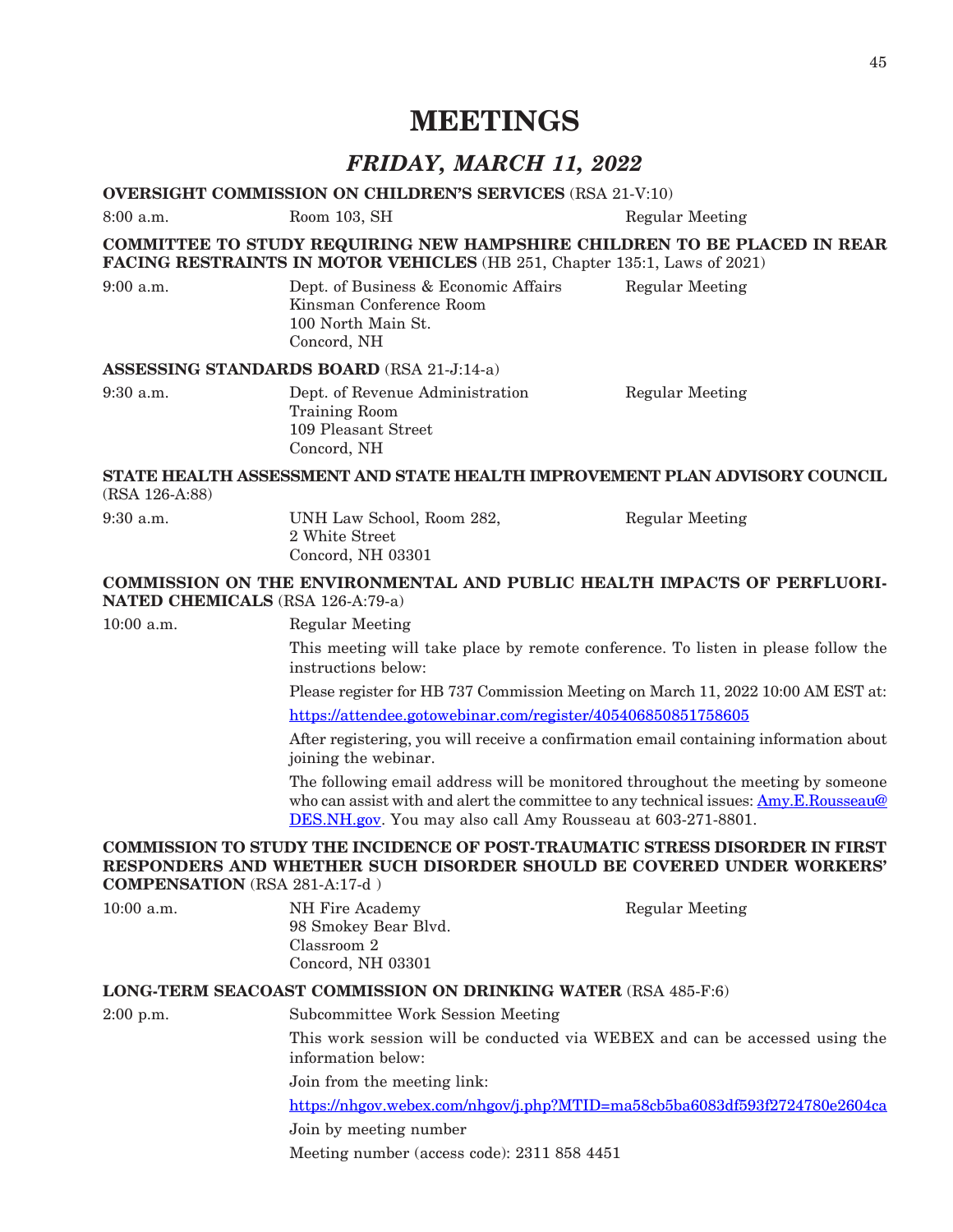Meeting password: water Join by phone +1-415-655-0001 US Toll

### *MONDAY, MARCH 14, 2022*

#### **ADVISORY COUNCIL ON CAREER AND TECHNICAL EDUCATION** (RSA 188-E:10-b)

9:00 a.m. Walker Building Regular Meeting Room 100 21 South Fruit Street Concord, NH

**COMMITTEE TO STUDY RAIL TRAIL MANAGEMENT PRACTICES** (HB 311, Chapter 94:2, Laws of 2021)

9:00 a.m. NH DES Regular Meeting 29 Hazen Drive Concord, NH

#### **NH COLLEGE TUITION SAVINGS PLAN ADVISORY COMMISSION** (RSA 195-H:2)

5 Chenell Drive, Suite 301 Concord, NH 03301

10:00 a.m. **Iniversity System of NH** Regular Meeting

#### **NH BRAIN AND SPINAL CORD INJURY ADVISORY COUNCIL** (RSA 137-K:2)

2:00 p.m. Regular Meeting

Join Zoom Meeting

[https://us02web.zoom.us/j/84327646605?pwd=R0lwOWFVK0w2U2FKYTVybXM1](https://us02web.zoom.us/j/84327646605?pwd=R0lwOWFVK0w2U2FKYTVybXM1MjNhdz09) [MjNhdz09](https://us02web.zoom.us/j/84327646605?pwd=R0lwOWFVK0w2U2FKYTVybXM1MjNhdz09) Meeting ID: 843 2764 6605 Passcode: 731679 One tap mobile

+13017158592,,84327646605#,,,,\*731679# US (Washington DC)

+13126266799,,84327646605#,,,,\*731679# US (Chicago)

Dial by your location

+1 301 715 8592 US (Washington DC)

+1 312 626 6799 US (Chicago)

+1 929 205 6099 US (New York)

- +1 253 215 8782 US (Tacoma)
- +1 346 248 7799 US (Houston)

+1 669 900 6833 US (San Jose)

Meeting ID: 843 2764 6605

Passcode: 731679

Find your local number: <https://us02web.zoom.us/u/k0nDD3qdp>

### *FRIDAY, MARCH 18, 2022*

#### **ADMINISTRATIVE RULES** (RSA 541-A:2)

9:00 a.m. Rooms 306-308, LOB Regular Meeting

The streaming video of the JLCAR Meeting for March 18 2022 can be found by using the link listed below to the YouTube channel: <https://youtu.be/Q0Y2Ft8YRMM>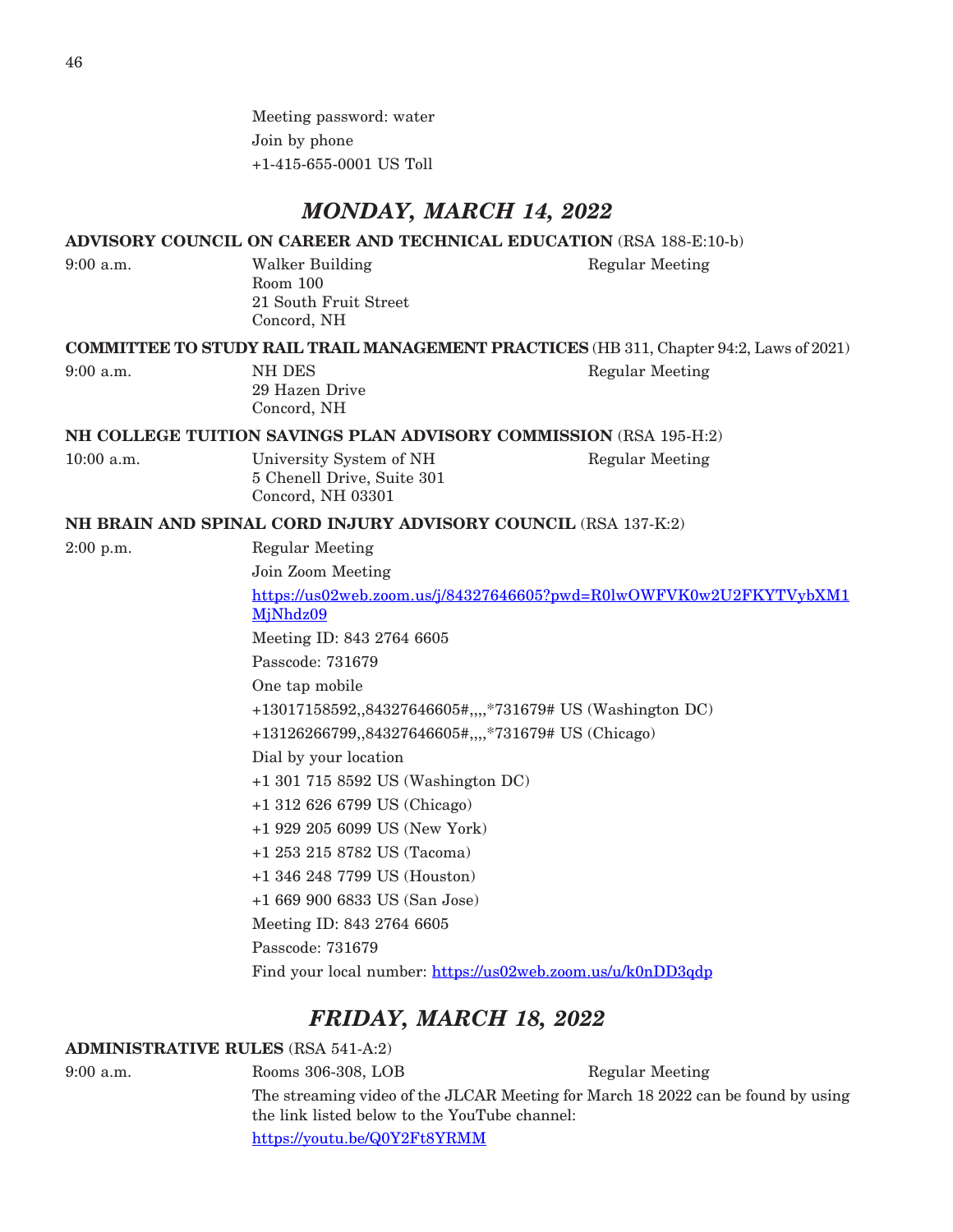#### **FISCAL COMMITTEE** (RSA 14:30-a)

| Rooms 210-211, LOB                                                                                              | <b>Regular Meeting</b>                                                                                                                                   |  |
|-----------------------------------------------------------------------------------------------------------------|----------------------------------------------------------------------------------------------------------------------------------------------------------|--|
| The You Tube link to view the meeting livestream is;                                                            |                                                                                                                                                          |  |
| https://youtu.be/7cNuOfO78kk                                                                                    |                                                                                                                                                          |  |
| LEGISLATIVE YOUTH ADVISORY COUNCIL (RSA 19-K:1)                                                                 |                                                                                                                                                          |  |
| Upham-Walker House Back Room                                                                                    | <b>Regular Meeting</b>                                                                                                                                   |  |
| <b>COMMISSION TO STUDY GRANDFAMILIES IN NEW HAMPSHIRE (RSA 170-G:17-b)</b>                                      |                                                                                                                                                          |  |
| Room 100, SH                                                                                                    | <b>Regular Meeting</b>                                                                                                                                   |  |
| <b>NEW HAMPSHIRE RARE DISEASE ADVISORY COUNCIL (RSA 126-A:79)</b>                                               |                                                                                                                                                          |  |
| <b>DHHS Public Health Training Room</b><br>3rd Floor<br>29 Hazen Drive<br>Concord, NH                           | <b>Regular Meeting</b>                                                                                                                                   |  |
| Join Zoom Meeting                                                                                               |                                                                                                                                                          |  |
| https://nh-dhhs.zoom.us/j/9833055343?pwd=TWNLYTh3SDBIUW9IaXBaNDRjQ3<br>Yzdz09                                   |                                                                                                                                                          |  |
| Meeting ID: 983 305 5343                                                                                        |                                                                                                                                                          |  |
| Passcode: 780875                                                                                                |                                                                                                                                                          |  |
| One tap mobile                                                                                                  |                                                                                                                                                          |  |
| +16465588656,,9833055343#,,,,*780875# US (New York)<br>+13017158592,,9833055343#,,,,*780875# US (Washington DC) |                                                                                                                                                          |  |
| Dial by your location                                                                                           |                                                                                                                                                          |  |
| +1 646 558 8656 US (New York)                                                                                   |                                                                                                                                                          |  |
| +1 301 715 8592 US (Washington DC)                                                                              |                                                                                                                                                          |  |
|                                                                                                                 |                                                                                                                                                          |  |
|                                                                                                                 |                                                                                                                                                          |  |
|                                                                                                                 |                                                                                                                                                          |  |
|                                                                                                                 |                                                                                                                                                          |  |
| Passcode: 780875                                                                                                |                                                                                                                                                          |  |
| Find your local number: https://nh-dhhs.zoom.us/u/aby0SJRhip                                                    |                                                                                                                                                          |  |
|                                                                                                                 | +1 312 626 6799 US (Chicago)<br>+1 669 900 9128 US (San Jose)<br>+1 253 215 8782 US (Tacoma)<br>+1 346 248 7799 US (Houston)<br>Meeting ID: 983 305 5343 |  |

## *MONDAY, MARCH 21, 2022*

### **NEW HAMPSHIRE VETERANS HOME BOARD OF MANAGERS** (RSA 119:3-a)

| $9:00$ a.m. | NH Veterans Home           |  |
|-------------|----------------------------|--|
|             | Tarr South Conference Room |  |
|             | 139 Winter Street          |  |
|             | Tilton, NH                 |  |

Regular Meeting

**COMMISSION ON HOLOCAUST AND GENOCIDE EDUCATION** (RSA 193-E:2-f)

4:00 p.m. Room 103, SH Regular Meeting

## *FRIDAY, MARCH 25, 2022*

#### **NEW HAMPSHIRE TRANSPORTATION COUNCIL** (RSA 238-A:2)

9:00 a.m. **IPOC** Regular Meeting 110 Smokey Bear Blvd. Room 213 Concord, NH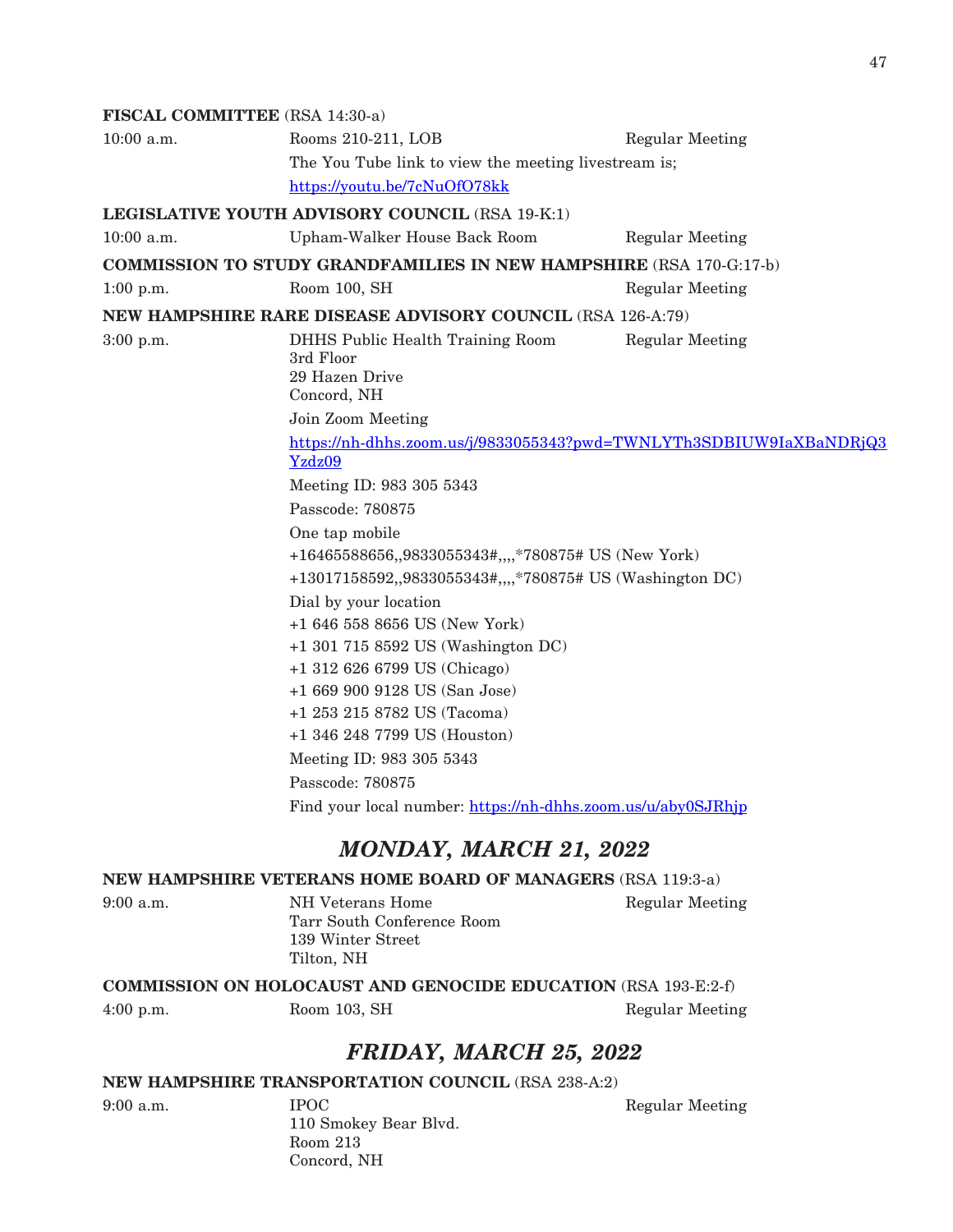|              | Join Zoom Meeting                                                                                         |                        |  |
|--------------|-----------------------------------------------------------------------------------------------------------|------------------------|--|
|              | https://us06web.zoom.us/j/86360415500?pwd=ZVR6cDFVUFNBb2JETHpIWkhtZC<br><b>8vZz09</b>                     |                        |  |
|              | Meeting ID: 863 6041 5500                                                                                 |                        |  |
|              | Passcode: 550137                                                                                          |                        |  |
|              | One tap mobile                                                                                            |                        |  |
|              | +13126266799,,86360415500#,,,,*550137# US (Chicago)                                                       |                        |  |
|              | +16465588656,,86360415500#,,,,*550137# US (New York)                                                      |                        |  |
|              | Dial by your location                                                                                     |                        |  |
|              | +1 312 626 6799 US (Chicago)                                                                              |                        |  |
|              | $+16465588656$ US (New York)                                                                              |                        |  |
|              | $+1$ 301 715 8592 US (Washington DC)                                                                      |                        |  |
|              | +1 346 248 7799 US (Houston)                                                                              |                        |  |
|              | +1 720 707 2699 US (Denver)                                                                               |                        |  |
|              | +1 253 215 8782 US (Tacoma)                                                                               |                        |  |
|              | Meeting ID: 863 6041 5500                                                                                 |                        |  |
|              | Passcode: 550137                                                                                          |                        |  |
|              | Find your local number: https://us06web.zoom.us/u/kcTA0RNH18                                              |                        |  |
|              | <b>MOUNT WASHINGTON COMMISSION (RSA 227-B:3)</b>                                                          |                        |  |
| $9:30$ a.m.  | AMC Highland Center at Crawford Notch<br>White Mountain National Forest US-302<br>Bretton Woods, NH 03575 | <b>Regular Meeting</b> |  |
|              | SOLID WASTE WORKING GROUP (RSA 149:M:61)                                                                  |                        |  |
| 9:30 a.m.    | <b>NH DES Offices</b><br>Room 208C<br>29 Hazen Drive<br>Concord, NH                                       | <b>Regular Meeting</b> |  |
|              | https://register.gotowebinar.com/register/944991081080221199                                              |                        |  |
|              | <b>HEALTH AND HUMAN SERVICES OVERSIGHT COMMITTEE</b> (RSA 126-A:13)                                       |                        |  |
| $10:00$ a.m. | Rooms 210-211, LOB                                                                                        | <b>Regular Meeting</b> |  |
|              | <b>NEW HAMPSHIRE CANADIAN TRADE COUNCIL (RSA 12-0:22)</b>                                                 |                        |  |
| 12:00 p.m.   | Room 100, SH                                                                                              | <b>Regular Meeting</b> |  |
|              |                                                                                                           |                        |  |
|              | <b>MONDAY, MARCH 28, 2022</b>                                                                             |                        |  |
|              | LONG RANGE CAPITAL PLANNING AND UTILIZATION COMMITTEE (RSA 17-M:1)                                        |                        |  |
| $9:30$ a.m.  | Rooms 201-203, LOB                                                                                        | <b>Regular Meeting</b> |  |
|              | The You Tube link to view the meeting livestream is;                                                      |                        |  |
|              | https://youtu.be/5Az4iNBhH08                                                                              |                        |  |
|              | <b>NEW HAMPSHIRE PRESCRIPTION DRUG AFFORDABILITY BOARD (RSA 126-BB:2)</b>                                 |                        |  |
| $10:00$ a.m. | HHS, Brown Building Auditorium<br>129 Pleasant Street<br>Concord NH 03301                                 | <b>Regular Meeting</b> |  |
|              | Please see the Board website for additional information regarding this meeting:                           |                        |  |
|              | https://www.dhhs.nh.gov/ombp/medicaid/nhpdab/index.htm                                                    |                        |  |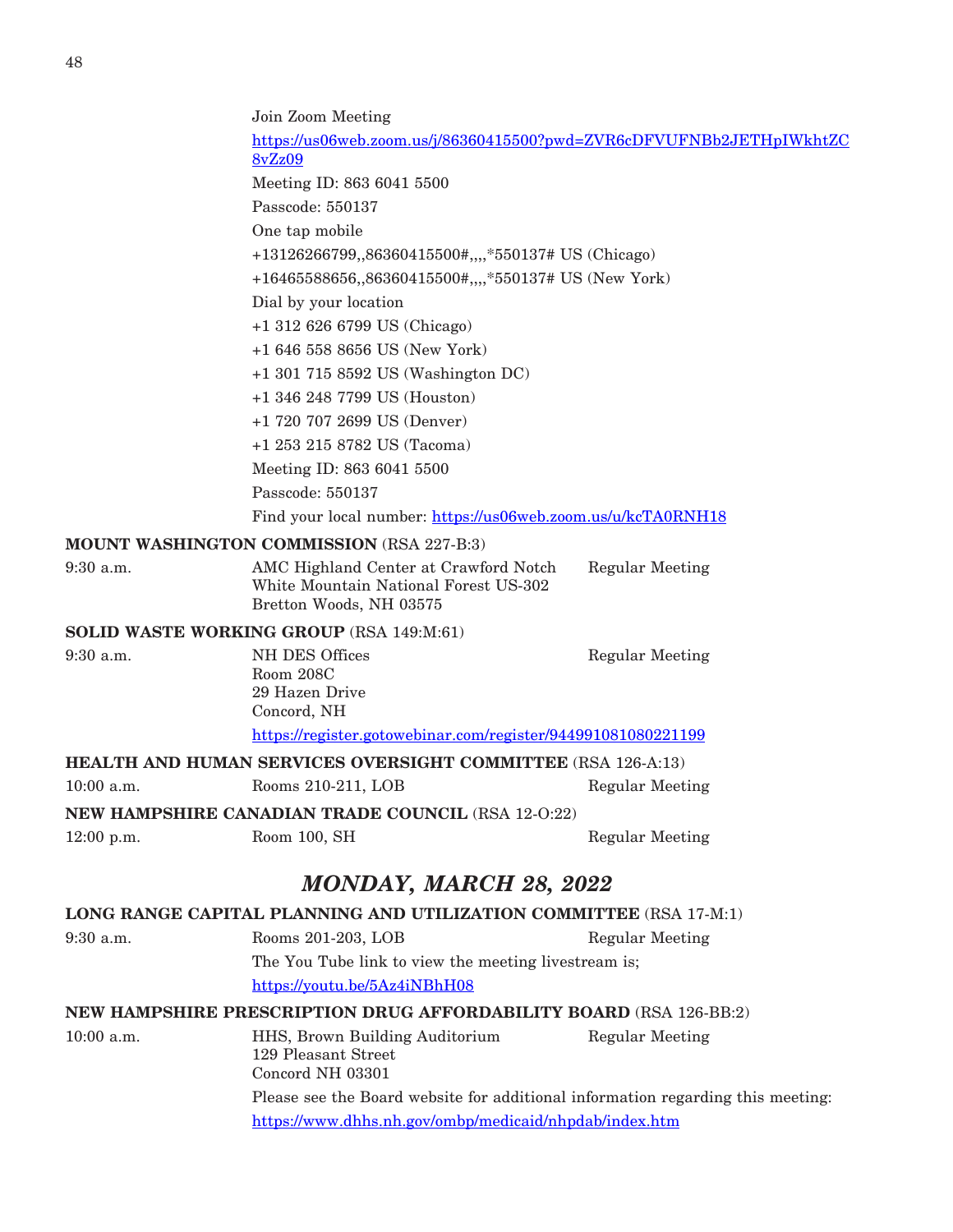#### **CAPITAL BUDGET OVERVIEW COMMITTEE** (RSA 17-J:2)

10:15 a.m. Rooms 201-203, LOB Regular Meeting The You Tube link to view the meeting livestream is; [https://youtu.be/Z9B\\_wjrnUYE](https://youtu.be/Z9B_wjrnUYE)

**COMMISSION TO STUDY TELEHEALTH SERVICES** (RSA 329:1-f)

1:00 p.m. Room 103, SH Regular Meeting

## *FRIDAY, APRIL 1, 2022*

#### **JOINT COMMITTEE ON TAX EXPENDITURE REVIEW** (RSA 71-C:3)

9:00 a.m. Room 100, SH Regular Meeting

**COMMITTEE TO STUDY THE REGULATORY STRUCTURE OF CHARITABLE GAMING** (SB 100, Chapter 221:1, Laws of 2021)

10:00 a.m. Room 100, SH Regular Meeting

**SENATE LEGISLATIVE FACILITIES SUBCOMMITTEE** (RSA 17-E:5) 1:00 p.m. Room 100, SH Regular Meeting

**JOINT COMMITTEE ON LEGISLATIVE FACILITIES** (RSA 17-E:1)

1:10 p.m. Room 100, SH Regular Meeting

## *TUESDAY, APRIL 5, 2022*

#### **STATE VETERANS ADVISORY COMMITTEE** (RSA 115-A:2)

5:00 p.m. Edward Cross Training Center Facility Regular Meeting 722 Riverwood Drive Pembroke, NH 03275

Zoom information can be provided by contacting Paul Lloyd at [nhsvac.chair@gmail.com](mailto:nhsvac.chair@gmail.com)

## *MONDAY, APRIL 11, 2022*

#### **NEW HAMPSHIRE OPIOID ABATEMENT ADVISORY COMMISSION** (RSA 126-A:85)

1:00 p.m. DHHS Brown Auditorium Regular Meeting 129 Pleasant St.

Concord NH 03301 [https://nh-dhhs.zoom.us/j/3031726939?pwd=ckNDcmNyM1VJdGtsWWlDd2hCWlJ](https://nh-dhhs.zoom.us/j/3031726939?pwd=ckNDcmNyM1VJdGtsWWlDd2hCWlJVUT09) [VUT09](https://nh-dhhs.zoom.us/j/3031726939?pwd=ckNDcmNyM1VJdGtsWWlDd2hCWlJVUT09)

Meeting ID: 303 172 6939 Passcode: 810055

## *MONDAY, APRIL 18, 2022*

**COMMISSION TO EVALUATE THE EFFECTIVENESS AND FUTURE OF THE NEW HAMPSHIRE GRANITE ADVANTAGE HEALTH CARE PROGRAM** (RSA 126-AA:4)

10:00 a.m. Rooms 210-211, LOB Regular Meeting

## *FRIDAY, APRIL 22, 2022*

#### **SOLID WASTE WORKING GROUP** (RSA 149:M:61)

9:30 a.m. NH DES Offices Regular Meeting Room 208C 29 Hazen Drive Concord, NH https://register.gotowebinar.com/register/944991081080221199